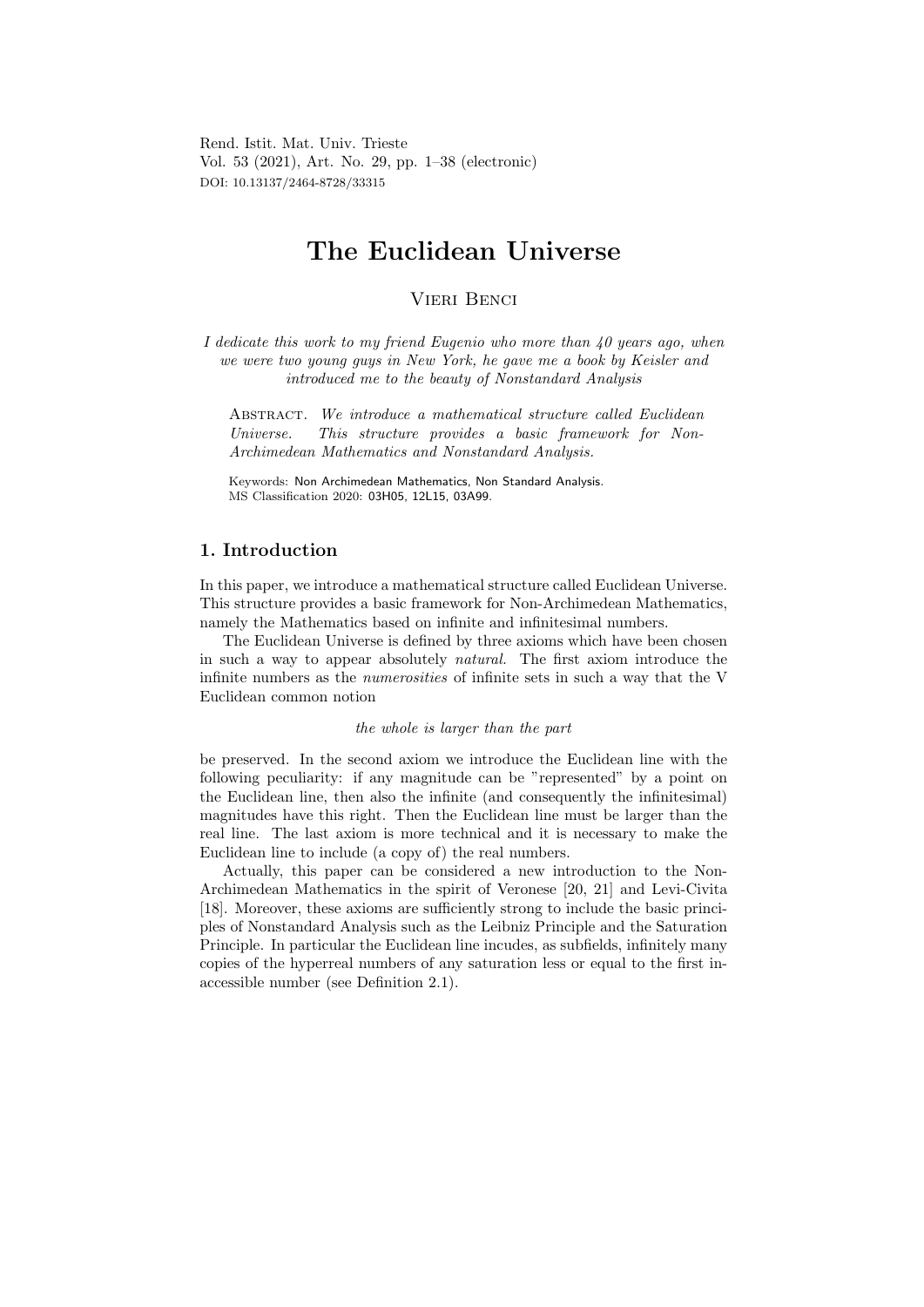Then, the Euclidean Universe includes many results of Non-Archimedean Mathematics obtained in the last 30 years.

For a recent historical and foundational analysis of the underlying ideas, we refer to [11] and the references therein.

# 2. The three Axioms

### 2.1. The Numerosity axiom

The first axiom defines the notion of numerosity. The notion of numerosity was introduced in [2, 6, 9] as a generalization of finite cardinality that also applies to infinite sets. The main feature of numerosities is that they preserve the spirit of the ancient Euclidean principle that the whole is larger than the part; indeed, the numerosity of a proper subset is strictly smaller than the numerosity of the whole set.

In principle it would be desirable to define the numerosity for the class of all sets; however, in order to develop the theory, it is convenient to work in a "universe" which is a set closed with respect to the main set operations provided that it is very large. In order to do this we recall a well known notion in set theory:

DEFINITION 2.1. A cardinal number  $\chi$  is inaccessible if it is not a sum of fewer than  $\chi$  cardinals that are less than  $\chi$  and  $\zeta < \chi$  implies  $2^{\zeta} < \chi$ .

 $\chi$  is strongly inaccessible if it is inaccessible and uncountable.

The first inaccessible cardinal number is  $\aleph_0$ . The first strongly inaccessible cardinal number will be denoted by  $\kappa$ . The existence of sets of strongly inaccessible cardinality is established by the Axiom of Inaccessibility which is independent from ZFC. We will assume this axiom and in particular we will assume that there exists a set of atoms<sup>1</sup> A having cardinality  $\kappa$ . Then we can define a "universe" Λ defined as follows:

$$
\Lambda = \{ X \in V(\mathbb{A}) \mid |X| < \kappa \} \tag{1}
$$

where for any set  $A, V(A)$  denotes the superstructure over  $A$  namely

$$
V(A) = \bigcup_{n \in \mathbb{N}} V_n(A)
$$

with  $V_0(A) = A$  and, for every  $n \in \mathbb{N}$ ,

$$
V_{n+1}(A) = V_n(A) \cup \wp(V_n(A)).
$$
 (2)

<sup>&</sup>lt;sup>1</sup>In set theory, an atom  $a$  is any entity that is not a set, namely  $a$  is an atom if and only if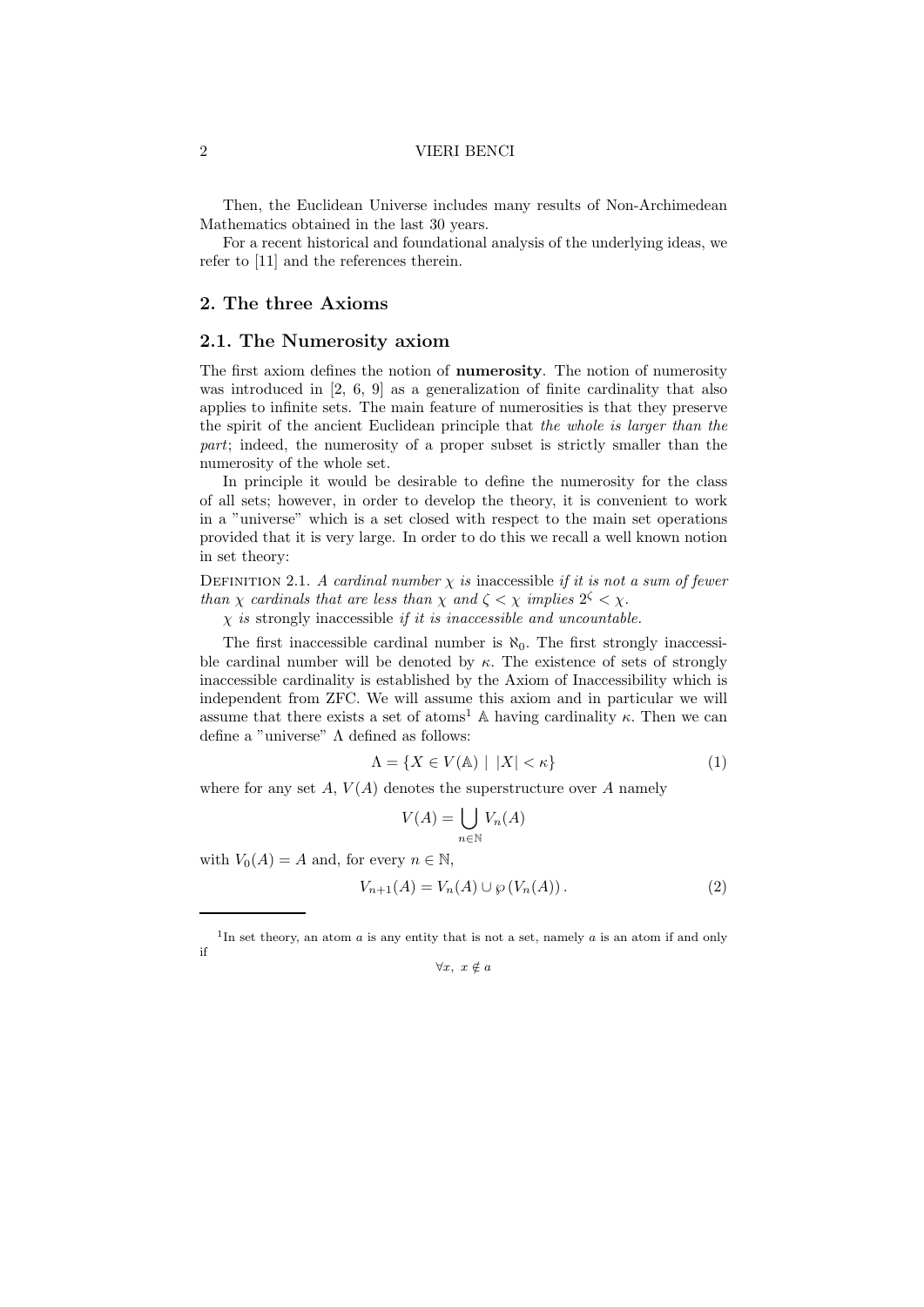We will refer to  $\Lambda$  as to the **accessible universe** since its sets have strongly accessible cardinality (and finite rank<sup>2</sup>).  $\Lambda$  can be split as follows

$$
\Lambda=\Lambda_S\cup \mathbb{A}
$$

where  $\Lambda_S$  is a family of sets. Notice that  $\mathbb{A} \notin \Lambda$  since  $|\mathbb{A}| = \kappa$ . Now we are ready to state our first axiom:

AXIOM 2.2 (Numerosity axiom). The numerosity is a surjective map

 $num : \Lambda_S \to \mathfrak{N}, \quad \mathfrak{N} \subset \mathbb{A}$ 

which satisfies the following properties: if  $a, b \in \Lambda$  and  $A, B, A', B' \in \Lambda_S$ ,

- 1.  $num({a}) = num({b}),$
- 2. if  $A \subset B$  strictly, then

 $num(A) < num(B)$ ,

- 3. if  $A \cap B = \emptyset$ , num  $(A) =$  num  $(A')$ , num  $(B) =$  num  $(B')$ , then  $num(A \cup B) = num(A' \cup B')$ ,
- 4. if  $\text{num}(A) = \text{num}(A')$ ,  $\text{num}(B) = \text{num}(B')$ , then

$$
\mathrm{num}(A \times B) = \mathrm{num}(A' \times B')
$$

5. if  $A \in \Lambda_S$  and  $b \in \Lambda$ , then num  $(A \times \{b\}) = \text{num}(A)$ .

If  $F$  and  $F'$  are finite sets of the same cardinality, by 2.2.1 and 2.2.3, it follows that  $\text{num}(F) = \text{num}(F')$ ; then, by 2.2.5, the numerosities of finite sets can be identified with the natural numbers  $\mathbb N$ . By 2.2.3,  $\mathfrak N$  can be equipped with an "addition" by setting

$$
\sigma + \tau = \min(A \cup B) ,
$$

where  $\sigma = \text{num}(A)$ ,  $\tau = \text{num}(B)$  and  $A \cap B = \emptyset$ ; similarly, by 2.2.4, we can define a "multiplication":

$$
\sigma \cdot \tau = \min(A \times B) \; .
$$

Clearly  $0 = \text{num}(\emptyset)$  is the neutral element with respect to the addition and, by 2.2.5,  $\text{num}(\{b\}) = 1$  is the neutral element with respect to the multiplication for any  $b \in \Lambda$ .

<sup>&</sup>lt;sup>2</sup>The rank of  $\varnothing$  is 0. The rank of a set  $E \neq 0$  is the least ordinal number greater than the rank of any element of the set.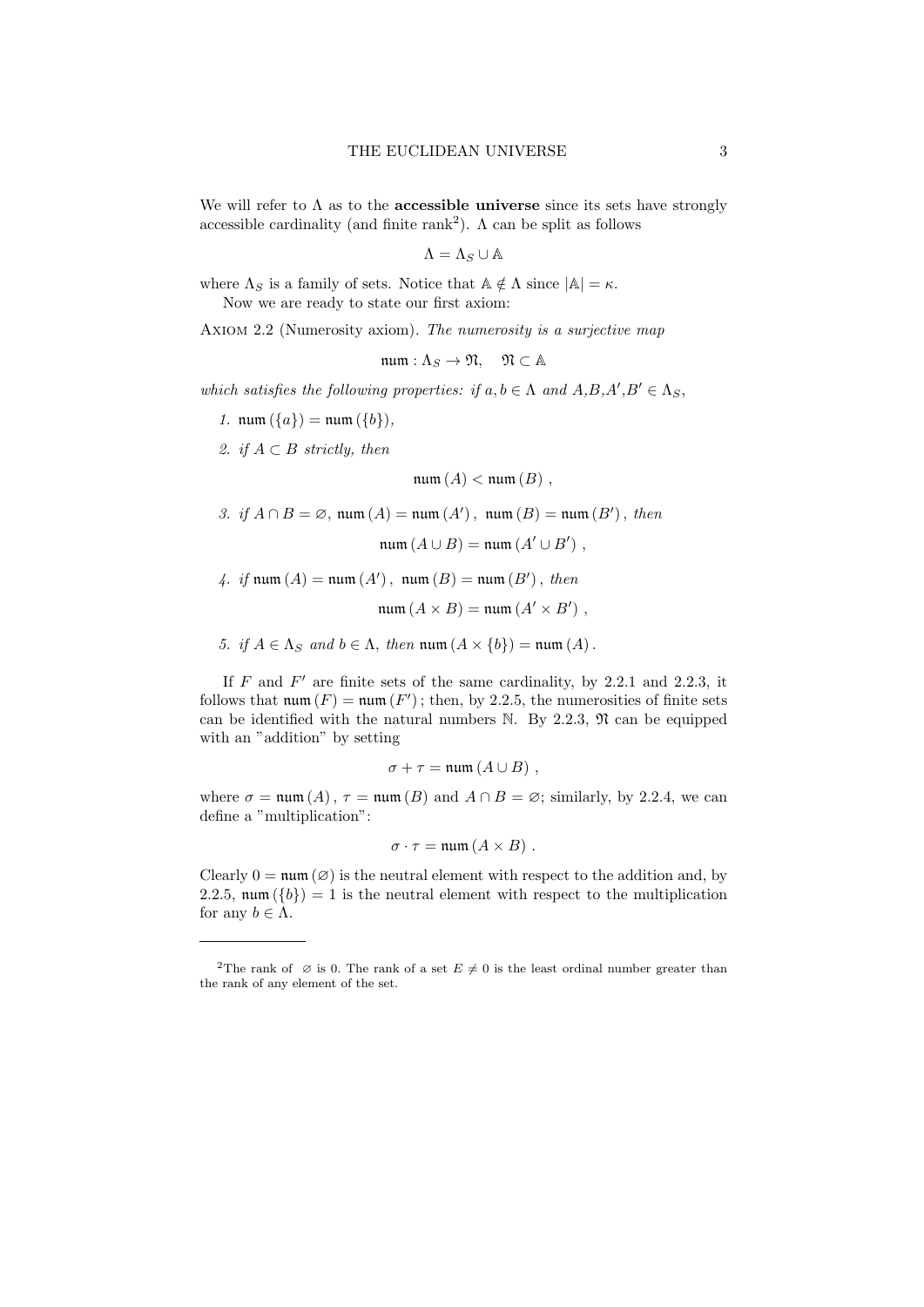# 2.2. The Euclidean Field Axiom

Our second axioms identifies the Euclidean (straight) line with a field  $\mathbb{E}_{\kappa} \subseteq \mathbb{A}$ . Usually the Euclidean line is identified with the real line, however we think that this point of view is too restrictive. In fact, the main intuitive peculiarities of the Euclidean line are the following:

- two oriented segments of the Euclidean line can be added or subtracted;
- if we choose a unitary segment of the Euclidean line, two segments can be multiplied or divided;
- once we have chosen two distinguish points  $O$  and  $U$  on the line, every magnitude can be posed in a biunivocal correspondence with a point (provided that the unitary magnitude has been defined).

Then, if we take  $0 = O$  and  $1 = U$ , the Euclidean line gets the stucture of ordered field and its points can be identified with numbers. Since the numerosities can be considered magnitudes, the Euclidean line should be richer than the real line. We can formalize these intuitive remarks by the following axiom:

AXIOM 2.3 (Euclidean Field Axiom). There is an ordered field  $\mathbb{E}_{\kappa} \subset \mathbb{A}$  such that

- $\mathbb{E}_{\kappa}$  contains the set numerosities  $\mathfrak{N}$  and the field operations  $+$ , · coincide with the numerosity operations;
- for every  $\xi \in \mathbb{E}_{\kappa}$ , there exists  $E \in \Lambda$ , such that

$$
|\xi| < \min(E). \tag{3}
$$

We will refer to  $\mathbb{E}_{\kappa}$  as the *Euclidean line* or the *Euclidean field* and its elements will be called *Euclidean numbers*.  $\mathbb{E}_{\kappa}$  contains infinite numbers, then it is a non-Archimedean field. Now let us recall some basic definitions relative to non-Archimedean fields. Since  $\mathbb{N} \subset \mathbb{E}_{\kappa}$ , the following definition makes sense:

DEFINITION 2.4. Let  $\xi \in \mathbb{E}_{\kappa}$ . We say that:

- ξ *is* infinitesimal  $if \forall n \in \mathbb{N}, |\xi| < \frac{1}{n}$ ;
- $\xi$  is finite (or bounded) if  $\exists n \in \mathbb{N}$  such as  $|\xi| < n$ ;
- ξ is infinite (or unbounded) if  $\forall n \in \mathbb{N}$ ,  $|\xi| > n$ .

The following proposition establishes some relations among Euclidean numbers: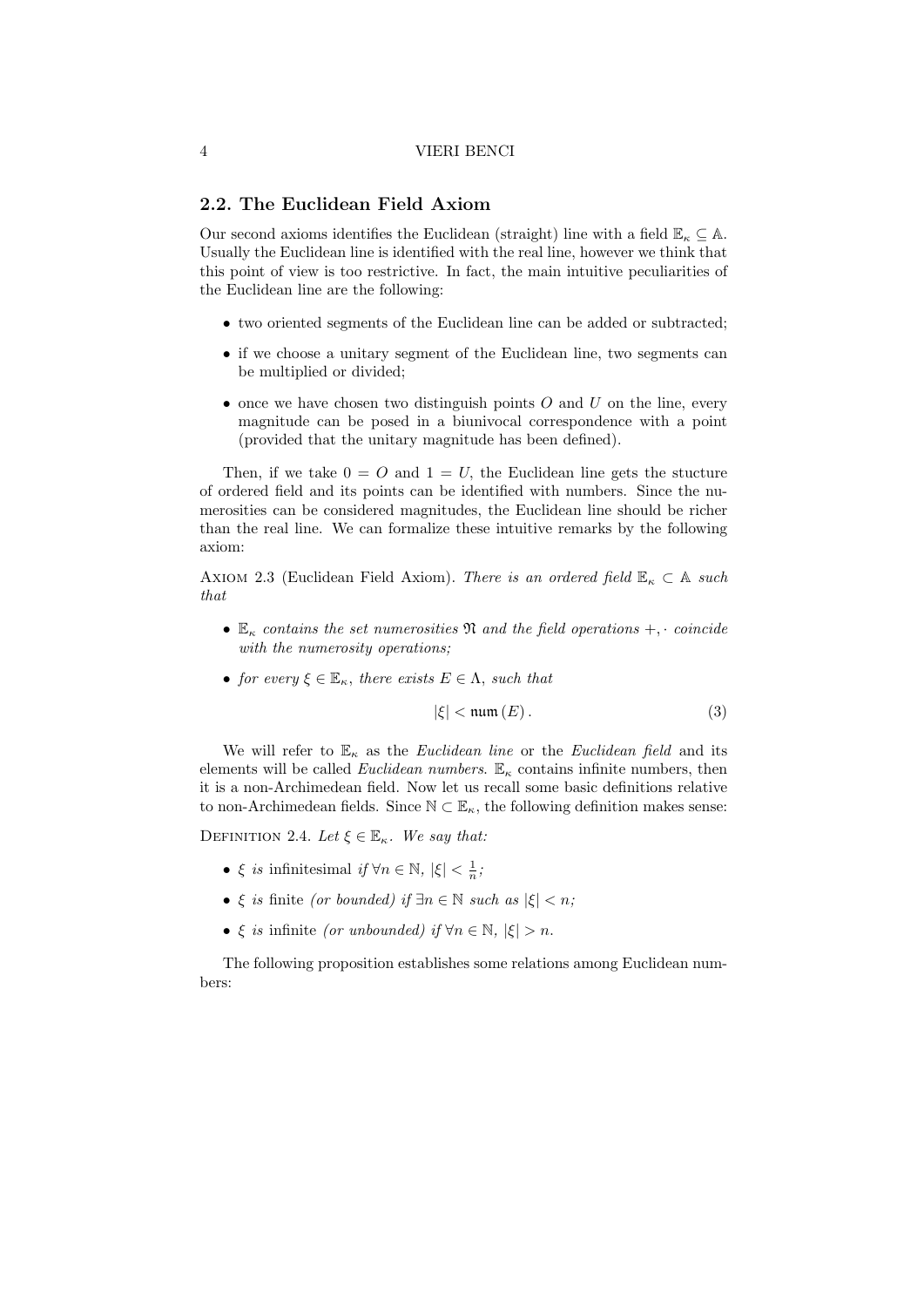PROPOSITION 2.5. We have the following relations:

- (i) If  $\varepsilon$  e  $\delta$  are infinitesimal, also  $\varepsilon + \delta$ ,  $\varepsilon \delta$  and  $\varepsilon \cdot \delta$  are infinitesimal.
- (ii) If  $\xi$  e  $\sigma$  are bounded also  $\xi + \sigma$ ,  $\xi \sigma$  e  $\xi \cdot \sigma$  are bounded.
- (iii) If  $\theta$  e  $\tau$  are infinite, also  $\theta \cdot \tau$  is infinite; moreover if  $\theta$  and  $\tau$  are postive infinite (or negative), also  $\omega + \tau$  is postive infinite (or negative).
- (iv) If  $\varepsilon$  is infinitesimal and  $\xi$  is bouded  $\varepsilon \cdot \xi$  is infinitesimal; moreover if  $\varepsilon \neq 0$ and  $\xi$  is not infinitesimal,  $\xi/\varepsilon$  is infinite.

Proof. The proof of this proposition is easy and it is left to the reder.  $\Box$ 

DEFINITION 2.6. We say that two numbers  $\xi, \zeta \in \mathbb{E}_{\kappa}$  are infinitely close if  $\xi - \zeta$ is infinitesimal. In this case, we write  $\xi \sim \zeta$ .

Clearly, the relation "∼" of infinite closeness is an equivalence relation. Then the following definition comes naturally

DEFINITION 2.7. If  $\xi \in \mathbb{E}_{\kappa}$ , the monad of  $\xi$  is the set of all numbers that are infinitely close to it:

$$
\mathfrak{mon}(\xi)=\{\zeta\in\mathbb{E}_\kappa\mid \xi\sim\zeta\},
$$

The galaxy of  $\xi$  is the set of all numbers that are finitely close to it:

 $\mathfrak{gal}(\xi) = \{ \zeta \in \mathbb{E}_{\kappa} \mid \xi - \zeta \text{ is a finite number} \}.$ 

# 2.3. The Center Axiom

The notion of monad allows to state our last axiom:

AXIOM 2.8. Every monad  $\mu$  has a distinguished point called center of  $\mu$  and denoted by  $Ctr(\mu)$ ; the set  $\mathfrak C$  of all the centers is an additive subgroup of  $\mathbb E_{\kappa}$ containing N.

For every  $\xi \in \mathbb{E}_{\kappa}$ , we will use the notation

$$
ctr(\xi) = Ctr(\mathfrak{mon}(\xi));
$$

so, every number  $\xi \in \mathbb{E}_{\kappa}$  can be decomposed as follows:

$$
\xi = x + \varepsilon \tag{4}
$$

where  $x = \text{ctr}(\xi)$  and  $\varepsilon \sim 0$ . Then  $\mathbb{E}_{\kappa}$  can be decomposed as follows:

$$
\mathbb{E}_{\kappa}=\mathfrak{C}\times\mathfrak{mon}\left(0\right)
$$

and

$$
ctr:\mathbb{E}_\kappa\to\mathfrak{C}
$$

is a projection.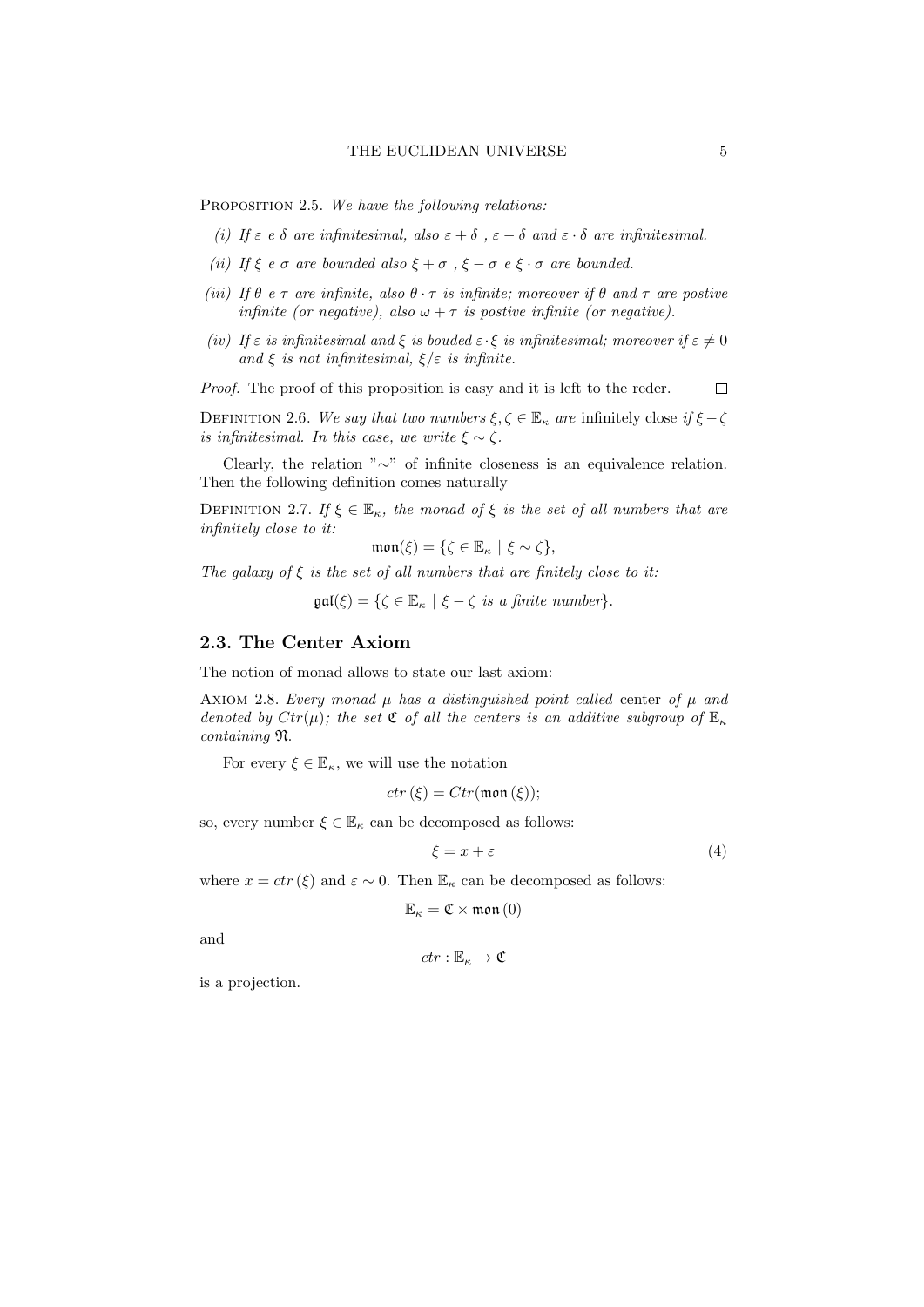# 3. Structure of the Euclidean numbers

In this section we will examine some peculiarities of  $\mathbb{E}_{\kappa}$ . In particular, we will see that  $\mathbb{E}_{\kappa}$  contains the ordinal numbers of accessible cardinalities and the real numbers. Moreover we will introduce the notion Λ-limit which, in this context, is a very basic tool.

### 3.1. The ordinal numerosities

In this subsection we introduce a set  $\mathbf{Ord}\subset\mathfrak{N}$  that is isomorphic (in a sense specified below) to the initial segment of length  $\kappa$  of ordinal numbers.

DEFINITION 3.1. The set  $\text{Ord}\subset \mathfrak{N}$  of ordinal numerosities is defined as follows:  $\tau \in \mathbf{Ord}$  if and only if

$$
\tau = \min\left(\Omega_{\tau}\right),
$$

where

$$
\Omega_{\tau} = \{ x \in \mathbf{Ord} \mid x < \tau \} \, .
$$

It is easy to see by transfinite induction that this is a good recursive definition. In fact, it is immediate to check that

- $0 \in \mathbf{Ord}$ :
- if  $\tau \in \mathbf{Ord}$ , then  $\tau + 1 = \min(\Omega_{\tau} \cup {\tau}) \in \mathbf{Ord}$  (and hence  $\mathbb{N} \subset \mathbf{Ord}$ ).
- if  $\tau_k = \min(\Omega_k)$ ,  $k \in K$ ,  $(|K| < \kappa)$  are ordinal numerosities, then

$$
\tau := \operatorname{num}\left(\bigcup_{k \in K} \Omega_k\right) \in \mathbf{Ord}.
$$

In particular,  $\omega = \text{num}(\mathbb{N})$  is an ordinal. This construction of the ordinal numbers is similar to the construction of Von Neumann. However, whilst a Von Neumann ordinal  $\tau$  is the set of all the Von Neumann ordinals contained in  $\tau$ , in our construction an ordinal  $\tau$  is the numerosity of the set of ordinals smaller than  $\tau$ . Hence, here, an ordinal number, as any other numerosity, is an atom in  $\mathbb{E}_{\kappa}$ .

It is easy to see that Ord is well ordered and hence it is isomorphic to the initial segment of length  $\kappa$  of the full class of the ordinals. Obviously, not all numerosities are ordinals: for example,  $\omega - 1 = \text{num}(\mathbb{N}^+) = \text{num}(\mathbb{N}\setminus\{0\})$  is not an ordinal.

The most remarkable thing in this theory is that the numerosity operations  $+$  and  $\cdot$ , correspond to the *natural* (or Hessenberg) operations between ordinals. We refer to [13] for an in-depth analysis of this topic.

REMARK 3.2. Notice that the existence of **Ord** depends only on Axiom 1.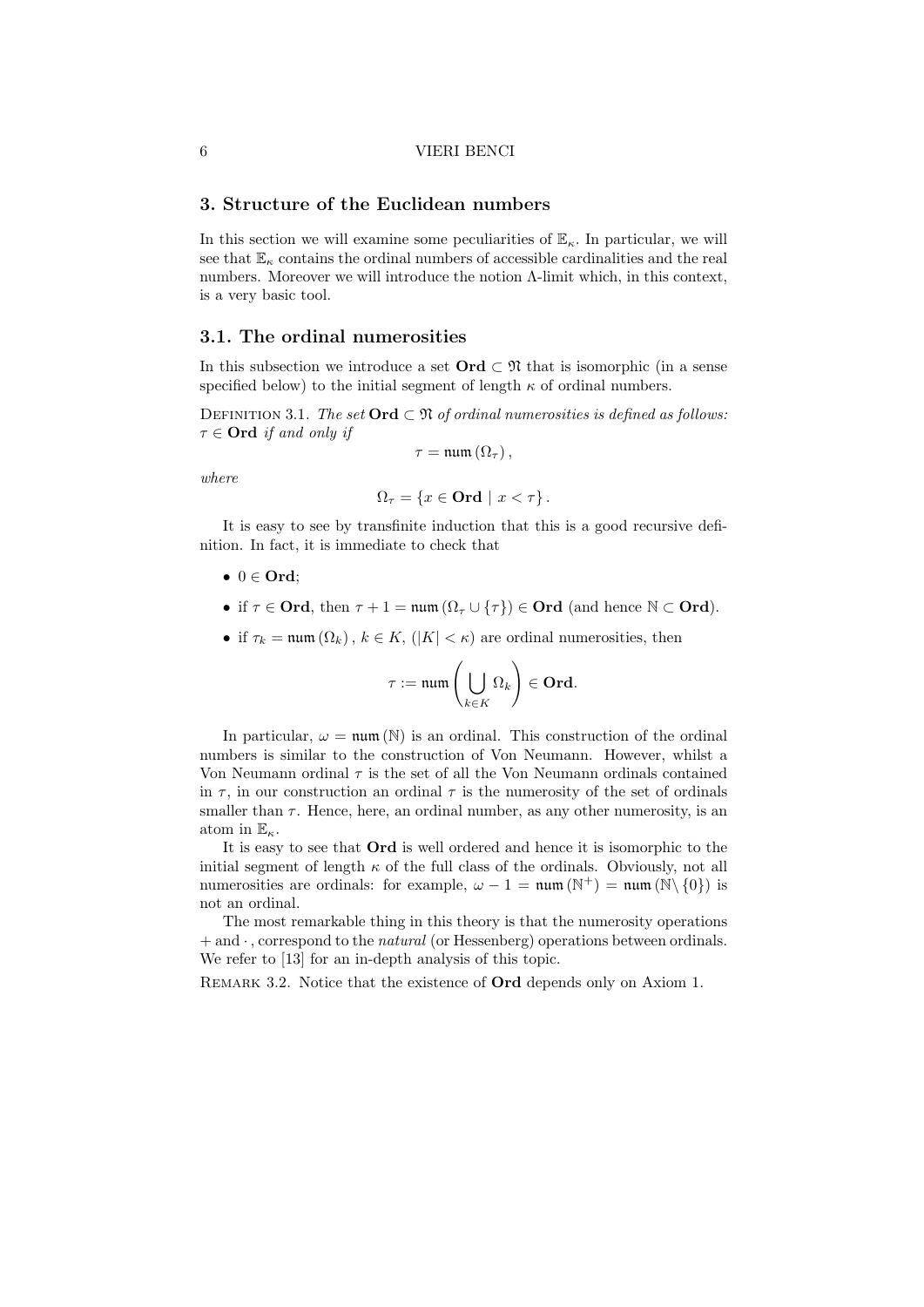# 3.2. The Λ-limit theorem

We set

$$
\mathfrak{L} = \{ \lambda \in \Lambda \mid \lambda \text{ is a finite set} \}
$$

and

$$
\mathfrak{F}(\mathfrak{L}, \mathbb{E}_{\kappa}) = \left\{ \varphi \in \mathbb{E}_{\kappa}^{\mathfrak{L}} \mid \exists A \in \Lambda, \forall \lambda \in \mathfrak{L}, \ \varphi(\lambda) = \varphi(\lambda \cap A) \right\}.
$$

Since  $(\mathfrak{L}, \subseteq)$  is a directed sets, the elements of  $\mathfrak{F}(\mathfrak{L}, \mathbb{E}_{\kappa})$  are nets. The set  $\mathfrak{F}(\mathfrak{L}, \mathbb{E}_{\kappa})$  is a partially ordered commutative algebra over  $\mathbb{E}_{\kappa}$  with the operations

$$
(\varphi + \psi)(\lambda) = \varphi(\lambda) + \psi(\lambda),
$$
  

$$
(\varphi \cdot \psi)(\lambda) = \varphi(\lambda) \cdot \psi(\lambda).
$$

THEOREM 3.3 ( $\Lambda$ -limit theorem). There is a unique ring homomorphism

$$
J:\mathfrak{F}\left(\mathfrak{L},\mathbb{E}_{\kappa}\right)\rightarrow\mathbb{E}_{\kappa}
$$

such that,

$$
\forall A \in \Lambda, J(\psi_A) = \text{num}(A) ,
$$

where

$$
\psi_A(\lambda) = |A \cap \lambda| \,. \tag{5}
$$

.

*Proof.* Let  $\mathfrak{F}_q$  ( $\mathfrak{L}, \mathbb{E}_{\kappa}$ ) be the  $\mathbb{E}_{\kappa}$ -subalgebra of  $\mathfrak{F}(\mathfrak{L}, \mathbb{E}_{\kappa})$  generated by  $\{\psi_A \,|\, A \in$  $Λ$ } namely the subset of the elements  $\varphi$  of  $\mathfrak{F}(\mathfrak{L}, \mathbb{E}_{\kappa})$  which can be written as follows:

$$
\varphi(\lambda) = \frac{\sum_{A \in \mathcal{A}} a_A \psi_A(\lambda)}{\sum_{B \in \mathcal{B}} b_A \psi_B(\lambda)},
$$

where  $\mathcal{A}, \mathcal{B}$  are finite subsets of  $\Lambda$ ,  $a_A, b_A \in \mathbb{E}_{\kappa}, \psi_A, \psi_B$  are defined by (5) and  $\forall \lambda \in \mathfrak{L}, \sum_{B \in \mathcal{B}} b_A \psi_B(\lambda) \neq 0$ . We define a field homomorphism

$$
J_q: \mathfrak{F}_q\left(\mathfrak{L}, \mathbb{E}_{\kappa}\right) \to \mathbb{E}_{\kappa}
$$

as follows:

$$
J_q(\varphi) = \frac{\sum_{A \in \mathcal{A}} a_A \cdot \operatorname{num}(A)}{\sum_{B \in \mathcal{B}} b_A \cdot \operatorname{num}(B)}
$$

Since Im  $(J_q) = \mathbb{E}_{\kappa}$  is a field, ker  $(J_q)$  is a maximal ideal in  $\mathfrak{F}_q(\mathfrak{L}, \mathbb{E}_{\kappa})$ ; hence, the set

$$
\mathcal{U}_0 = \left\{ Q \in \mathfrak{L} \mid \exists \psi \in \ker \left( J_q \right), \ Q = \psi^{-1}(0) \right\}
$$

is a filter over  $\mathfrak{L}$ . We denote by U an ultrafilter such that  $U_0 \subseteq U$ . Then also

$$
\mathfrak{I} := \{ \psi \in \mathfrak{F} \left( \mathfrak{L}, \mathbb{E}_{\kappa} \right) \mid \exists Q \in \mathcal{U}, \ \forall \lambda \in Q, \ \psi(\lambda) = 0 \}
$$

is a maximal ideal in  $\mathfrak{F}(\mathfrak{L}, \mathbb{E}_{\kappa})$  and hence

$$
\mathbb{F}:=\mathfrak{F}\left(\mathfrak{L},\mathbb{E}_\kappa\right)/\mathfrak{I}
$$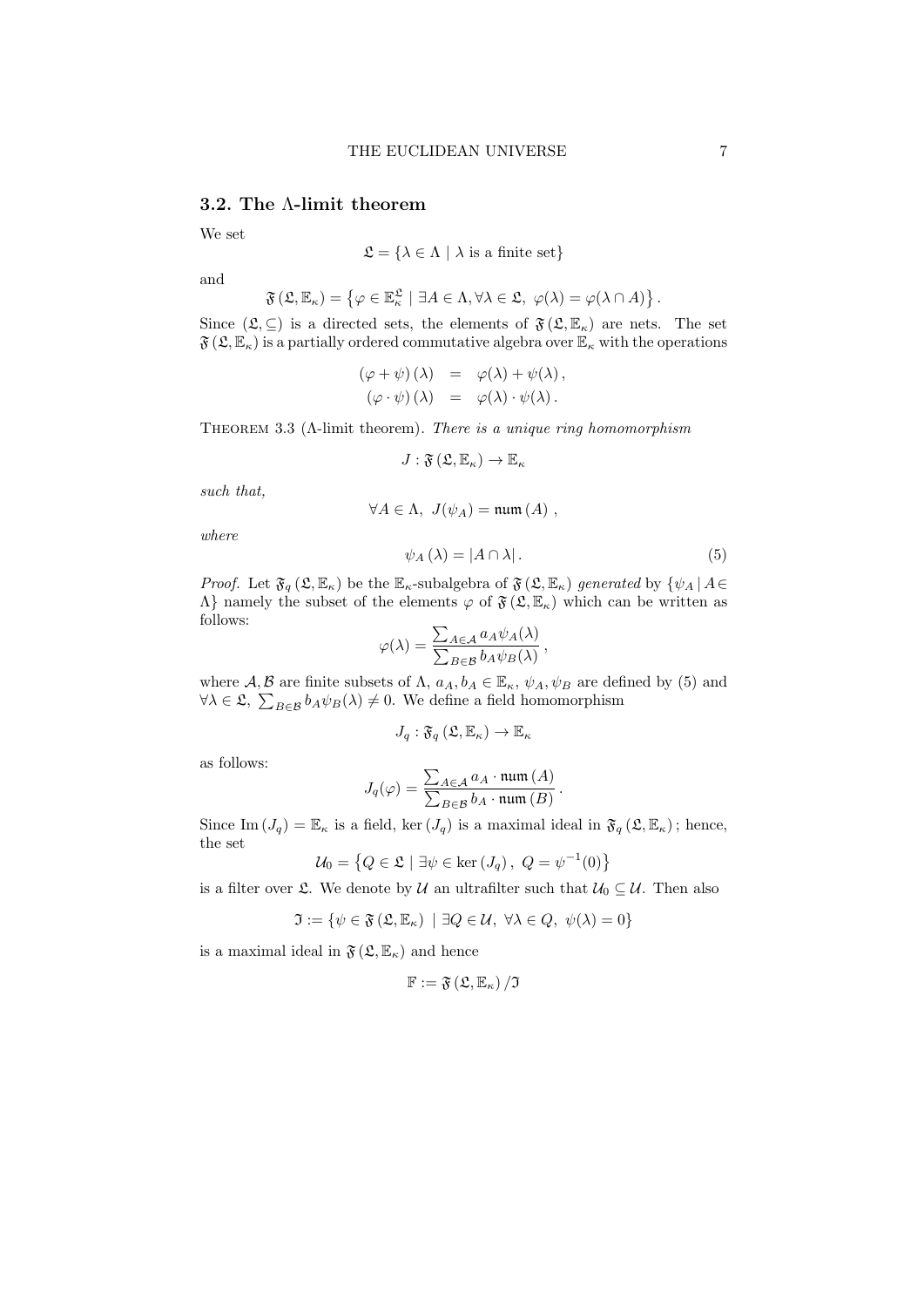is a field. We will see that  $\mathbb F$  is isomorphic to  $\mathbb E_{\kappa}$ . We denote by  $[\varphi]$  a generic element of  $\mathbb F$  and we claim that

$$
\forall [\varphi] \in \mathbb{F}, \ \exists \bar{\mu} \in \mathfrak{L}, \ \exists Q \in \mathcal{U}, \ \forall \lambda \in Q, \ \varphi(\lambda) = \varphi(\bar{\mu}), \tag{6}
$$

namely

$$
[\varphi] = [C_{\varphi(\bar{\mu})}], \qquad (7)
$$

where  $\lambda \mapsto C_{\xi} (\lambda)$  denotes the net identically equal to  $\xi$ . In order to prove (7) we set

$$
R^{-} := \left\{ \mu \in \mathfrak{L} \mid \left[ C_{\varphi(\mu)} \right] < [\varphi] \right\},\tag{8}
$$

$$
R^0 := \left\{ \mu \in \mathfrak{L} \mid \left[ C_{\varphi(\mu)} \right] = [\varphi] \right\},\tag{9}
$$

$$
R^{+} := \left\{ \mu \in \mathfrak{L} \mid \left[ C_{\varphi(\mu)} \right] > [\varphi] \right\}.
$$
 (10)

By (8), if  $R^{-} \neq \emptyset$ ,  $\forall \mu \in R^{-}$ ,  $\exists Q_{\mu}^{-} \in \mathcal{U}$  such that

$$
\forall \lambda \in Q_{\mu}^{-}, \ C_{\varphi(\mu)}(\lambda) < \varphi(\lambda)
$$

then,

$$
\mu \in R^- \cap Q_\mu^- \Rightarrow \ C_{\varphi(\mu)} \left( \mu \right) < \varphi \left( \mu \right)
$$

and since, by definition  $C_{\varphi(\mu)}(\mu) = \varphi(\mu)$ , it follows that

$$
\forall \mu \in R^-, \ R^- \cap Q^-_{\mu} = \varnothing
$$

and hence,

$$
R^- \notin \mathcal{U} \, .
$$

By (10), arguing in the same way, we have that

$$
R^+\notin\mathcal{U}\,.
$$

Since  $(R^- \cup R^+) \cup R^0 = \mathfrak{L}$ , it follows that  $R^0 \in \mathcal{U}$  and hence  $R^0 \neq \emptyset$ . Now, if you take  $\bar{\mu}$  in  $R^0$ , there is  $Q^0 \in \mathcal{U}$  such that

$$
\forall \lambda \in Q^0, \ \varphi(\lambda) = C_{\varphi(\bar{\mu})}(\lambda) = \varphi(\bar{\mu}),
$$

namely (7) is satisfied. Now, we can extend  $J_q$  to  $\mathfrak{F}(\mathfrak{L}, \mathbb{E}_{\kappa})$ ; given  $\varphi \in \mathfrak{F}(\mathfrak{L}, \mathbb{E}_{\kappa})$ , using (6) we set

$$
J(\varphi) = [C_{\varphi(\bar{\mu})}].
$$

So every function  $\varphi$  in  $\mathfrak{F}(\mathfrak{L}, \mathbb{E}_{\kappa})$  is eventually constant in the sense that

$$
\exists \xi \in \mathbb{E}_{\kappa}, \exists Q \in \mathcal{U}, \forall \lambda \in Q, \ \varphi(\lambda) = \xi.
$$

Then  $\mathbb F$  is isomorphic to  $\mathbb E_\kappa$ .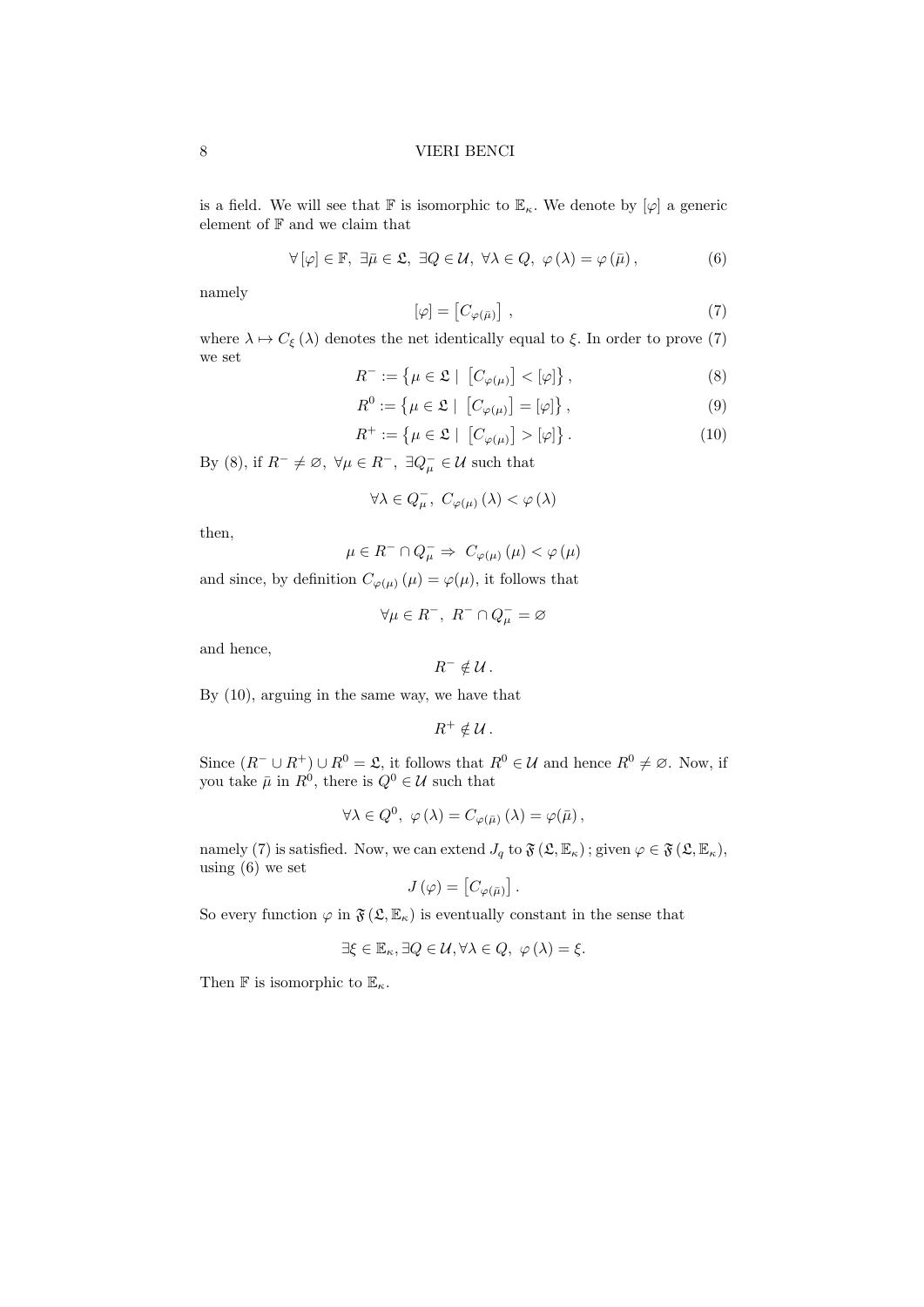It remains to prove the uniqueness of  $J$ . Let us assume that  $J_1$  and  $J_2$ extend  $J_q$  to all  $\mathfrak{F}(\mathfrak{L}, \mathbb{E}_{\kappa})$ . We have to prove that for every  $\varphi \in \mathfrak{F}(\mathfrak{L}, \mathbb{E}_{\kappa})$ 

$$
J_1(\varphi)=J_2(\varphi) .
$$

We set  $c_1 = J_1(\varphi)$ ;  $c_2 = J_2(\varphi)$ ,

$$
A_{\varphi} = \{ J_q(\psi) \mid \psi \in \mathfrak{F}_q(\mathfrak{L}, \mathbb{E}_{\kappa}), \exists Q \in \mathcal{U}_0, \ \forall \lambda \in Q, \ \psi(\lambda), \ \psi \leq \varphi \};
$$
  

$$
B_{\varphi} = \{ J_q(\psi) \mid \psi \in \mathfrak{F}_q(\mathfrak{L}, \mathbb{E}_{\kappa}) \ \exists Q \in \mathcal{U}_0, \ \forall \lambda \in Q, \ \psi(\lambda), \ \psi > \varphi \}.
$$

Clearly  $\forall a \in A_{\varphi}, \ \forall b \in B_{\varphi},$ 

$$
a \le c_1 \le b \quad \text{and} \quad a \le c_2 \le b. \tag{11}
$$

and hence, assuming that  $c_1 \leq c_2$ 

$$
\forall a \in A_{\varphi}, \ \forall b \in B_{\varphi}, \ 0 \le c_2 - c_1 \le b - a \, .
$$

Since  $A_{\varphi} \cup B_{\varphi} = \mathfrak{F}_q(\mathfrak{L}, \mathbb{E}_{\kappa})$  contains  $\frac{1}{\operatorname{num}(E)}$  for any set  $E \in \Lambda_S \setminus \{0\}$ , we have that

$$
0 \leq c_2 - c_1 \leq \frac{1}{\min{(E)}}
$$

and so, by (3),  $c_2 = c_1$ .

DEFINITION 3.4. The number  $J(\varphi)$  is called *Λ*-limit of the net  $\varphi$  and will be denoted by

$$
J(\varphi) = \lim_{\lambda \uparrow \Lambda} \varphi(\lambda).
$$

The reason of this name and notation is that the operation

$$
\varphi \mapsto \lim_{\lambda \uparrow \Lambda} \varphi(\lambda)
$$

satisfies some of the properties of the usual limit over a net:

• If eventually  $\varphi(\lambda) \geq \psi(\lambda)$ , then

$$
\lim_{\lambda \uparrow \Lambda} \varphi(\lambda) \ge \lim_{\lambda \uparrow \Lambda} \psi(\lambda).
$$

• If  $\forall q \in \mathbb{Q}, C_q(\lambda) = q$ , then

$$
\lim_{\lambda \uparrow \Lambda} C_q(\lambda) = q.
$$

• For all  $\varphi, \psi \in \mathfrak{F}(\mathfrak{L}, \mathbb{E}_{\kappa})$ 

$$
\lim_{\lambda \uparrow \Lambda} \varphi(\lambda) + \lim_{\lambda \uparrow \Lambda} \psi(\lambda) = \lim_{\lambda \uparrow \Lambda} (\varphi(\lambda) + \psi(\lambda)),
$$
  

$$
\lim_{\lambda \uparrow \Lambda} \varphi(\lambda) \cdot \lim_{\lambda \uparrow \Lambda} \psi(\lambda) = \lim_{\lambda \uparrow \Lambda} (\varphi(\lambda) \cdot \psi(\lambda)).
$$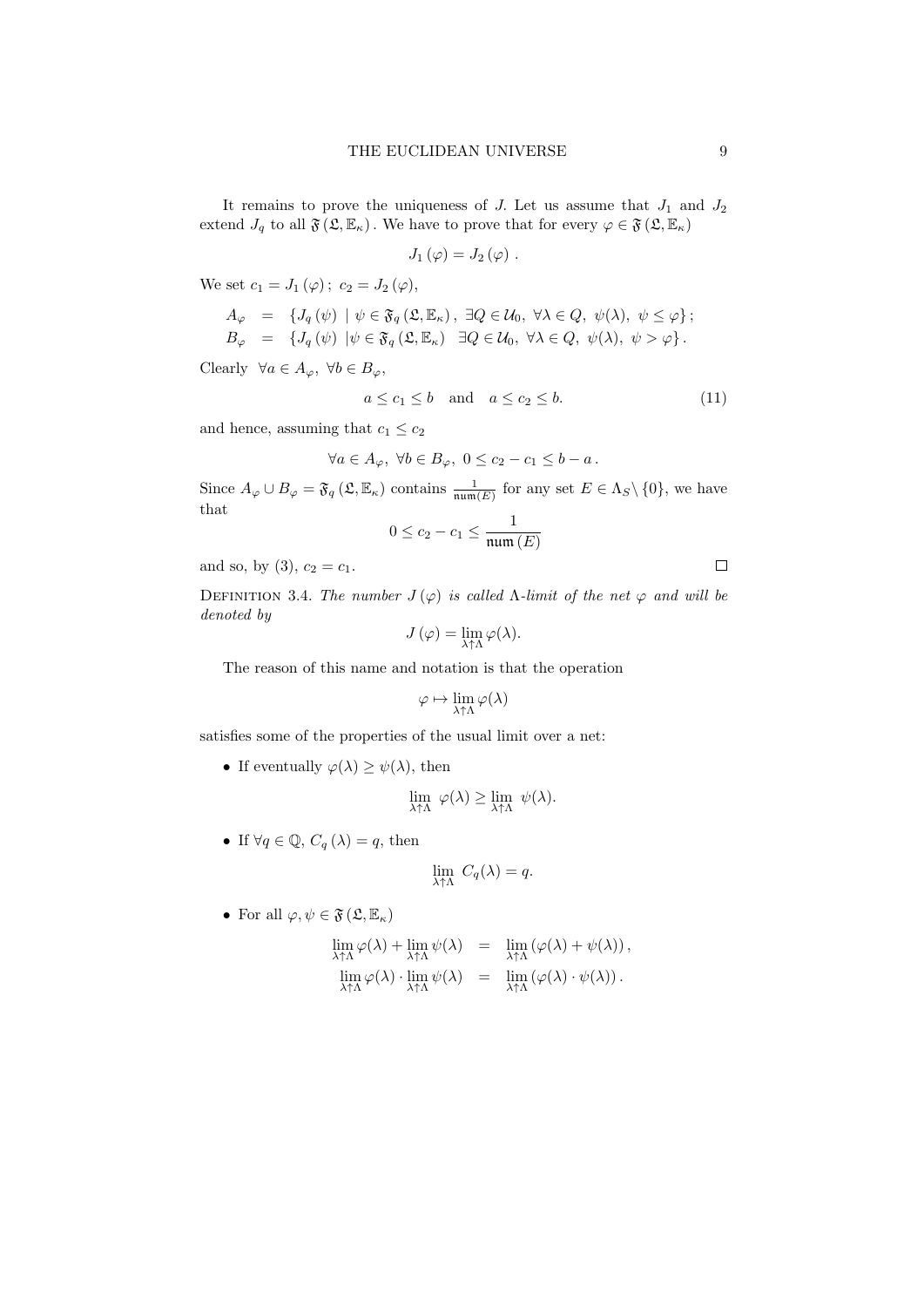In this framework,  $\Lambda$  can be regarded as the "point at infinity" of  $\mathfrak{L}$ . The  $\Lambda$ limit is not a limit in a topological sense, in fact there are also strong differences with a topological limit; we list some of them:

- Every net  $\varphi \in \mathfrak{F}(\mathfrak{L}, \mathbb{E}_{\kappa})$  has a limit  $L \in \mathbb{E}_{\kappa}$ .
- If  $\forall \lambda \in \mathfrak{L}, \varphi(\lambda) \neq 0$ , then  $\lim_{\lambda \uparrow \Lambda} \varphi(\lambda) \neq 0$ ; in fact,

$$
\lim_{\lambda\uparrow\Lambda}\varphi(\lambda)\cdot\lim_{\lambda\uparrow\Lambda}\frac{1}{\varphi(\lambda)}=1
$$

and hence  $\lim_{\lambda \uparrow \Lambda} \varphi(\lambda) \neq 0$ .

• If,  $\xi \in \mathbb{E}_{\kappa} \backslash \mathbb{R}$ ,

$$
\lim_{\lambda\uparrow\Lambda}C_{\xi}\left(\lambda\right)\neq\xi.
$$

For example, take

$$
\omega:=\lim_{\lambda\uparrow\Lambda}\left|\lambda\cap\mathbb{N}\right|;
$$

then  $\forall \lambda \in \mathfrak{L}, |\lambda \cap \mathbb{N}| < \omega$ , so

$$
0>\lim_{\lambda\uparrow\Lambda}(|\lambda\cap\mathbb{N}|-\omega)=\lim_{\lambda\uparrow\Lambda}|\lambda\cap\mathbb{N}|-\lim_{\lambda\uparrow\Lambda}\omega=\omega-\lim_{\lambda\uparrow\Lambda}\omega
$$

and hence

$$
\omega < \lim_{\lambda \uparrow \Lambda} \omega.
$$

The last statement suggests the following notation: for any  $\xi \in \mathbb{E}_{\kappa}$ , we set

$$
\xi^* = \lim_{\lambda \uparrow \Lambda} \xi. \tag{12}
$$

# 3.3. The real numbers

We remark that the notion and the first properties of the Λ-limit do not depend on Axiom 2.8. In this section we will see that also Axiom 2.8 is very relevant.

DEFINITION 3.5. An Euclidean number is called standard if it is finite and it is the center of a monad. The set of standard points will be denoted by  $\mathbb{R}$ , namely

$$
\mathbb{R}:=\mathfrak{C}\cap\mathfrak{gal}(0).
$$

If  $\xi$  is a finite number, then  $ctr(\xi)$  is called standard part of x and will be denoted also by st $(\xi)$ .

First let us examine some (obvious) properties of the function  $st(\cdot)$ .

PROPOSITION 3.6. Let  $\xi$  and  $\zeta$  be finite numbers, then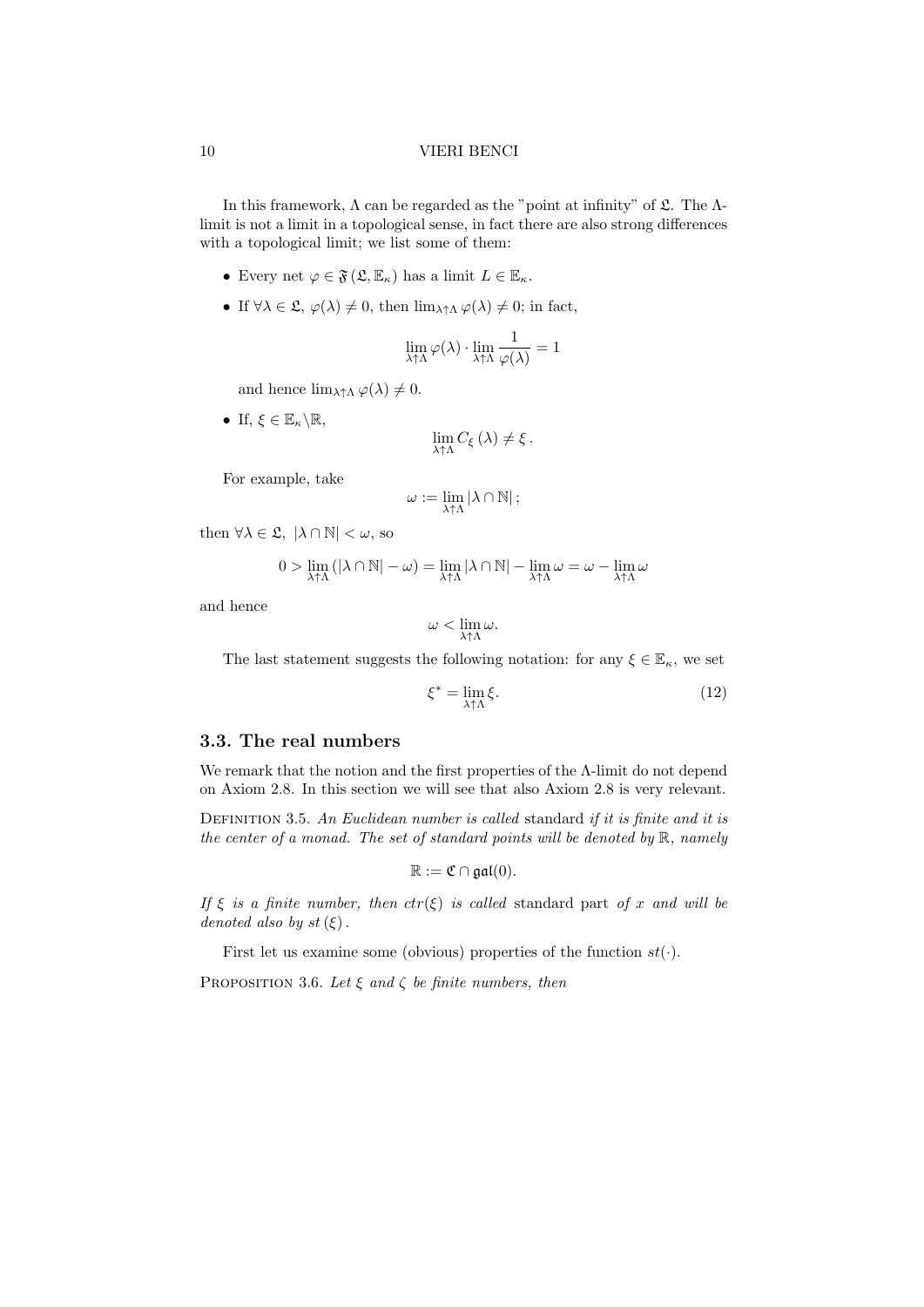\n- 1. 
$$
\xi \in \mathbb{R} \Leftrightarrow st(\xi) = \xi;
$$
\n- 2.  $\xi \leq \zeta \Rightarrow st(\xi) \leq st(\zeta);$
\n- 3.  $st(\xi + \zeta) = st(\xi) + st(\zeta);$
\n- 4.  $st(\xi \cdot \zeta) = st(\xi) \cdot st(\zeta);$
\n- 5.  $if \, st(\zeta) \neq 0, \, then \, st\left(\frac{\xi}{\zeta}\right) = \frac{st(\xi)}{st(\zeta)}.$
\n

Proof. The first four statements trivially descend from  $(4)$  and Proposition 2.5. In order to prove 3.6.4, we put

$$
\xi = r + \varepsilon \,, \qquad \zeta = s + \theta \,,
$$

where  $r, s \in \mathbb{R}, \varepsilon \sim \theta \sim 0$ . Then,

$$
st(\xi \cdot \zeta) = st[(r + \varepsilon) (s + \theta)] = st[rs + (\varepsilon s + \theta r + \varepsilon \theta)].
$$

Since  $\epsilon s + \theta r + \epsilon \theta \sim 0$ , we have that  $st(\xi \cdot \zeta) = rs = st(\xi) \cdot st(\zeta)$ . Let us prove 3.6.5; by 3.6.4 we have that

$$
st(\zeta) \cdot st\left(\frac{\xi}{\zeta}\right) = st\left(\zeta \cdot \frac{\xi}{\zeta}\right) = st(\xi);
$$

$$
st\left(\frac{\xi}{\zeta}\right) = \frac{st(\xi)}{st(\zeta)}.
$$

hence

THEOREM 3.7. The set of standard numbers  $\mathbb R$  is isomorphic to the set of real numbers.

Proof. We will prove that every Cauchy sequence of rationals is convergent to some  $L \in \mathbb{R}$  with respect to the metric topology. Let  $x_n$  be a Cauchy sequence in Q. We set

and

$$
\varphi(\lambda):=x_{|\mathbb{N}\cap\lambda|}
$$

$$
L = st\left(\lim_{\lambda \uparrow \Lambda} \varphi(\lambda)\right).
$$

Then, by Proposition 3.6.1,  $L \in \mathbb{R}$ . We have to prove that L is the Cauchy limit of  $x_n$ . We choose a number  $\varepsilon \in \mathbb{Q}^+$ ; then, there exists  $n_0$  such that  $\forall n, m \geq n_0,$ 

$$
|x_n-x_m|<\varepsilon.
$$

Now take  $\lambda_0 \in \mathfrak{L}$  such that  $|\mathbb{N} \cap \lambda_0| \geq n_0$ ; thus,  $\forall \lambda \supset \lambda_0$ , we have that  $|\mathbb{N} \cap \lambda| \geq$  $n_0$ . Then  $\mathcal{L}$ 

$$
|\varphi(\lambda) - x_m| = |x_{|\mathbb{N} \cap \lambda|} - x_m| < \varepsilon
$$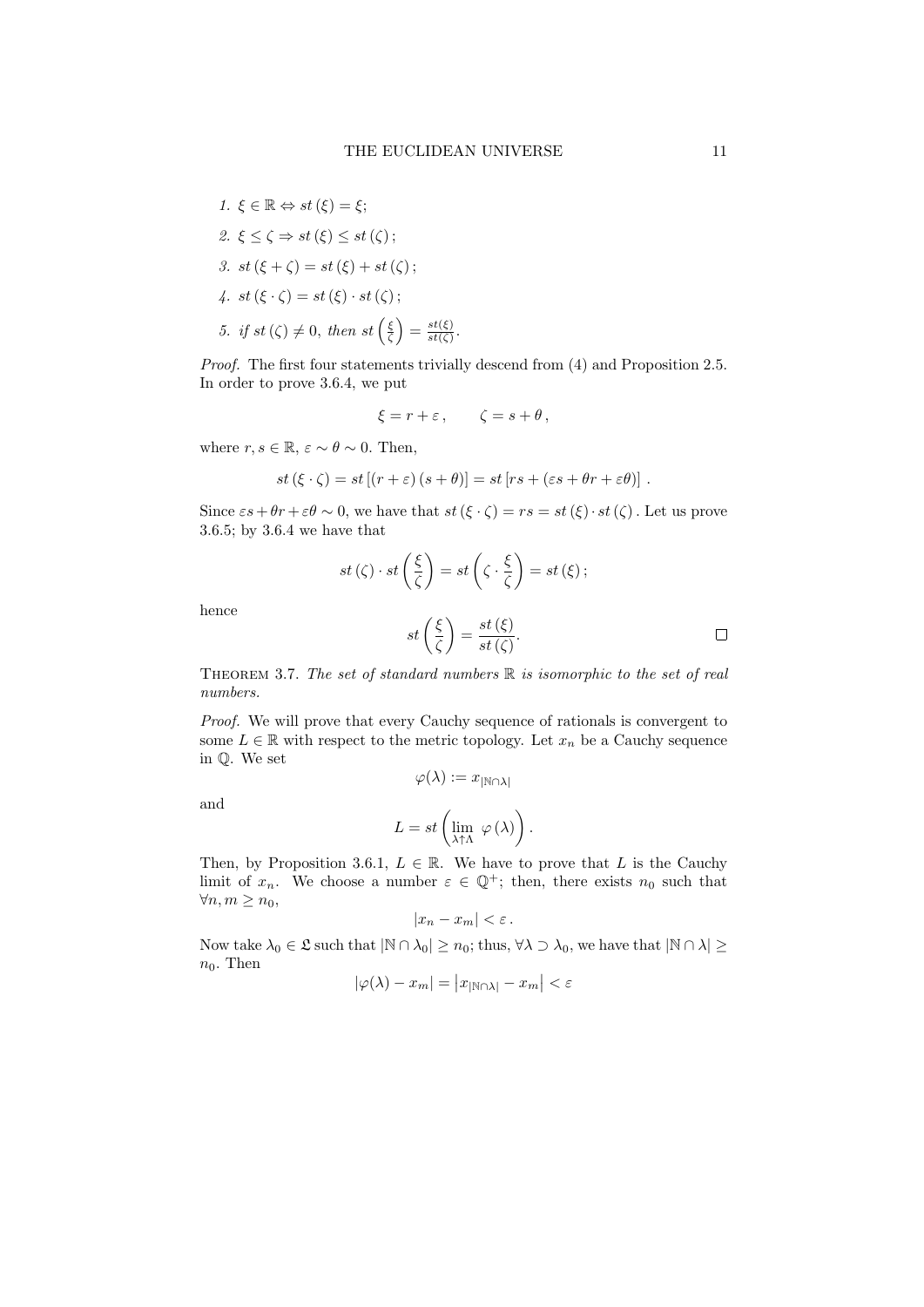and taking the  $\Lambda$ -limit, we get the conclusion:

$$
\varepsilon > \lim_{\lambda \uparrow \Lambda} |\varphi(\lambda) - x_m| = \left| \lim_{\lambda \uparrow \Lambda} \varphi(\lambda) - x_m \right| = |L - x_m|.
$$

From now on, the set  $\mathbb R$  of standard numbers will be identified with the set of real numbers, namely the real number will be considered "special" points on the Euclidean line.

Given a net  $\varphi : \Lambda \to \mathbb{R}$ , since  $\Lambda$  is a directed set, also the Cauchy limit is well defined:

$$
L = \lim_{\lambda \to \Lambda} \varphi(\lambda) \Leftrightarrow \forall \varepsilon \in \mathbb{R}^+, \exists \lambda_0 \in \mathfrak{L}, \forall \lambda \supset \lambda_0, |\varphi(\lambda) - L| \le \varepsilon. \tag{13}
$$

Notice that in order to distinguish the Cauchy limit  $(13)$  from the  $\Lambda$ -limit, we have used the symbols " $\lambda \to \Lambda$ " and " $\lambda \uparrow \Lambda$ " respectively.

The standard part of a number is related to the Cauchy notion of limit. If a real net  $x_{\lambda}$  admits the Cauchy limit, the relation with the  $\Lambda$ -limit is given by the following identity:

$$
\lim_{\lambda \to \Lambda} x_{\lambda} = st \left( \lim_{\lambda \uparrow \Lambda} x_{\lambda} \right). \tag{14}
$$

Another important relation between the two limits is the following:

PROPOSITION 3.8. If

$$
\lim_{\lambda \uparrow \Lambda} x_{\lambda} = \xi \in \mathbb{E}_{\kappa}
$$

and  $\xi$  is bounded, then there exist a sequence  $\lambda_n \in \mathfrak{L}$  such that

$$
\lim_{n \to \infty} x_{\lambda_n} = st(\xi).
$$

*Proof.* Set  $x_0 = st(\xi)$  and for every  $n \in \mathbb{N}$ , take  $\lambda_n$  such that  $x_{\lambda_n} \in [x_0 - 1/n, x_0 + 1/n]$ .  $1/n, x_0 + 1/n$ .

Remark 3.9. As we have remarked in the intruduction, the Centrum Axiom is necessary to prove Theorem 3.7. Actually it is not difficult to prove that the Centrum Axiom is equivalent to the following:

 $\mathbb{E}_{\kappa}$  contains a subfield isomorphic to the field of real numbers.

The notion of "standard entity" can be extended from numbers (i.e. the real numbers) to other elements of the universe by the following definition:

DEFINITION 3.10. An element  $E \in V(\mathbb{R})$  is called standard and  $V(\mathbb{R})$  is called standard universe;  $V(\mathbb{E}_{\kappa})$  is called Euclidean universe.

Notice that

$$
V(\mathbb{R}) \subset \Lambda \subset V(\mathbb{E}_{\kappa}).
$$

Also the second inclusion is strict since  $V(\mathbb{E}_{\kappa})$  contains sets of inaccessible cardinality such as  $\mathbb{E}_{\kappa}$ .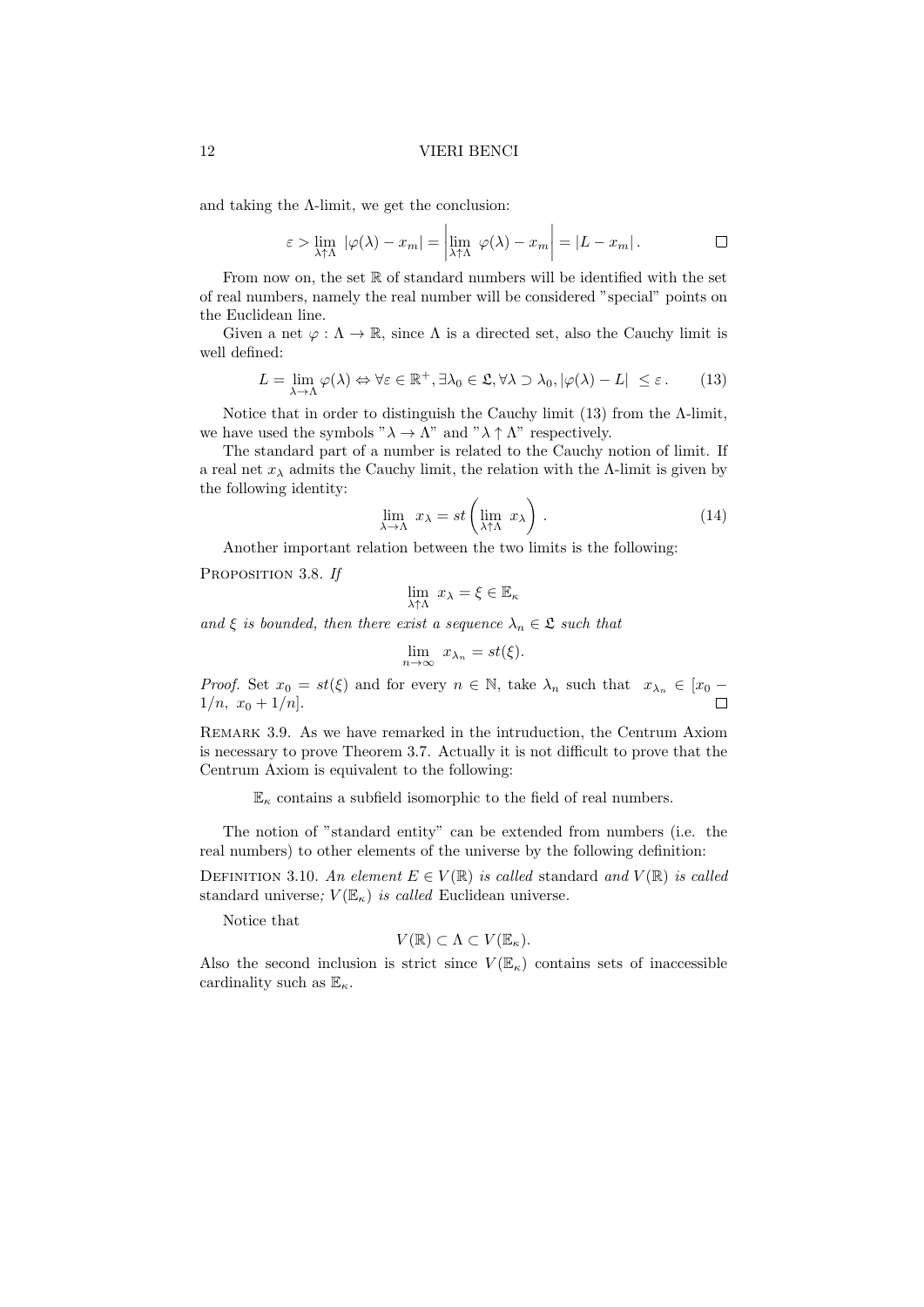### 4. The Euclidean universe

In this section we will inestigate the structure of the Euclidean universe  $V(\mathbb{E}_{\kappa})$ .

# 4.1. Λ-limit of sets

By Definition 3.4, the Λ-limit has been defined for every net  $\varphi \in \mathfrak{F}(\mathfrak{L}, \mathbb{E}_{\kappa})$ ; next we will extend this notion to the nets of sets in

$$
\mathfrak{F}(\mathfrak{L}, V_n(\mathbb{E}_\kappa)) = \left\{ \Phi \in V_n(\mathbb{E}_\kappa)^{\mathfrak{L}} \mid \exists A \in \Lambda, \forall \lambda \in \mathfrak{L}, \Phi(\lambda) = \Phi(\lambda \cap A) \right\}
$$

for every  $n \in \mathbb{N}$ . In the following, in order to simplify the notation, a net of sets  $\Phi \in \mathfrak{F}(\mathfrak{L}, V_n(\mathbb{E}_{\kappa}))$  will be denoted by  $\{E_{\lambda}\}\$  where  $E_{\lambda} = \Phi(\lambda)$ .

We define the Λ-limit of sets by induction over n. If  $n = 0$ ,  $\lim_{\lambda \uparrow \Lambda} \Phi(\lambda)$  is a net of numbers defined by Definition 3.4; if  $n > 0$ , we set

$$
E_{\Lambda} = \lim_{\lambda \uparrow \Lambda} E_{\lambda} := \left\{ \lim_{\lambda \uparrow \Lambda} \Psi(\lambda) \mid \Psi \in \mathfrak{F} \left( \mathfrak{L}, V_{n-1}(\mathbb{E}_{\kappa}) \right), \forall \lambda \in \mathfrak{L} : \Psi(\lambda) \in E_{\lambda} \right\}.
$$
 (15)

Clearly, by (1),  $E_{\Lambda} \in V(\mathbb{E}_{\kappa})$ .

DEFINITION 4.1. A set E obtained as  $\Lambda$ -limit of a net of sets

$$
\{E_{\lambda}\}\in \mathfrak{F}\left(\mathfrak{L},V_n(\mathbb{E}_\kappa)\right)
$$

is called internal. If not it, is called external.

For example the set  $\mathbb R$  is external.

If  $C_A(\lambda) = A \in \Lambda_S$  is a constant net, we set

$$
A^* := \lim_{\lambda \uparrow \Lambda} C_A (\lambda) = \left\{ \lim_{\lambda \uparrow \Lambda} \Psi(\lambda) \mid \Psi \in \mathfrak{F} \left( \mathfrak{L}, V_{n-1}(\mathbb{E}_{\kappa}) \right), \forall \lambda \in \mathfrak{L} : \Psi(\lambda) \in A \right\}; \quad (16)
$$

then, if  $A \in V_n(\mathbb{E}_{\kappa})$ , also  $A^* \in V_n(\mathbb{E}_{\kappa})$ . This definition extends (12) to all the elements of  $\Lambda = \Lambda_S \cup \mathbb{E}_{\kappa}$ . A<sup>\*</sup> will be called the *\*-transform* of A.

The ∗-transform allows to build a family  $\{\mathbb{E}_j\}_{j\in \mathbf{Ord}}$  of subsets of  $\mathbb{E}_\kappa$  as follows:

- $\mathbb{E}_0 = \mathbb{R}$ ;
- $\mathbb{E}_{j+1} = \mathbb{E}_j^*$ ;
- if  $j \leq \kappa$  is a limit ordinal, then  $\mathbb{E}_j = \bigcup$  $\bigcup_{k < j} \mathbb{E}_k.$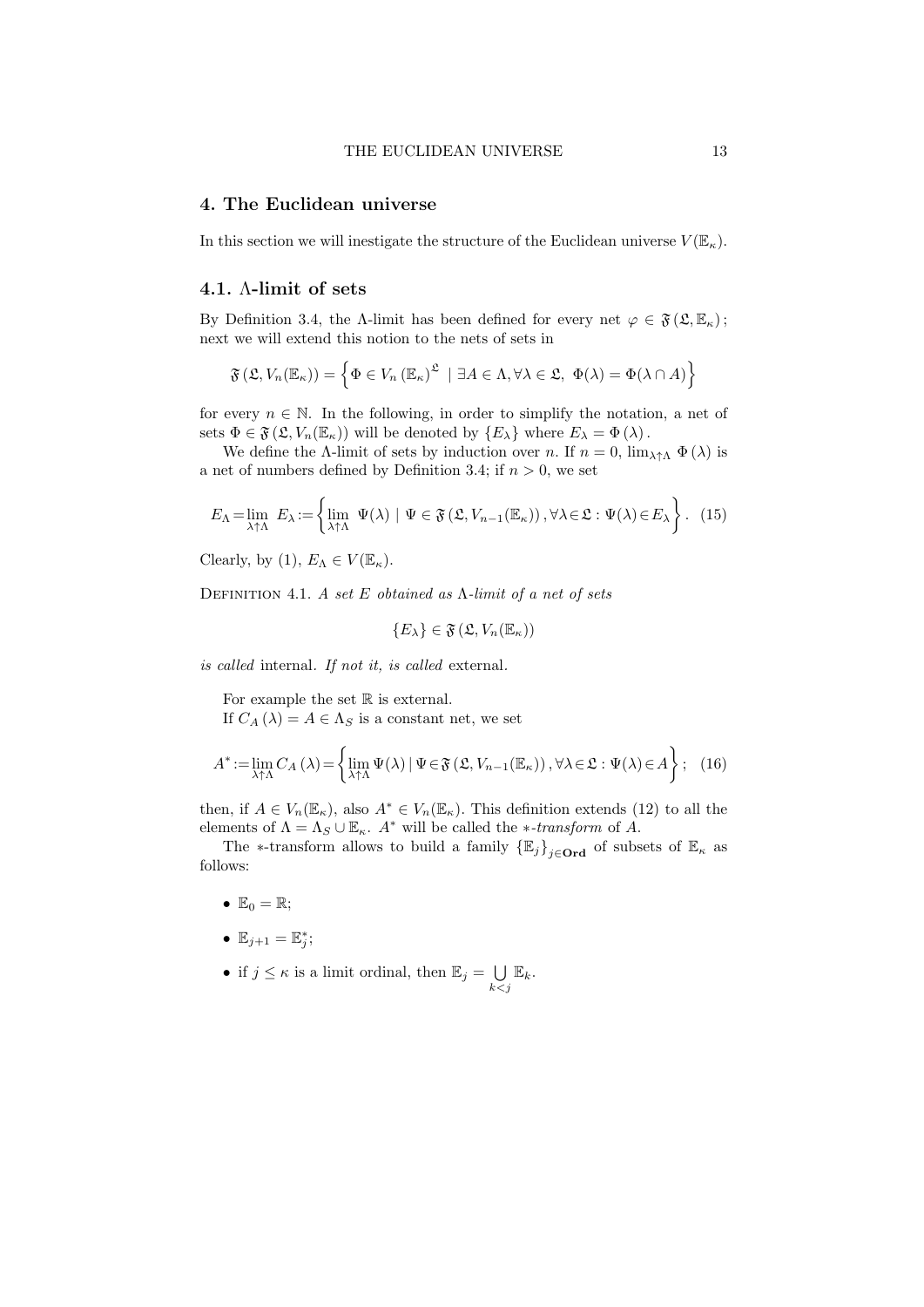# 4.2. Λ-limit of functions

Since in set theory a function f can be identified with its graph  $\Gamma_f$ ,

$$
f_{\Lambda} := \lim_{\lambda \uparrow \Lambda} f_{\lambda}
$$

is well defined. However, it is not immediate to see that  $f_{\Lambda}$  is function. For this reason, we will analyze this situation explicitly.

THEOREM 4.2. Given a net of functions  $\{f_{\lambda}\}\$ 

$$
f_{\lambda}: A_{\lambda} \to B_{\lambda}, A_{\lambda}, B_{\lambda} \in V_n(\mathbb{E}_{\kappa}),
$$

then  $f_{\Lambda}: A_{\Lambda} \to B_{\Lambda}$  defined by

$$
f_{\Lambda}\left(\lim_{\lambda\uparrow\Lambda} x_{\lambda}\right) = \lim_{\lambda\uparrow\Lambda} f_{\lambda}\left(x_{\lambda}\right); \tag{17}
$$

is a function and we have that

$$
\Gamma_{f_{\Lambda}} = (\Gamma_f)_{\Lambda} .
$$

*Proof.* First, we will prove that (17) is a good definition, namely that  $f_{\Lambda}(\xi)$ does not depend on the net  $x_{\lambda}$  which defines  $\xi$ . We set

$$
\xi = \lim_{\lambda \uparrow \Lambda} x_{\lambda} = \lim_{\lambda \uparrow \Lambda} y_{\lambda}
$$

and we have to prove that

$$
\lim_{\lambda \uparrow \Lambda} f(x_{\lambda}) = \lim_{\lambda \uparrow \Lambda} f(y_{\lambda}).
$$

We take

$$
\chi(\lambda) = \begin{cases} 1 & \text{if } x_{\lambda} = y_{\lambda} \\ 0 & \text{if } x_{\lambda} \neq y_{\lambda} \end{cases}.
$$

Hence  $\forall \lambda, \chi(\lambda) + (x_{\lambda} - y_{\lambda}) \neq 0$  and so

$$
\lim_{\lambda \uparrow \Lambda} \left[ \chi(\lambda) + (x_{\lambda} - y_{\lambda}) \right] \neq 0,
$$

then,

$$
\lim_{\lambda \uparrow \Lambda} \chi(\lambda) = \lim_{\lambda \uparrow \Lambda} \chi(\lambda) + \lim_{\lambda \uparrow \Lambda} x_{\lambda} - \lim_{\lambda \uparrow \Lambda} y_{\lambda}
$$
  
= 
$$
\lim_{\lambda \uparrow \Lambda} [\chi(\lambda) + (x_{\lambda} - y_{\lambda})] \neq 0.
$$

Moreover, we have that

$$
\forall \lambda, \ \chi(\lambda) \cdot [f_{\lambda}(x_{\lambda}) - f_{\lambda}(y_{\lambda})] = 0;
$$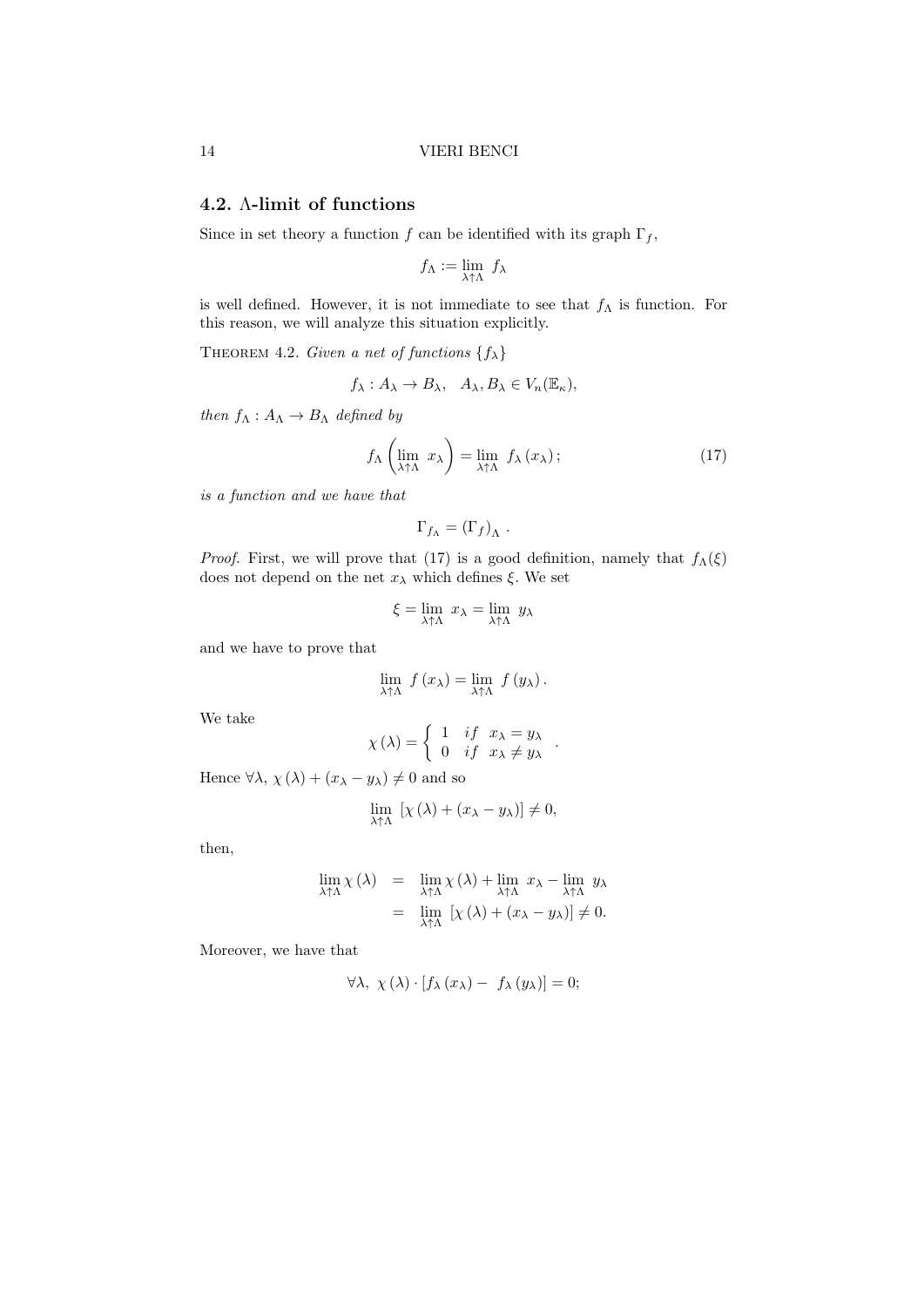$$
0 = \lim_{\lambda \uparrow \Lambda} (\chi(\lambda) \cdot [f(x_{\lambda}) - f(y_{\lambda})]) = \lim_{\lambda \uparrow \Lambda} \chi(\lambda) \cdot \lim_{\lambda \uparrow \Lambda} [f_{\lambda}(x_{\lambda}) - f_{\lambda}(y_{\lambda})].
$$

Since  $\lim_{\lambda \uparrow \Lambda} \chi(\lambda) \neq 0$ , we have that

$$
0 = \lim_{\lambda \uparrow \Lambda} \left[ f_{\lambda} (x_{\lambda}) - f_{\lambda} (y_{\lambda}) \right] = \lim_{\lambda \uparrow \Lambda} f_{\lambda} (x_{\lambda}) - \lim_{\lambda \uparrow \Lambda} f_{\lambda} (y_{\lambda}).
$$

Finally, it is immediate to check that  $f^*$  is the graph of the function (17), in fact

$$
(\Gamma_f)_{\Lambda} = \left\{ \lim_{\lambda \uparrow \Lambda} (x_{\lambda}, f_{\lambda}(x_{\lambda})) \mid \forall \lambda, (x_{\lambda}, f_{\lambda}(x_{\lambda})) \in \Gamma_{f_{\lambda}} \right\}
$$
  

$$
= \left\{ \left( \lim_{\lambda \uparrow \Lambda} x_{\lambda}, \lim_{\lambda \uparrow \Lambda} f_{\lambda}(x_{\lambda}) \right) \mid \forall \lambda, x_{\lambda} = f_{\lambda}(x_{\lambda}) \right\}
$$
  

$$
= \left\{ (\xi, f_{\Lambda}(\xi)) \mid \xi = f_{\Lambda}(\xi) \right\} = \Gamma_{f_{\Lambda}}.
$$

DEFINITION 4.3. A function f obtained as  $\Lambda$ -limit of a net of functions  $f_{\lambda}$  is called internal. Otherwise is called external.

If  $\{f\}$  is a constant net, we set

$$
f^* = \lim_{\lambda \uparrow \Lambda} f; \tag{18}
$$

then, if  $f: A \to B$ , then  $f^*: A^* \to B^*$  and  $f^*$  will be called the \*-transform of  $f$ .

# 4.3. Hyperfinite sets

Another fundamental notion in Euclidean calculus is the following:

DEFINITION 4.4. We say that a set  $F \in V(\mathbb{E}_{\kappa})$  is hyperfinite if there is a net  ${F_\lambda}_{\lambda \in \Lambda}$  of finite sets such that

$$
F = \lim_{\lambda \uparrow \Lambda} F_{\lambda} = \left\{ \lim_{\lambda \uparrow \Lambda} x_{\lambda} \mid x_{\lambda} \in F_{\lambda} \right\}.
$$

The hyperfinite sets share many properties of finite sets. For example, a hyperfinite set  $F \subset \mathbb{E}_{\kappa}$  has a maximum  $x_M$  and a minimum  $x_m$  respectively given by

$$
x_M = \lim_{\lambda \uparrow \Lambda} \max F_{\lambda}; \ \ x_m = \lim_{\lambda \uparrow \Lambda} \min F_{\lambda}.
$$

then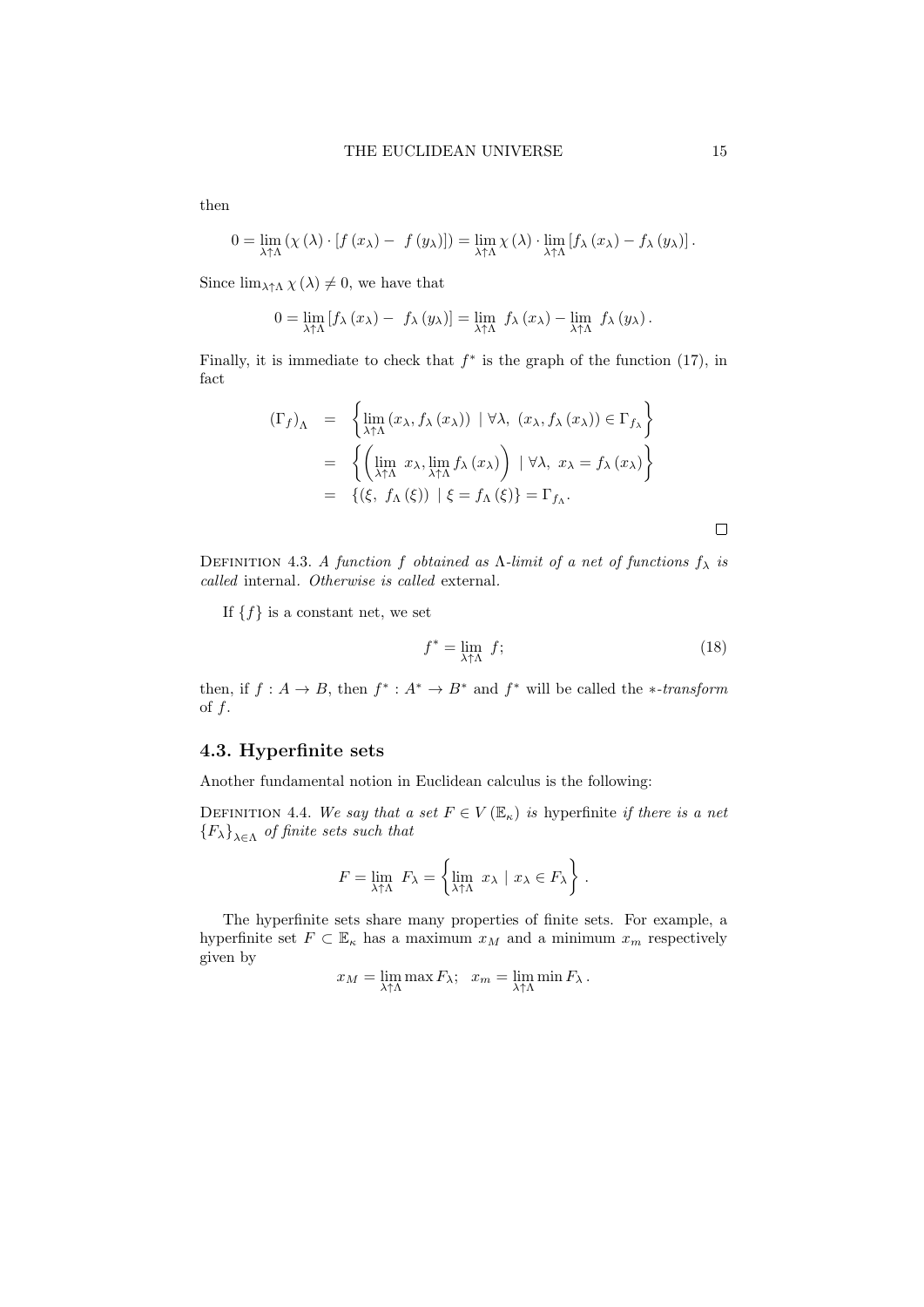Moreover, it is possible to "add" the elements of an hyperfinite set of numbers. If  $F$  is an hyperfinite set of numbers, the *hyperfinite sum* of the elements of  $F$  is defined as follows:

$$
\sum_{x \in F} x = \lim_{\lambda \uparrow \Lambda} \sum_{x \in F_{\lambda}} x.
$$

One peculiarity of Euclidean analysis the possibility to associate a unique hyperfinite set  $E^{\odot}$  to any set  $E \in V(\mathbb{E}_{\kappa})$  according to the following definition:

DEFINITION 4.5. Given a set  $E \in \Lambda_S$ , the set

$$
E^{\circledcirc} := \lim_{\lambda \uparrow \Lambda} \ (E \cap \lambda)
$$

is called hyperfinite extension of  $E$ .

If  $F = \lim_{\lambda \uparrow \Lambda} F_{\lambda}$  is a hyperfinite set, its *hypercardinality* is given by

$$
|F|^* = \lim_{\lambda \uparrow \Lambda} |F_\lambda|,
$$

where  $\left|\cdot\right|^*$  is the ∗-tranform of the fuction "cardinality" defined on finite sets. Notice that, by vitue of (5), the hypercardinality of  $E^{\odot}$ , given by

$$
\left|E^{\circledcirc}\right|^* = \lim_{\lambda \uparrow \Lambda} \, \left|E \cap \lambda\right|,
$$

is the numerosity of  $E$  as it has been defined by Axiom 2.2.

If we put

$$
E^{\sigma} = \{x^* \mid x \in E\},\
$$

we can associate the sets  $E^{\sigma}$ ,  $E^{\circledcirc}$  and  $E^*$  to any set  $E \in \Lambda$ . They are ordered as follows:

$$
E^{\sigma} \subseteq E^{\circledcirc} \subseteq E^*;
$$

in particular, if  $E \subseteq \mathbb{R}$ ,  $E^{\sigma} = E$ . The hyperfinite analysis is very relevant in the applications and the operator "⊚" plays a special role. You can see some examples of this fact in Section 6.3.

# 5. Nonstandard Analysis

Even if some notions and definitions of Nonstandard Analysis have already been introduced in the previous sections, now we will treat this topic in details. In this section, we assume that the reader is familiar with the basic notions on NSA.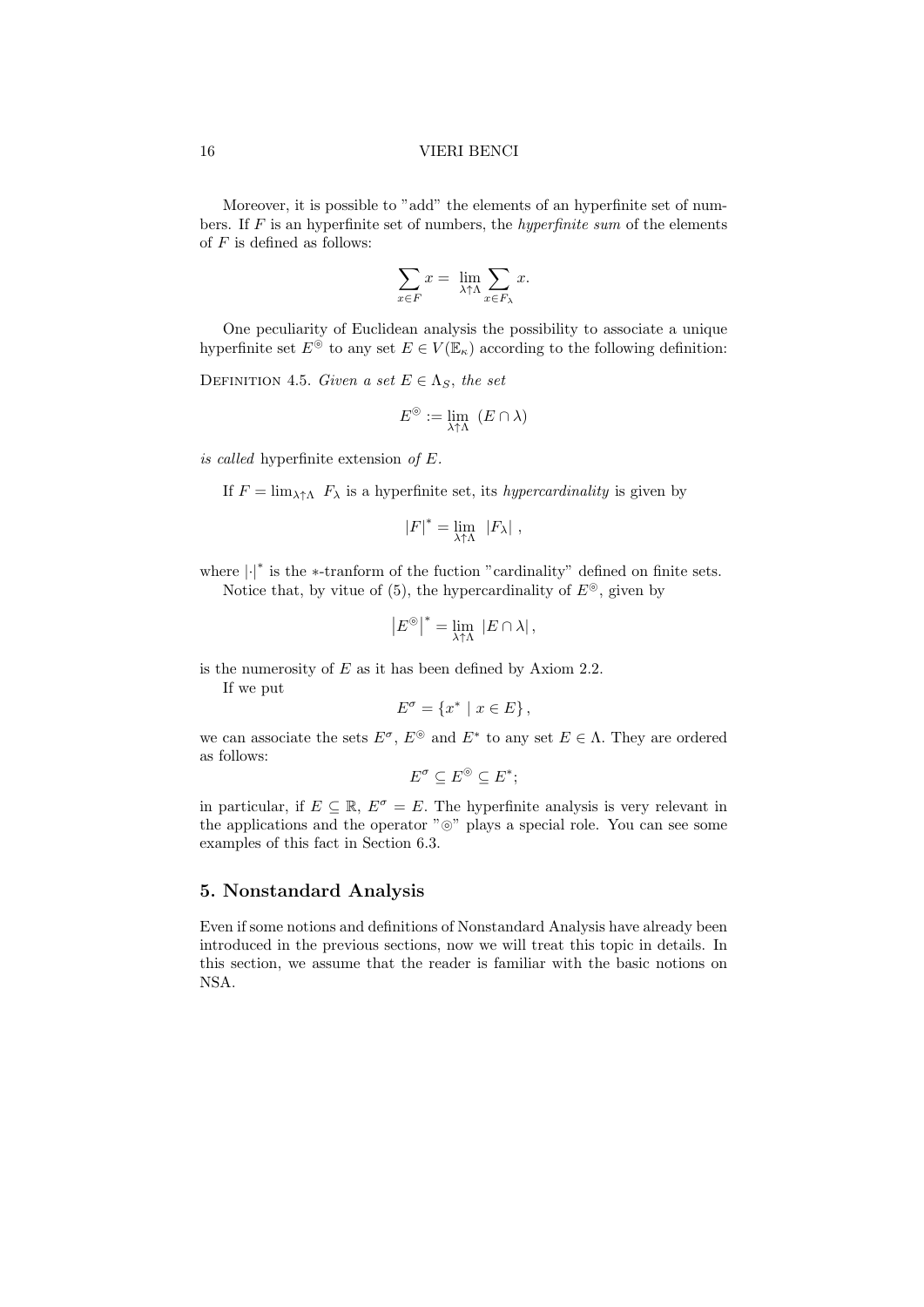# 5.1. Nonstandard theories

In this subsection, we recall the basic notion of Nonstandard Analysis how have been developed in the superstructure approach. Following Keisler (see [17]), we give the following definition:

DEFINITION 5.1. A nonstandard theory is a triple  $(V(\mathbb{R}), V(\mathbb{R}^{\bullet}), \bullet)$  such that

- $V(\mathbb{R})$  is a superstructure over  $\mathbb{R}$  called standard universe;
- $\mathbb{R}^{\bullet}$  is a set such that  $\mathbb{R} \subset \mathbb{R}^{\bullet}$  which is called field of the (•)-hyperreal numbers;
- $V(\mathbb{R}^{\bullet})$  is a superstructure over  $\mathbb{R}^{\bullet}$  called nonstandard universe;
- the map

$$
\bullet\;:V\left(\mathbb{R}\right)\to V\left(\mathbb{R}^{\bullet}\right)
$$

satisfies the Leibniz principle and

$$
\forall r \in \mathbb{R}, r = r^{\bullet}.\tag{19}
$$

We recall the notion of Leibniz (or transfer) Principle. It is well known that the map  $\bullet$  transforms any elementary sentence  $P(a_1, a_2, ..., a_n)$  to a elementary sentence  $P(a_1^{\bullet}, a_2^{\bullet}, ..., a_n^{\bullet})$  in  $V(\mathbb{R}^{\bullet})$  where  $a_1, a_2, ..., a_n$  are constants in  $V(\mathbb{R})$ . The adjective elementary refers to the fact that the quantifiers in elementary sentences are of the form  $(\forall x \in y)$  or  $(\exists x \in y)$  where x is a variable and y is a constant or a variable. The Leibniz principle states that  $P(a_1, a_2, ..., a_n)$  is true if an only if  $P(a_1^{\bullet}, a_2^{\bullet}, ..., a_n^{\bullet})$  is true. For details, see e.g. [8] or [17].

DEFINITION 5.2. Given two sets  $A$  and  $S$ , a superstructure embedding is a triple  $(V(\mathbb{A}), V(\mathbb{S}), \bullet)$  where  $\bullet : V(\mathbb{A}) \to V(\mathbb{S})$  is a injective map such that

 $\mathbb{A}^{\bullet} = \mathbb{S}$ ,

$$
\forall x, y \in V \left( A \right), \ x \in y \Leftrightarrow x^{\bullet} \in y^{\bullet}.
$$

The following fact is well known:

THEOREM 5.3. If  $(V(\mathbb{A}), V(\mathbb{S}), \bullet)$  is superstructure embedding then the map  $\bullet$ satisfies the Leibniz principle.

Proof. This result can be proved by induction over the complexity of the sentences; see e.g. [8] Th. 5.8. or [17].  $\Box$ 

<sup>&</sup>lt;sup>3</sup>To be precise, Keisler calls  $(V(\mathbb{R}), V(\mathbb{R}^{\bullet}), \bullet)$  nonstandard universe while we use the espression nonstandard universe to denote the set  $V(\mathbb{R}^{\bullet})$ .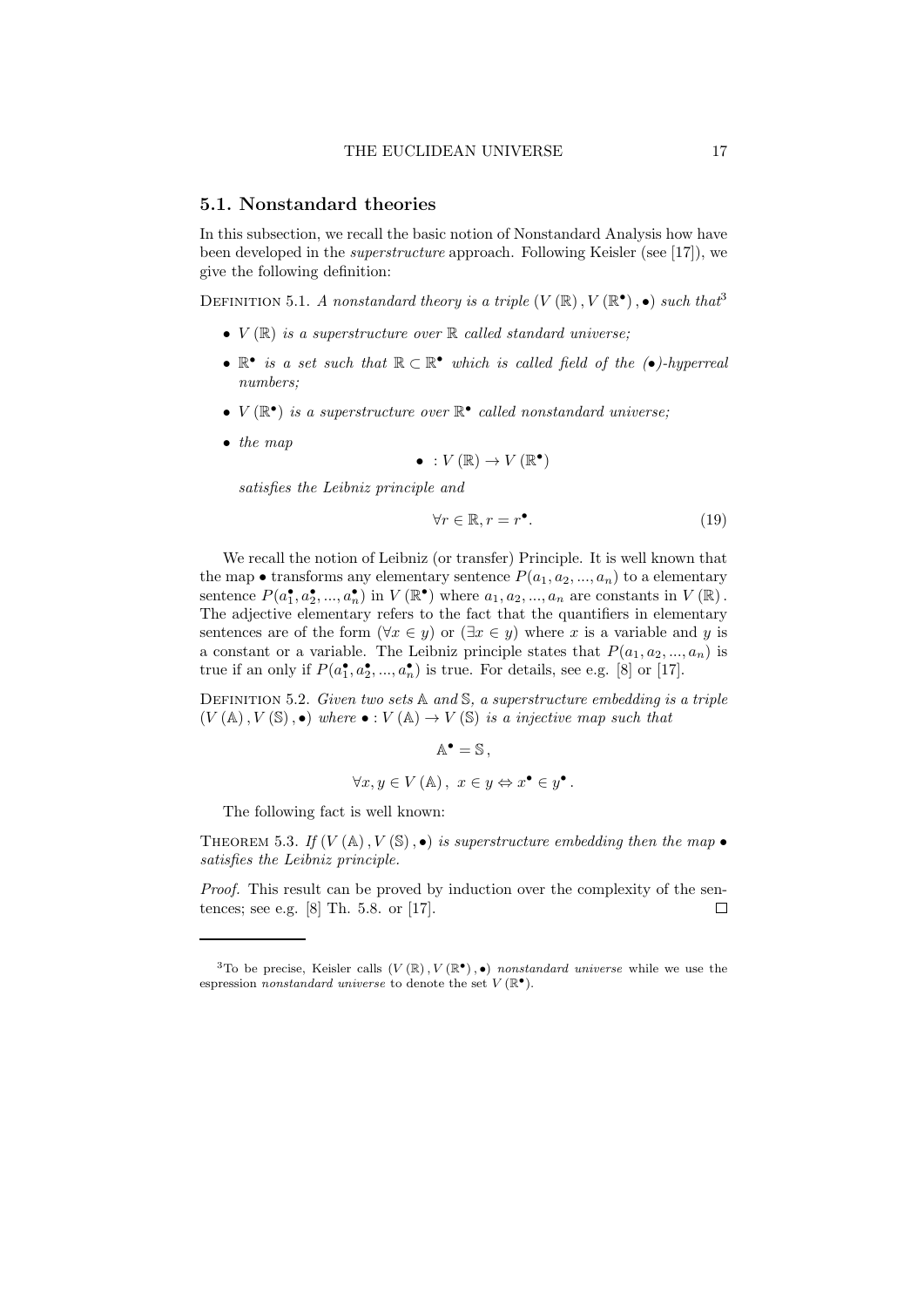By the above theorem, we get the following result:

COROLLARY 5.4. If  $(V(\mathbb{R}), V(\mathbb{S}), \bullet)$  is a superstructure embedding such that  $\mathbb{R} \neq \mathbb{S}$ , then,  $(V(\mathbb{R}), V(\mathbb{R}^{\bullet}), \bullet)$  is a nonstandard theory with  $\mathbb{R}^{\bullet} = \mathbb{S}$ .

An isomorphism beetwen nonstandard theories is defined as follows:

DEFINITION 5.5. Two nonstandard theories

 $(V(\mathbb{R}), V(\mathbb{R}^{\bullet}), \bullet)$  and  $(V(\mathbb{R}), V(\mathbb{R}^{\star}), \star)$ 

are isomorphic if there is a map

$$
h: V(\mathbb{R}^{\bullet}) \to V(\mathbb{R}^{\star})
$$

such that

- 1.  $\forall r \in \mathbb{R}, h(r) = r$ ;
- 2. h maps  $\mathbb{R}^{\bullet}$  one to one onto  $\mathbb{R}^{\star}$ ;
- 3. for each  $A \in V(\mathbb{R}^{\bullet}) \backslash \mathbb{R}^{\bullet}$ ,

$$
h(A) = \{h(a) \mid a \in A\},\,
$$

4. for each  $A \in V(\mathbb{R})$ ,  $h(A^{\bullet}) = A^{\star}$ .

DEFINITION 5.6. A nonstandard theory  $(V(\mathbb{R}), V(\mathbb{R}^{\bullet}), \bullet)$  is called **saturated** if any family of sets  $\mathfrak{S} \in V_n(\mathbb{R})^{\bullet}$  with cardinality smaller than  $\mathbb{R}^{\bullet}$  and with the finite intersection property has non empty intersection; namely if

$$
S_1 \cap \ldots \cap S_n \neq \varnothing, \quad S_i \in \mathfrak{S}; \ |\mathfrak{S}| < |\mathbb{R}^\bullet| \ ,
$$

then

$$
\bigcap\mathfrak{S}\neq\varnothing.
$$

Among all the nonstandard theories there is a privileged one which is unique up to isomorphisms.

THEOREM 5.7. A saturated nonstandard theory  $(V(\mathbb{R}), V(\mathbb{R}^{\bullet}), \bullet)$  with

$$
|\mathbb{R}^\bullet|=\kappa
$$

is unique up to isomorphism. In this case,  $V(\mathbb{R}^{\bullet})$  will be called Keisler universe.

Proof. See [17].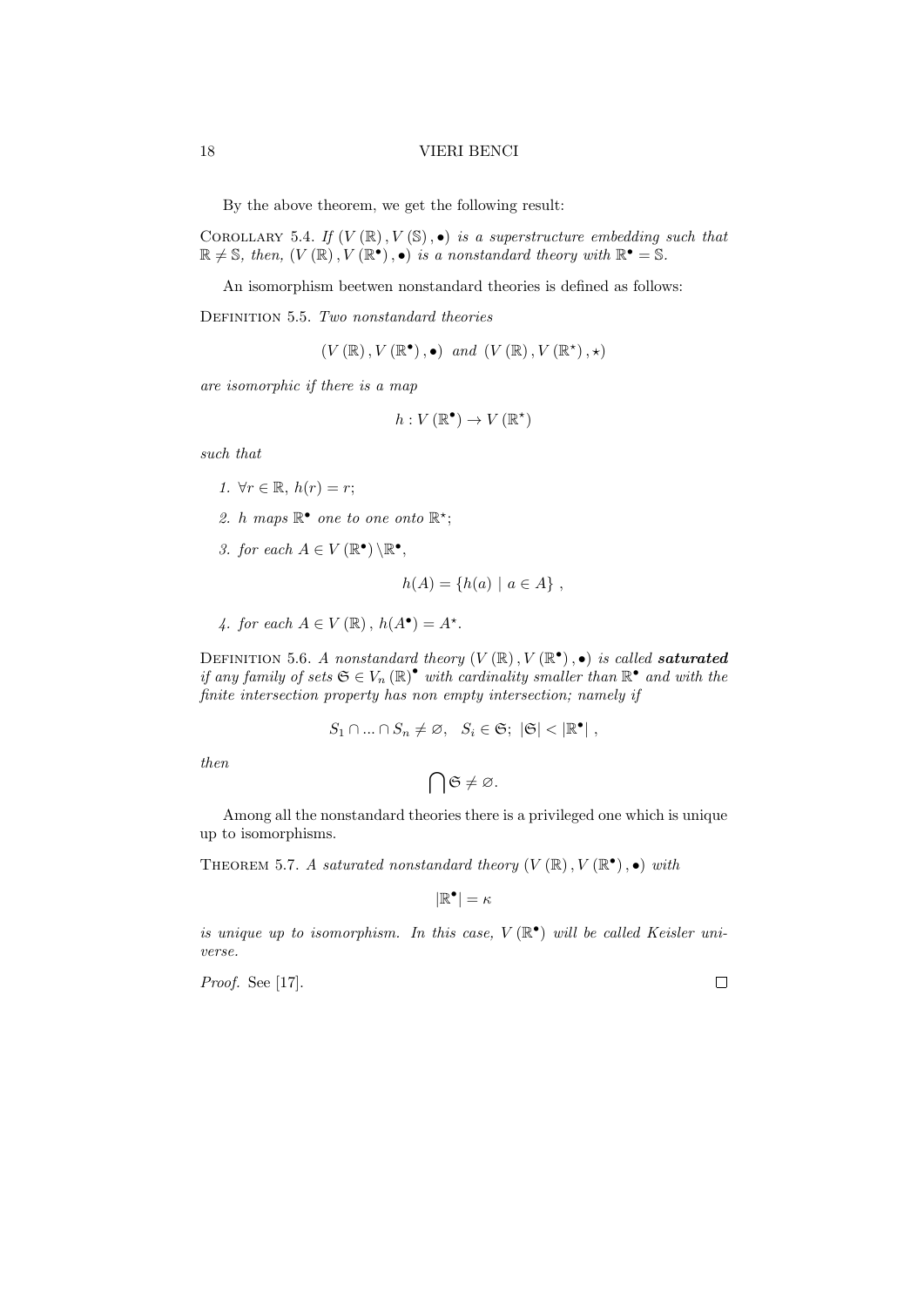# 5.2. The Normal Universe

According to the theory of the previous section we give following

DEFINITION 5.8. If "\*" is the map defined by (16),  $V(\mathbb{R}^*)$  will be called normal universe;  $\mathbb{R}^*$  will be called normal Euclidean field and from now on, it will be simply denoted by E.

THEOREM 5.9. The triple  $(V(\mathbb{R}), V(\mathbb{E}), *)$  is a nonstandard theory and  $V(\mathbb{E})$ is a Keisler universe.

*Proof.* By the definition of  $V(\mathbb{E})$ , it follows that  $(V(\mathbb{R}), V(\mathbb{E}), *)$  is a superstructure embedding. Then by Cor. 5.4, we have to prove that  $|\mathbb{E}| = \kappa$  and that  $(V(\mathbb{R}), V(\mathbb{E}), *)$  is saturated. Since

$$
\mathbb{E} = \mathbb{R}^* = \left\{ \lim_{\lambda \to \Lambda} x_{\lambda} \mid x_{\lambda} \in \mathfrak{F}(\mathfrak{L}, \mathbb{R}) \right\}
$$

we have that

$$
|\mathbb{E}|\leq |\mathfrak{F}\left(\mathfrak{L},\mathbb{R}\right)|\;.
$$

Moreover

$$
\mathfrak{F}(\mathfrak{L}, \mathbb{R}) = \{ \varphi \in \mathbb{R}^{\mathfrak{L}} \mid \exists A \in \Lambda, \forall \lambda \in \mathfrak{L}, \varphi(\lambda) = \varphi(\lambda \cap A) \}
$$

and hence

$$
\left|\mathfrak{F}\left(\mathfrak{L},\mathbb{R}\right)\right|=\left|\bigcup_{A\in\Lambda}\mathbb{R}^{A}\right|
$$

and since  $|\mathbb{R}^A| < \kappa$  and  $|\Lambda| = \kappa$ , we have that

$$
|\mathbb{E}| \leq \left| \bigcup_{A \in \Lambda} \mathbb{R}^A \right| = \kappa.
$$

 $\mathbb{R}^2$ 

 $\sim$ 

Also we have that

$$
|\mathbb{E}|\geq |\mathfrak{N}|\geq |\mathbf{Ord}|=\kappa.
$$

Then  $|\mathbb{E}| = \kappa$ . It remains to prove that it is saturated.

If  $\mathfrak{S} \in V_n(\mathbb{R})^*$ , then

$$
\mathfrak{S} = \{ E_{\mu} \mid \mu \in H \},
$$

where H is a set of indices with  $|H| < \kappa$ . Since  $|H| < \kappa$ , it is not restrictive to assume that  $H \subset \mathfrak{L}$ . For every  $\mu \in H$ , let  $\varphi_{\mu}(\lambda)$  be a net such that

$$
\lim_{\lambda\uparrow\Lambda} \ \varphi_\mu(\lambda) = E_\mu \, .
$$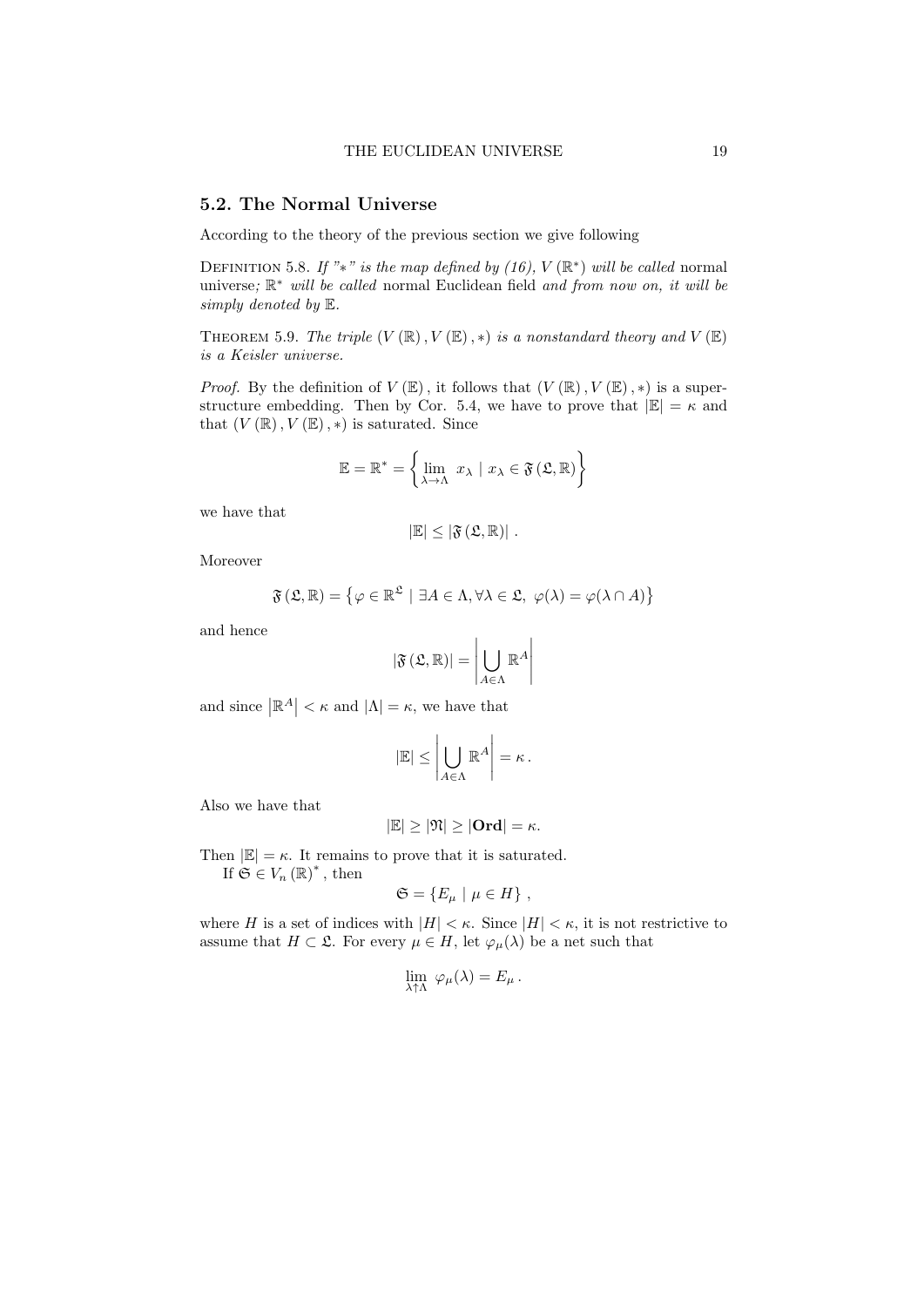For any fixed  $\lambda$ , pick an element

$$
\psi(\lambda) \in \bigcap_{\mu \subseteq \lambda} \varphi_{\mu}(\lambda)
$$

if this intersection is nonempty. Otherwise, pick

$$
\psi(\lambda) \in \bigcap_{\mu \subseteq \lambda \setminus \{x_1\}} \varphi_{\mu}(\lambda); \ x_1 \in \lambda
$$

if this intersection is nonempty, and continue in this manner until the element  $\psi(\lambda)$  is defined. In case that this intersection is always empty, we set  $\psi(\lambda) = \emptyset$ . As a consequence of this definition, the following property holds:

$$
\bigcap_{\mu \subseteq \tau} \varphi_{\mu}(\lambda) \neq \varnothing \Rightarrow \forall \lambda \supseteq \tau, \ \psi(\lambda) \in \bigcap_{\mu \subseteq \tau} \varphi_{\mu}(\lambda) \tag{20}
$$

Now let  $\tau \in H$  be fixed. By the finite intersection property,

$$
\varnothing \neq \bigcap_{\mu \subseteq \tau} E_{\mu} = \bigcap_{\mu \subseteq \tau} \lim_{\lambda \uparrow \Lambda} \varphi_{\mu}(\lambda) = \lim_{\lambda \uparrow \Lambda} \left( \bigcap_{\mu \subseteq \tau} \varphi_{\mu}(\lambda) \right).
$$

Then, there exists a set  $Q \in \mathcal{U}$  ( $\mathcal{U}$  is defined in the proof of Th. 3.3) such that,

$$
\forall \lambda \in Q, \ \bigcap_{\mu \subseteq \tau} \varphi_{\mu}(\lambda) \neq \varnothing;
$$

and hence, by (20), it follows that

$$
\forall \lambda \in Q, \ \psi(\lambda) \in \bigcap_{\mu \subseteq \tau} \varphi_{\mu}(\lambda) \neq \varnothing
$$

and taking the Λ-limit

$$
\lim_{\lambda \uparrow \Lambda} \ \psi(\lambda) \in \bigcap_{\mu \subseteq \tau} \lim_{\lambda \uparrow \Lambda} \ \varphi_{\mu}(\lambda) = \bigcap_{\mu \subseteq \tau} E_{\mu}
$$

and in particular,

$$
\lim_{\lambda \uparrow \Lambda} \ \psi(\lambda) \in E_{\tau} \ .
$$

As this holds for every  $\tau \in H$ , we conclude that

$$
\lim_{\lambda \uparrow \Lambda} \psi(\lambda) \in \bigcap_{\tau \in H} E_{\tau} = \bigcap \mathfrak{S}.
$$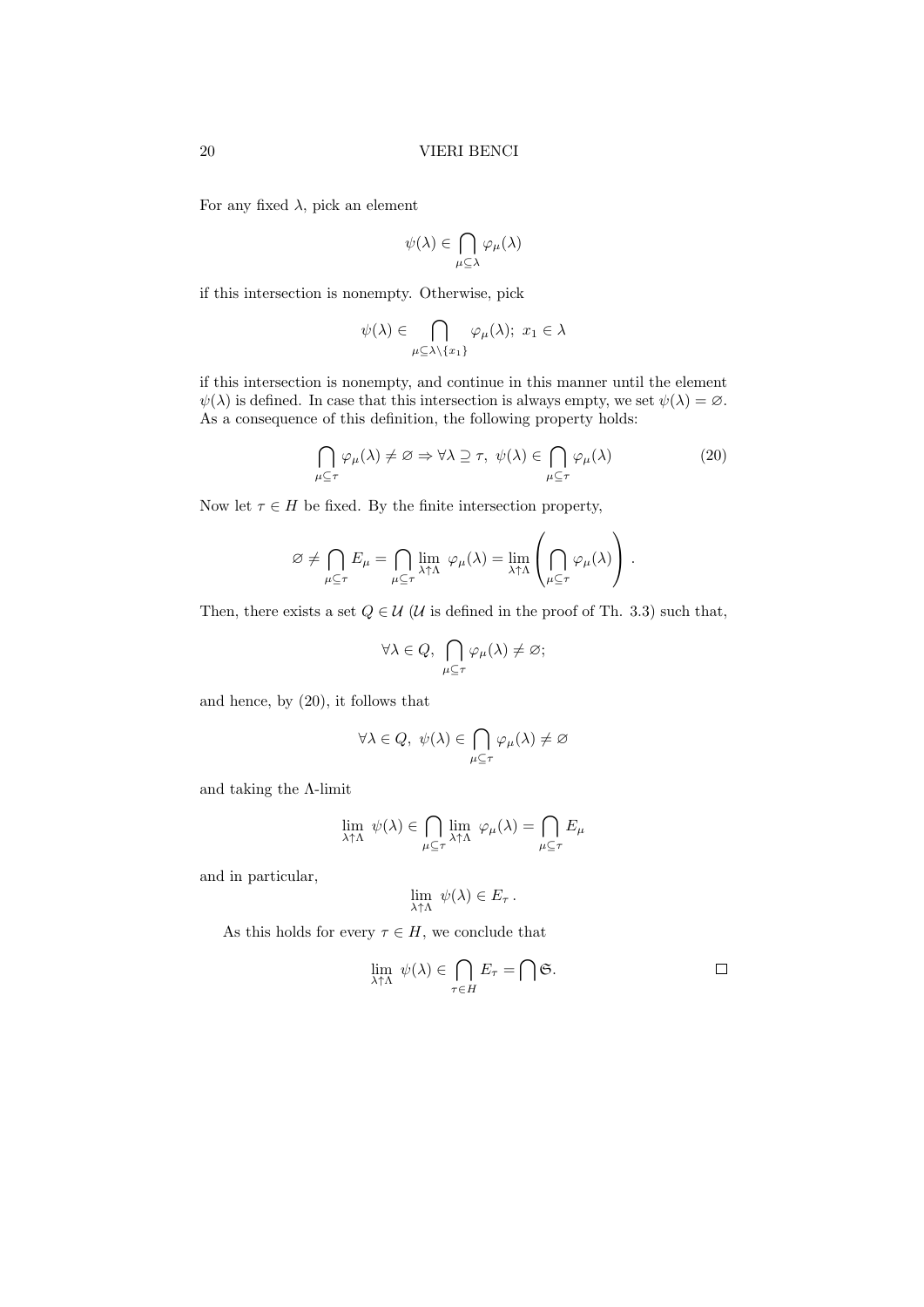$V(\mathbb{E})$  is not the only Keisler universe contained in  $V(\mathbb{E}_{\kappa})$ . For example, using the notations at the end of Section 4.1, we have that also

$$
(V(\mathbb{R}), V(\mathbb{E}_2), **), (V(\mathbb{R}), V(\mathbb{E}_3), **), etc.
$$

are saturated nonstandard theories and hence we have infinite Keisler universes included in  $V(\mathbb{E}_{\kappa})$ . More in general, for  $0 < j \leq \kappa$ , it is possible to define a Keisler universe

$$
(V(\mathbb{R}), V(\mathbb{E}_j), *^j)
$$

where the map  $*^{j}$  is defined  $\forall A \in V(\mathbb{R})$  as follows:

- if  $j = 1, A^{*^1} = A^* \subset \mathbb{E}_1 ( = \mathbb{E}),$
- if  $j = k + 1, A^{*^{j+1}} = (A^{*^j})^* \subset \mathbb{E}_{j+1},$
- if k is a limit ordinal, and  $A \in V(\mathbb{E}_k)$ , then  $A \in V(\mathbb{E}_i)$  for some  $j < k$ and hence  $A^{*^k} = A^{*^j}$ .

In particular we have that all the fields  $\mathbb{E}_j$ ,  $j \leq \kappa$  are isomorphic; for  $j < \kappa$ , the map

$$
* \; : \mathbb{E}_j \to \mathbb{E}_{j+1}
$$

is a field homomorphism and if  $k$  is a limit ordinal, the map

$$
*~: \mathbb{E}_{k} \rightarrow \mathbb{E}_{k}
$$

is a field isomorphism. In any case, the only fixed points of ∗ are the real numbers. The spaces  $\mathbb{E}_j$ 's differ from each other by the way they are embedded in A.

Moreover in a Euclidean universe there are other interesting superstructure embeddings which can be useful in some application. For example,

$$
(V(\mathbb{E}_j), V(\mathbb{E}_{j+1}), *)
$$

is a superstructure embedding; however is not a nonstandard theory, since  $\mathbb{E}_j \neq \mathbb{R}$ ; moreover  $(V(\mathbb{E}_j), V(\mathbb{E}_{j+1}), *)$  violates an other important request of Definition 5.1, namely

$$
\exists \xi \in \mathbb{E}_j, \ \xi \neq \xi^*
$$

in contrast with (19). Nevertheless, by Th. 5.3,  $(V(\mathbb{E}_i), V(\mathbb{E}_{i+1}), *)$  satisfies the Leibniz principle. Then the following fact follows straightforwardly:

THEOREM 5.10.  $(V(E_{\kappa}), V(E_{\kappa}), *)$  is a superstructure embedding that satisfies the Leibniz principle.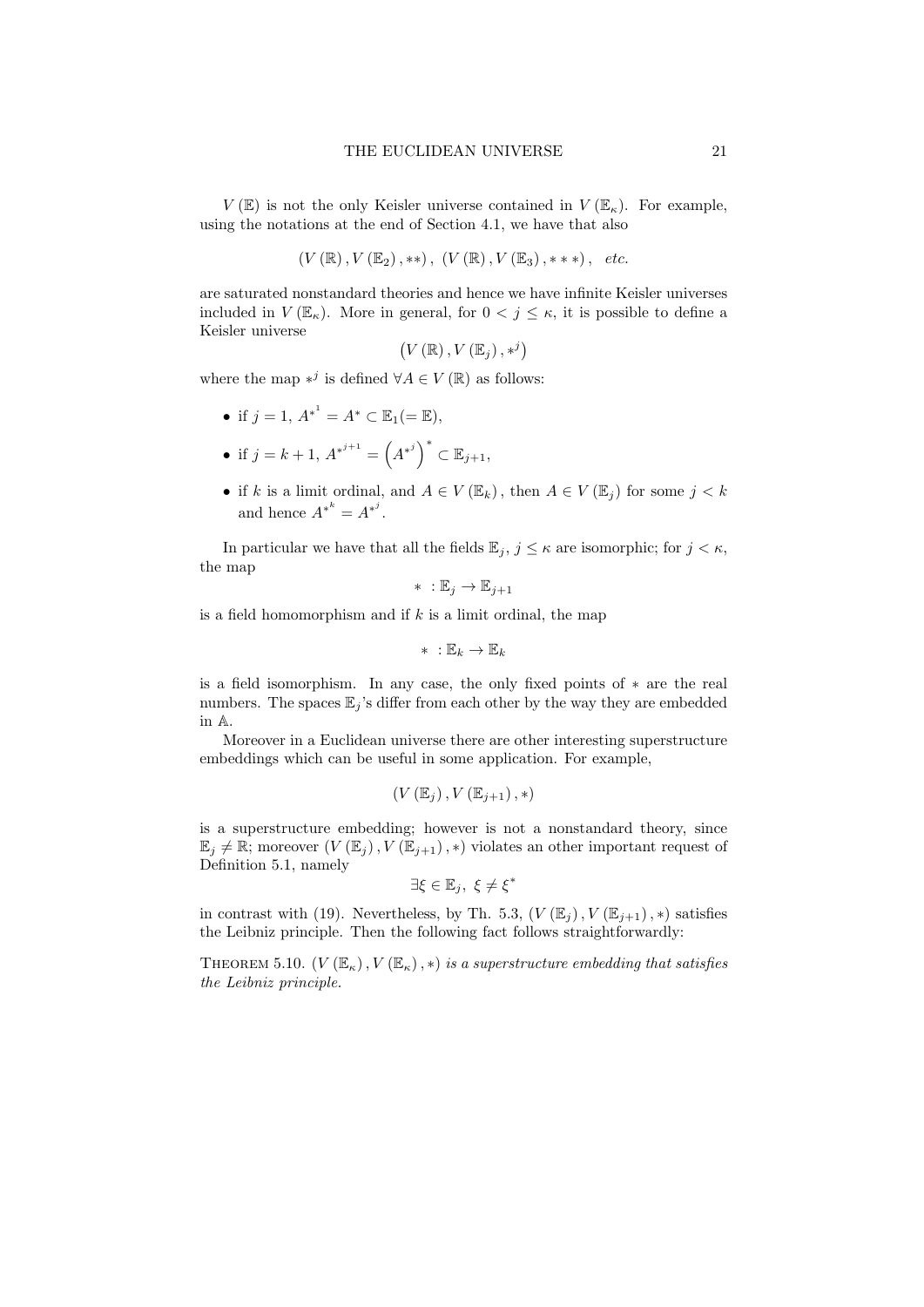# 5.3. The  $\alpha$ -theory

The  $\alpha$ -theory has been introduced in [7] and it represents an elementary approach to nonstandard analysis particularly suitable for some application; see e.g [5, 8, 12] and references. Actually, the Euclidean universe contains many non-standard universes which can be easily defined and, therefore, are more suitable for the elementary applications of practitioners. The  $\alpha$ -theory is one of them and it can be constructed using the notion of  $\alpha$ -limit where  $\alpha = \text{num}(\mathbb{N}^+),$  $\mathbb{N}^+ = \mathbb{N} \backslash \{0\}.$ 

DEFINITION 5.11. Given a sequence  $\varphi : \mathbb{N} \to V_n(\mathbb{E}_{\kappa})$ , we set

$$
\lim_{n \uparrow \alpha} \ \varphi(n) := \lim_{\lambda \uparrow \Lambda} \ \varphi \left( \left| \lambda \cap \mathbb{N}^+ \right| \right).
$$

If  $C_b(n)$  is the constant sequence with value  $b \in V(\mathbb{E}_{\kappa})$ , we set

$$
b^{*_{\alpha}} = \lim_{n \uparrow \alpha} C_b(n).
$$

Then, by Th. 5.3, it follows that

$$
\left(V\left(\mathbb{R}\right),V\left(\mathbb{R}^{*_{\alpha}}\right),\ast_{\alpha}\right)
$$

is a nonstandard theory.

DEFINITION 5.12. The nonstandard theory  $(V(\mathbb{R}), V(\mathbb{R}^{*_{\alpha}}), *_{\alpha})$  is called  $\alpha$ theory.

If

$$
i:\mathbb{N}\to\mathbb{E}_\kappa;\ i(n)=n
$$

then taking the  $\alpha$ -limit we get that

$$
\lim_{n \uparrow \alpha} i(n) = \lim_{\lambda \uparrow \Lambda} i(|\lambda \cap \mathbb{N}^+|) = \mathfrak{num}(\mathbb{N}^+) = \alpha.
$$

Hence, the set of  $(*_{\alpha})$ -hyperreal numbers  $\mathbb{R}^{*_{\alpha}}$  can be characterized as follows:

$$
\mathbb{R}^{*_{\alpha}} = \left\{ \lim_{n \uparrow \alpha} \varphi(n) \mid \varphi : \mathbb{N} \to \mathbb{R} \right\}
$$

namely, every  $(*_{\alpha})$ -hyperreal numbers is the  $\alpha$ -limit of real sequence. For example, we have that  $\omega$  is a  $(*_{\alpha})$ -hyperreal number since

$$
\omega = \text{num}(\mathbb{N}) = \text{num}(\mathbb{N}^+) + \text{num}(\{0\})
$$

$$
= \alpha + 1 = \lim_{n \uparrow \alpha} (n + 1).
$$

As we will see in Section 7.1, the construction of a model of the theory, there is an ultrafilter  $U$  which plays a central role (see definition (23)). By choosing  $U$  in a suitable way, then we get the following result: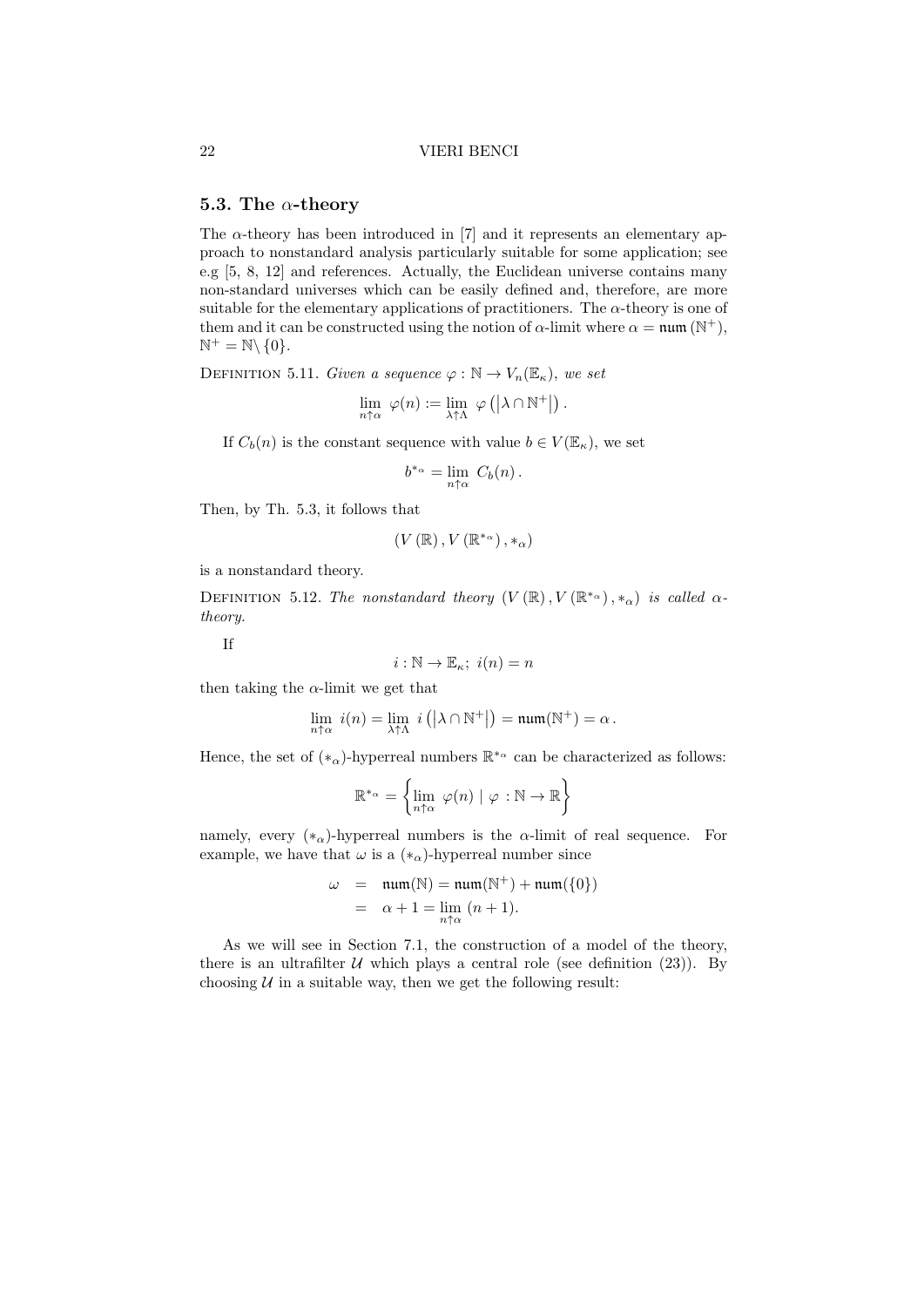THEOREM 5.13. It is compatible with axioms 1-3 that the number  $\alpha$  satisfies the following properties:

• DIVISIBILITY PROPERTY : For every  $k \in \mathbb{N}$ , the number  $\alpha$  is a multiple of k and the numerosity of the set of multiples of  $k$ :

$$
\min(\{k, 2k, 3k, ..., nk, \ldots\}) = \frac{\alpha}{k}
$$

• ROOT PROPERTY: For every  $k \in \mathbb{N}$ , the number  $\alpha$  is a k-th power and the numerosity of the set of k-th powers:

$$
\min(\{1^k, 2^k, 3^k, ..., n^k, ...\}) = \sqrt[k]{\alpha}
$$

• POWER PROPERTY: If we set  $\wp_{fin}(A) = \{F \in \wp(A) \mid F \text{ is a finite set}\},\$ then

$$
\operatorname{num}(\wp_{fin}(\mathbb{N}^+)) = 2^{\alpha}
$$

• Integer numbers Property:

$$
\mathfrak{num}(\mathbb{Z}) = 2\alpha + 1
$$

• RATIONAL NUMBERS PROPERTY: For every  $q \in \mathbb{Q}$ ,

$$
\operatorname{num}((q, q+1] \cap \mathbb{Q}) = \operatorname{num}((0, 1] \cap \mathbb{Q}) = \alpha
$$

and

$$
\mathfrak{num}(\mathbb{Q}) = 2\alpha^2 + 1.
$$

Proof. See [8, Sections 16.6 and 16.7].

### 5.4. About the idea of continuum

The idea of (linear) continuum is described or modeled by the geometric line. In classical Euclidean geometry, lines and segments are not considered sets of points; on the contrary, in the last two centuries the reductionist attitude of modern mathematics has described Euclidean geometry through a set interpretation. In the last century, the geometric continuum has been identified with the Dedekind continuum and the geometric line has been identified with the set of real numbers (once the origin  $O$  and a unitary segment  $OU$  have been fixed). Even is this identification, today, is almost universally accepted, we have seen that also the Euclidean line, as defined by Axiom 2.3, has some right to represent the geometric continuum. In this section we will compare R and  $\mathbb{E}$  ( $\cong$   $\mathbb{E}_{\kappa}$ ) with respect to the idea of geometric continuum.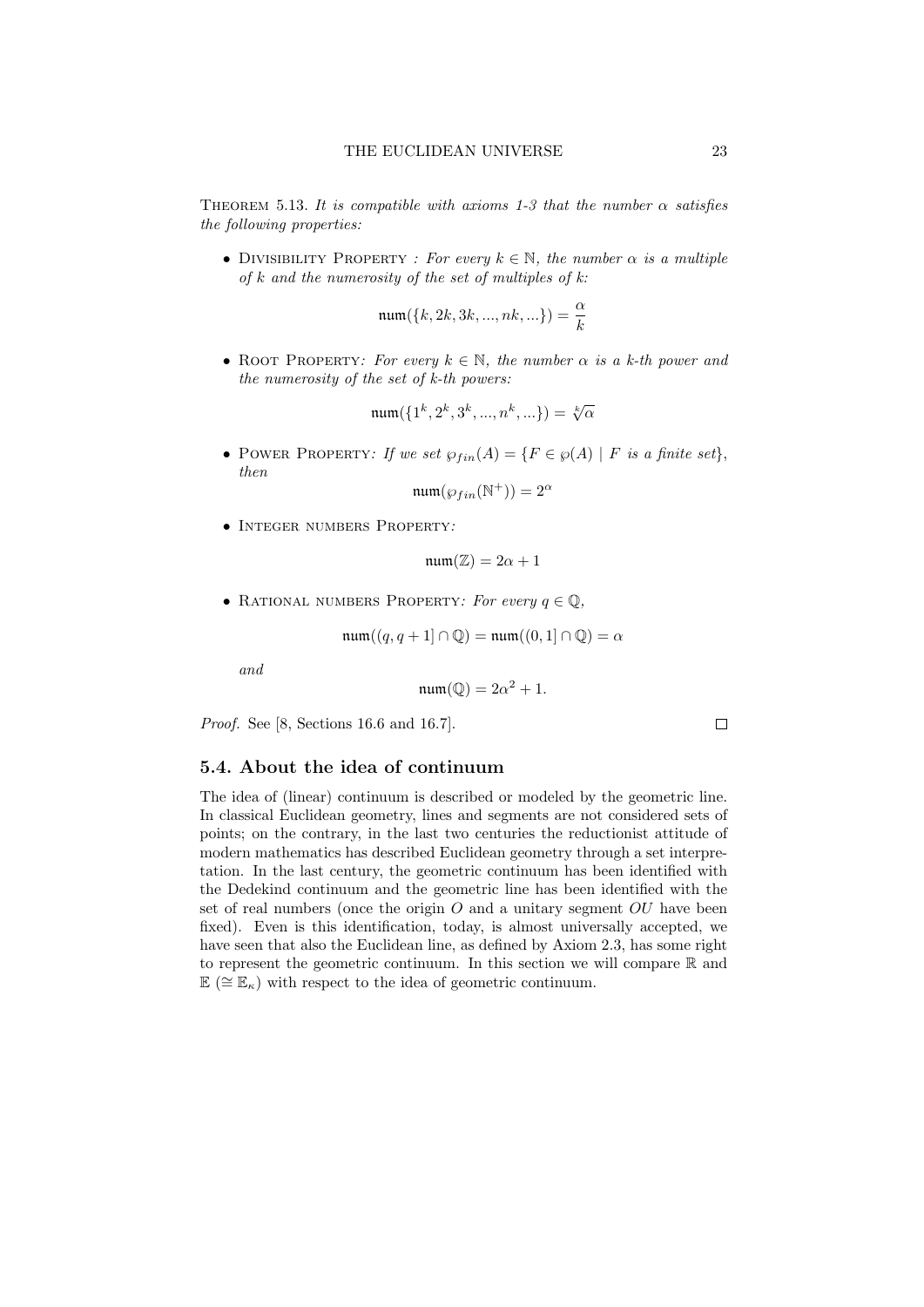In our naive intuition, we think of a linear continuum as a linearly ordered set without interruptions, that is, without holes between one part and the other. Let's make this definition rigorous. Contrary to our intuition, a set X satisfying the following property

$$
\forall a, b \in X, \ a < b, \ \exists c \in X, \ a \leq c \leq b
$$

it cannot be considered a continuum: this notion, satisfied for example by the set of rational numbers, is not a good candidate for a continuum as the set of rationals is full of holes represented by irrational numbers.

So we are led to discuss the notion of  $\kappa$ -saturation and to the Eudoxus Principle:

DEFINITION 5.14. A linearly ordered set X is called  $\kappa$ -saturated if it satisfies following property: given two sets  $A, B \subset X$ , such that

$$
|A|, |B| < \kappa,
$$
  
\n
$$
\forall a \in A, \ \forall b \in B, \ a < b,
$$
\n
$$
(21)
$$

then  $\exists c \in X$ ,

$$
\forall a \in A, \ \forall b \in B, \ a \le c \le b.
$$

DEFINITION 5.15 (Eudoxus Principle). A linearly ordered Abelian group  $\mathbb F$  satisfies the Eudoxus Principle if given two sets  $A, B \subset \mathbb{F}$  such that

> $\forall a \in A, \ \forall b \in B, \ a < b$ ,  $\forall \varepsilon \in \mathbb{F}^+, \exists a \in A, \exists b \in B, b - a < \varepsilon.$

then  $\exists c \in X$ ,

 $\forall a \in A, \ \forall b \in B, \ a \leq c \leq b.$ 

Using these notions, we can characterize  $\mathbb R$  and  $\mathbb E$  as follows:

THEOREM 5.16. The field of the real numbers  $\mathbb R$  is the only field  $\mathbb F$  such that:

- (i) satisfies the Eudoxus Principle,
- (ii) satisfies the Archimedes' Axiom, namely :

 $\forall a, b \in \mathbb{F}^+, \exists n \in \mathbb{N}, \ n a > b.$ 

Proof. Well known.

The request (ii) is necessary; in fact, for example, the field of rational functions with a suitable order structure<sup>4</sup> satisfy (i) but not (ii).

$$
\mathbb{F}^{+} = \left\{ \frac{r_n x^n + r_{n-1} x^{n-1} + \dots + r_0}{w_m x^m + w_{m-1} x^{m-1} + \dots + w_0} \mid \frac{r_n}{w_m} > 0 \right\}.
$$

<sup>&</sup>lt;sup>4</sup>For example the field of rational fuction  $\mathbb F$  can be equipped with an order structure by setting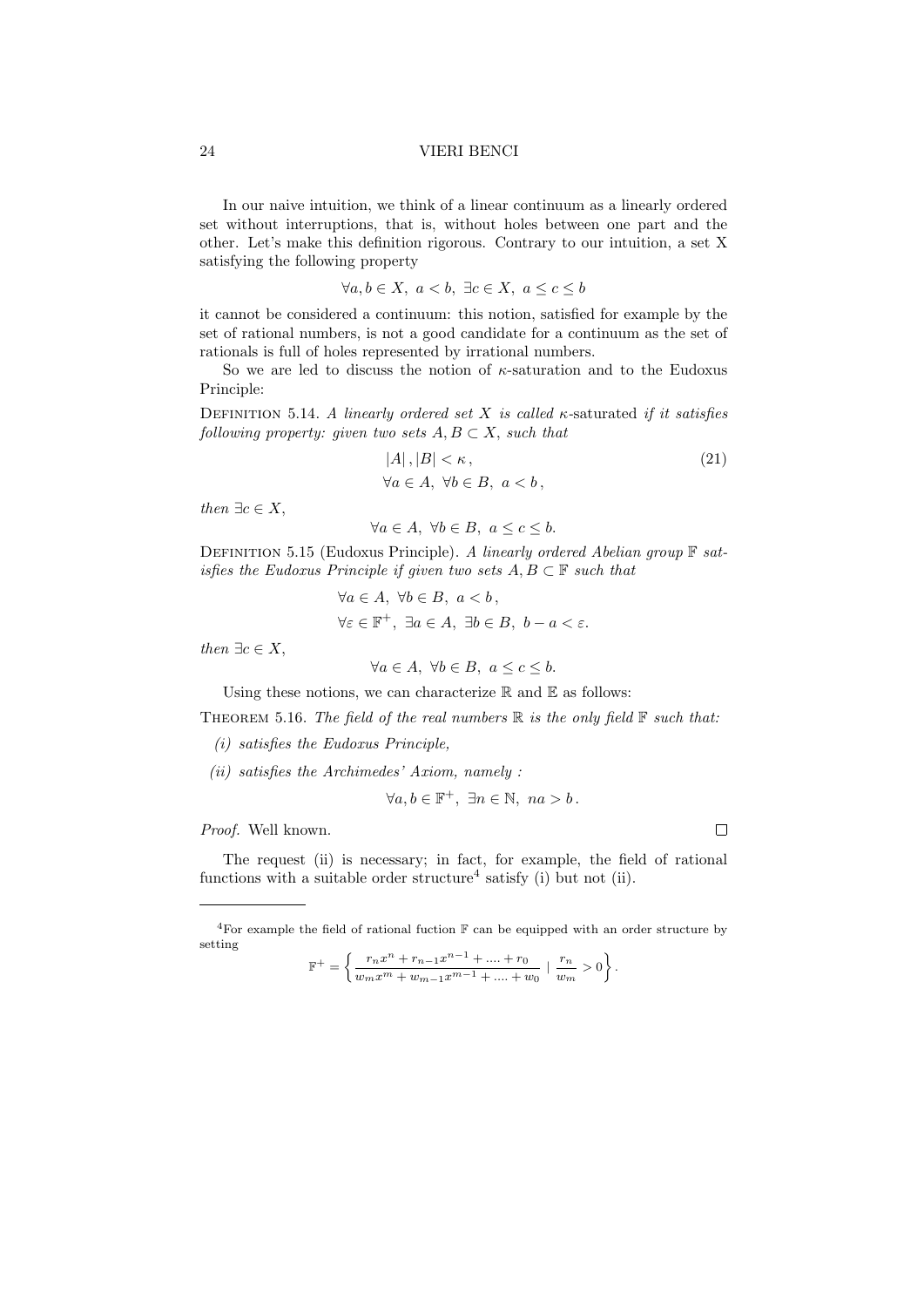THEOREM 5.17. The field of the Euclidean numbers  $E$  is the smallest field that:

- (i) is  $\kappa$ -saturated.
- (ii) is a real closed field, namely every polynomial of odd degree has at least one root.

*Proof.* By Theorem 5.9, it is easy to check that  $E$  is  $\kappa$ -saturated according to Definition 5.14. Moreover, since  $\mathbb E$  is hyperreal, it is real closed. All the real closed fields of cardinality  $\kappa$  are isomorphic and  $|\mathbb{E}| = \kappa$ ; hence  $\mathbb{E}$  is the smallest of such fields .  $\Box$ 

Notice that the request (ii) is necessary; in fact  $\mathbb{Q}^*$  is a  $\kappa$ -saturated field, but it does not satisfy (i) since the equation  $x^3 = 2$  does not have any solution in Q<sup>∗</sup> . We observe that the request (ii) fits well the idea of continuity, in fact, a polynomial of odd degree must take positive and negative values and hence, by continuity, it must have some 0's.

The above discussion suggests the following definitions of continuum:

DEFINITION 5.18. A linearly ordered Abelian group  $\mathbb F$  is a Dedekind continuum if it satisfies the following property: given two sets  $A, B \subset X$  such that

$$
A, B \neq \emptyset,
$$
  
\n
$$
\forall a \in A, \ \forall b \in B, \ a < b,
$$
\n
$$
(22)
$$

then  $\exists c \in X$ ,

$$
\forall a \in A, \ \forall b \in B, \ a \le c \le b;
$$

A linearly ordered ordered field  $\mathbb F$  is an absolute continuum<sup>5</sup> if it is saturated and real closed.

With these notions of continuity  $\mathbb R$  and  $\mathbb E$  have the following characterization:  $\mathbb R$  is the only Dedekind continuum field;  $\mathbb E$  is the smallest absolutely continuum field.

# 6. Euclidean Calculus

In this section we pretend to not know the classical calculus and we will define the basic notion of calculus, derivative and integral, in the most natural way provided that you are equipped with infinitesimal and infinite numbers. Hence, these definitions are very similar to those of the XVIII century. With these definitions, we will discover that every function is both integrable and it has a

<sup>&</sup>lt;sup>5</sup>This notion of *absolute contiuum* has been introduced by Ehrlich in [15]. However in his definition  $\mathbb F$  is a class in the sense of Von Neumann–Bernays–Gödel set theory.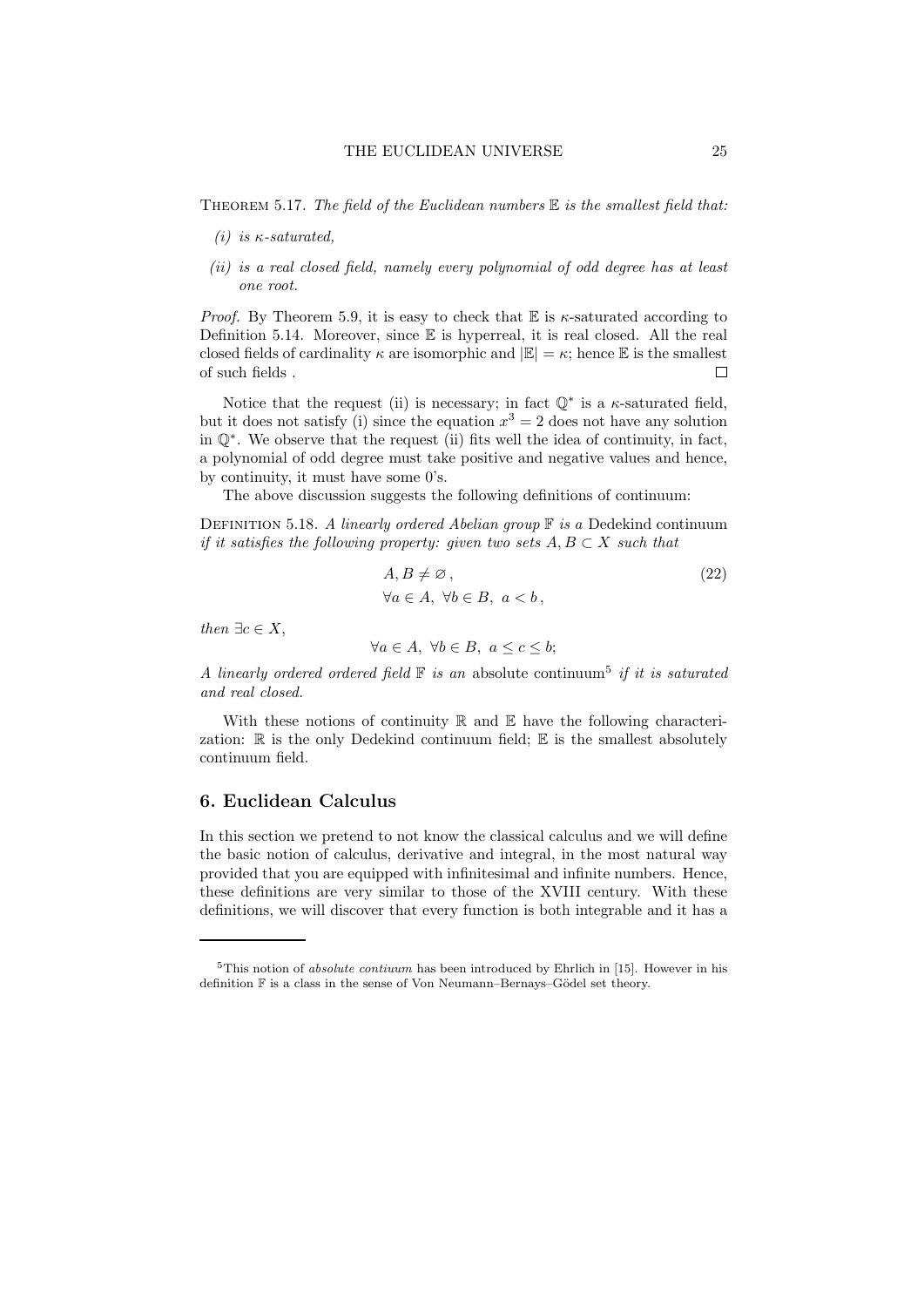left and right derivative. Of course, if a function is differentiable, the Euclidean derivative corresponds to the usual derivative and if it is Lebesgue-integrable, the Euclidean integral corresponds to the usual Lebesgue integral. We limit this game to the normal functions as defined below.

Of course this game could be extended to other notions and to a larger class of functions and it might have some interest for the foundations and the philosophy of Mathematics.

The idea to work directly in a nonstandard unverse is not new; we recall [1, 16, 19]. This section can be considered an other experiment in that direction.

# 6.1. Normal functions and sets

In most application, the space  $\mathbb{E}_{\kappa}$  and the Euclidean universe  $V(\mathbb{E}_{\kappa})$  are too large and hence might imply useless technicalities. It is more convenient to work in the normal Euclidean field  $\mathbb{E} = \mathbb{R}^*$  and in the normal universe  $V(\mathbb{E})$ . So we are lead to the following definition:

DEFINITION 6.1. A function  $f : \mathbb{E} \to \mathbb{E}$  is called normal if

 $f = h^*$ 

where h is a standard real function, i.e.  $f \in \mathbb{R}^E$ ,  $E \subseteq \mathbb{R}$ .

If f is normal then  $\forall x \in \mathbb{R}$ ,  $f(x) \in \mathbb{R}$ .

DEFINITION 6.2. A subset  $N \subset \mathbb{E}$  is called normal if  $N = A^*$  for some set  $A \subset \mathbb{R}$ .

REMARK 6.3. In the nonstandard analysis community there is the habit to call standard both functions and sets of the form  $f^*$ ,  $A^*$  and functions and sets in  $V(\mathbb{R})$ . Here we call standard the elements of  $V(\mathbb{R})$  and normal their counterpart defined as above.

The usual functions used in the applications of mathematics can be regarded as normal functions and not as standard functions. The advantadge of this point of view is that the main notions of infinitesimal analysis can be defined using the "actual infinitesimal" in a natural way and hence they assume a different meaning.

# 6.2. The notion of derivative

Since the normal functions are in a biunivocal correspondence with the real functions, sometimes we will denote both with the same symbol. The same we will do with the intervals.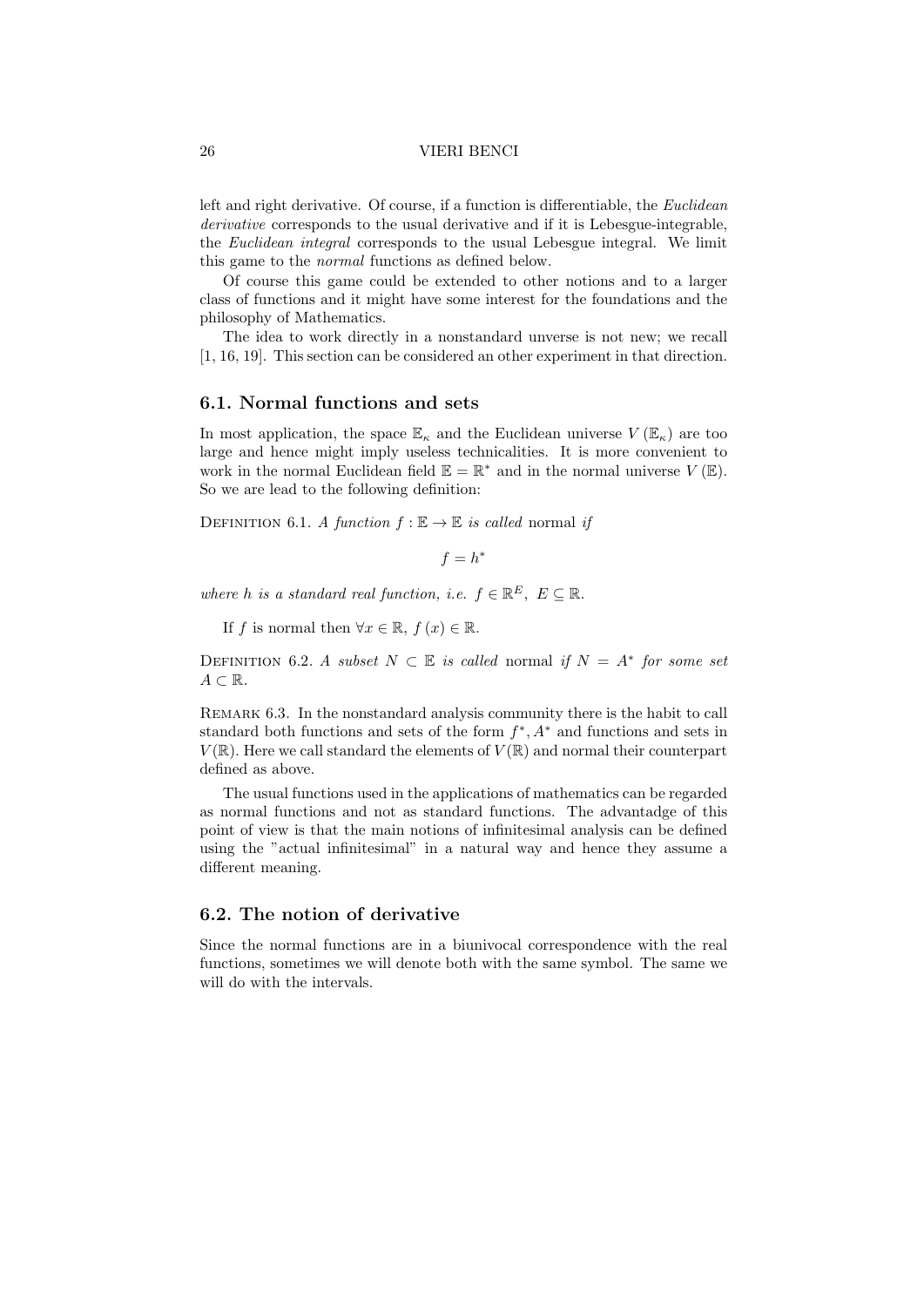Now let us introduce some notions of Euclidean calculus. In order to intoduce a "Euclidean derivative", we will take the advantage to have a distinguished infinite number, namely  $\alpha$ ; then we can define a distinguished infinitesimal number as follows:

$$
\eta:=\frac{1}{\alpha}.
$$

DEFINITION 6.4. The right derivative of a normal function  $f : (a, b) \to \mathbb{E}$  in a standard point  $x_0 \in (a, b)$ , in the sense of Euclidean Calculus, is defined as follows:

$$
D^{+} f(x_0) = c \operatorname{tr} \left( \frac{f(x_0 + \eta) - f(x_0)}{\eta} \right);
$$

similarly the left E-derivative is defined as follows:

$$
D^{-} f(x_0) = c \operatorname{tr} \left( \frac{f(x_0) - f(x_0 - \eta)}{\eta} \right);
$$

the mean E-derivative is defined as follows:

$$
Df(x_0) = \frac{1}{2} [D^+ f(x_0) + D^- f(x_0)] = \text{ctr}\left(\frac{f(x_0 + \eta) - f(x_0 - \eta)}{2\eta}\right).
$$

We say that a function is derivable in a point  $x_0 \in (a, b)$  if  $Df(x_0) = D^+f(x_0)$ and  $Df(x_0) \in \mathbb{R}$ . In this case,

$$
Df(x_0) = st\left(\frac{f(x_0 + \eta) - f(x_0)}{\eta}\right)
$$

is called generalized derivative in the sense of Euclidean Calculus or simply E-derivative.

It is easy to check that given a real function  $f$  differentiable in a point  $x_0 \in (a, b) \cap \mathbb{R}$ , then

$$
Df(x_0) = f'(x_0)
$$

but the converse is not true; for example the function  $f(x) = x \sin \frac{1}{x^2}$  is not differentiable for  $x = 0$ , but

$$
D^{+} f(0) = \operatorname{ctr}\left(\sin\frac{1}{\eta^2}\right) = \operatorname{ctr}\left(\sin\frac{1}{(-\eta)^2}\right) = D^{-} f(0)
$$

and hence the E-derivative, given by

$$
\[D\left(x\sin\frac{1}{x^2}\right)\]_{x=0} = st\left(\sin\frac{1}{\eta^2}\right),\]
$$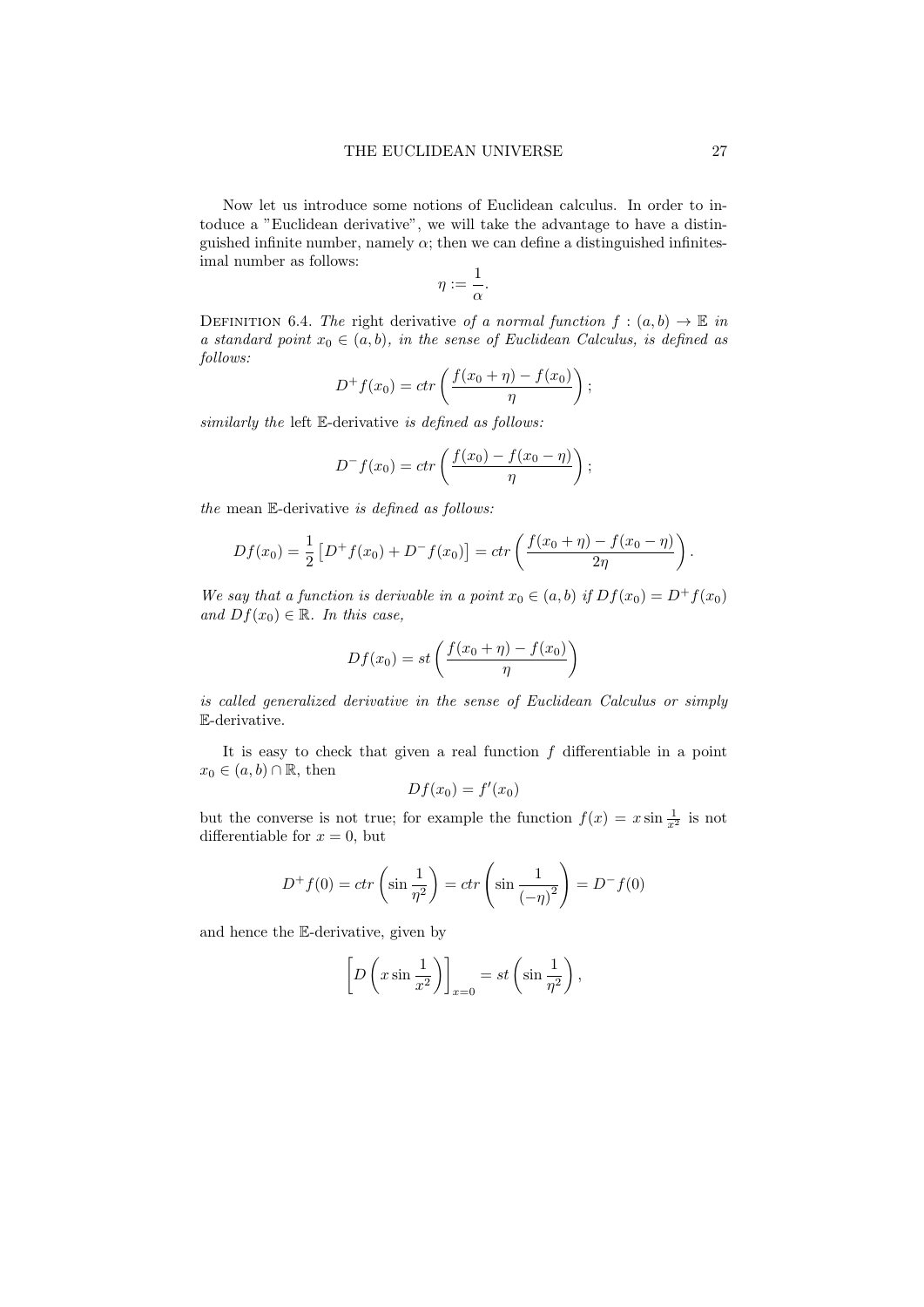is well defined.

The notion of E-derivative is more general and consequently the fact that if f is E-derivable does not imply that f (resticted to  $\mathbb{R}$ ) is continuous. For example the Dirichlet function

$$
f_D(x) := \begin{cases} 1 & \text{if } x \in \mathbb{Q}^* \\ 0 & \text{if } x \in \mathbb{R}^* \backslash \mathbb{Q}^* \end{cases}
$$

is E-derivable in every point with  $Df_D = 0$  (remember that by Th. 5.13,  $\eta \in \mathbb{Q}^*$ , but it is not continuous.

As far, we have defined the derivative of a normal function in a standard point. The following definition extends the notion of derivative to every Euclidean point, namely it defines the function "derivative" in all the points of  $(a, b)$  while Definition 6.4 defines it only for  $x \in (a, b) \cap \mathbb{R}$ .

DEFINITION 6.5. The E-derivative of a normal derivable function  $f:(a,b)\to\mathbb{E}$ is defined by

$$
Df := \left(Df|_{(a,b)\cap\mathbb{R}}\right)^*.
$$

EXAMPLE 6.6. Take  $f(x) = x \sin \frac{1}{x^2}$ ; then

$$
D\left(x\sin\frac{1}{x^2}\right) = \begin{cases} \sin\frac{1}{x^2} - \frac{2}{x^2}\cos\frac{1}{x^2} & \text{if } x \in \mathbb{E}\setminus\{0\} \\ st\left(\sin\frac{1}{\eta^2}\right) & \text{if } x = 0 \,. \end{cases}
$$

Obviously, the E-derivability does not imply the differentiability defined as follows:

DEFINITION 6.7. A normal function  $f:(a,b)\to \mathbb{E}$  is said to be differentiable in a point  $x_0 \in (a, b)$  if there exists a linear function  $t \mapsto df(x_0) [t]$  such that, for every infinitesimal  $\varepsilon$ ,

$$
f(x_0 + \varepsilon) = f(x_0) + df(x_0) [\varepsilon] + \varepsilon \varepsilon_1
$$

where  $\varepsilon_1$  is an infinitesimal (which might depend on  $\varepsilon$ ).

It is immediate to check that a function is differentiable in  $x_0$  if and and only if

$$
\forall \varepsilon \in \text{mon}(0) \setminus \{0\}, \quad Df(x_0) = st\left(\frac{f(x_0 + \varepsilon) - f(x_0)}{\varepsilon}\right).
$$

Then, if a function is differentiable in  $x_0 \in (a, b) \cap \mathbb{R}$ , it has the E-derivative in that point and

$$
df(x_0)[t] = Df(x_0) \cdot t.
$$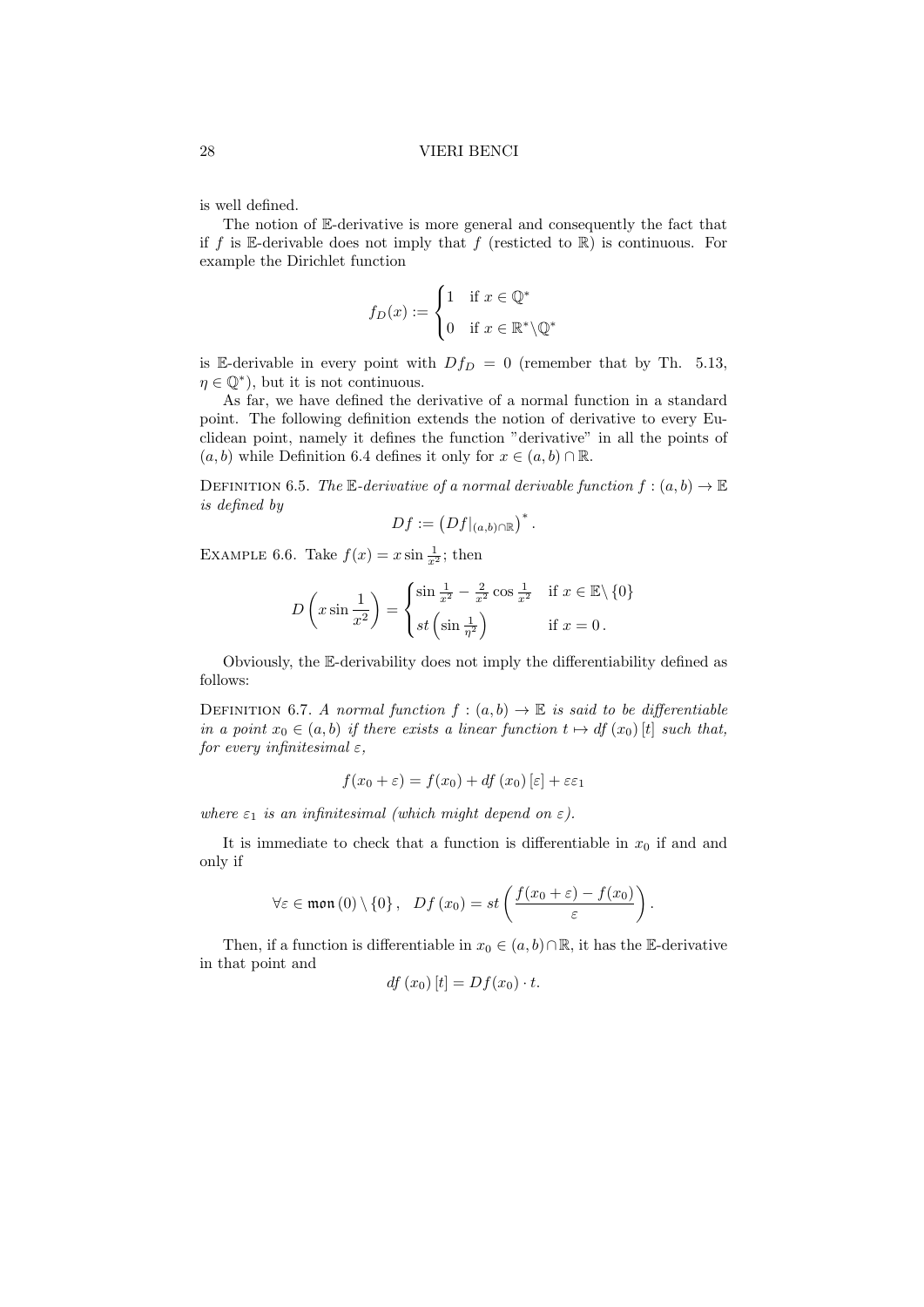but the converse is not true. The derivability of a function does not coincide with the differentiability; it is well known that in "classic calculus" this phenomenon occurs only in dimension  $\geq 2$ .

Remark 6.8. With the above definitions, the two classical problems of the "istantaneous velocity" and of the "tangent" get different solutions given by the E-derivative and the differential respectively. They coincide only for continuous functions.

Even if the  $E$ -derivative is weaker than the usual one, it is *quite surprising* that the main theorems of calculus remain true. For example, let us consider the Fermat theorem:

THEOREM 6.9 (Fermat theorem). If a normal function  $f:(a,b)\to\mathbb{E}$  achieves a local maximum (or minimum) in a point  $x_0 \in (a + \eta, b - \eta)$  and it has the E-derivative in that point, then

$$
Df(x_0)=0.
$$

*Proof.* We have that  $D^+f(x_0) \leq 0$ , and  $D^-f(x_0) \geq 0$ . Since  $D^+f(x_0) =$  $D^-f(x_0)$ , it follows that

$$
Df(x_0) = D^+f(x_0) = 0.
$$

Following the usual procedure, we can prove Rolle theorem, the Lagrange intermediate value theorem and most of the theorems of real calculus for a class of function that are not necessarely differentiable, but have only the Ederivative. We will sketch this fact (see [3] for details). First of all we recall some well known fact in NSA:

DEFINITION 6.10. A function  $f: D \to \mathbb{E}$ ,  $D \subset \mathbb{E}$  is called continuous in a point  $\xi \in D$  iff

$$
\xi \sim x \Rightarrow f(\xi) \sim f(x);
$$

It is called continuous in  $D$  if it is normal and it is continuous in every point  $\xi \in D \cap \mathbb{R}$ . It is called uniformly continuous in D if it is normal and it is continuous in every point  $\xi \in D$ .

Theorem 6.11 (Weierstrass). Let f be a continuous fuction on an interval  $[a, b]$ . Then f has a maximum point in  $[a, b]$  and it is a standard point.

*Proof.* Since the set  $[a, b] \cap \mathbb{R}^{\circledcirc}$  is hyperfinite, f restricted to  $[a, b] \cap \mathbb{R}^{\circledcirc}$  has a maximum point ξ. We calim that  $c = st(\xi)$  is the maximum in [a, b]; in fact, since  $[a, b] \cap \mathbb{R} \subset [a, b] \cap \mathbb{R}^{\circledcirc}, \forall x \in [a, b] \cap \mathbb{R}$ 

$$
f\left(\xi\right) \ge f\left(x\right)
$$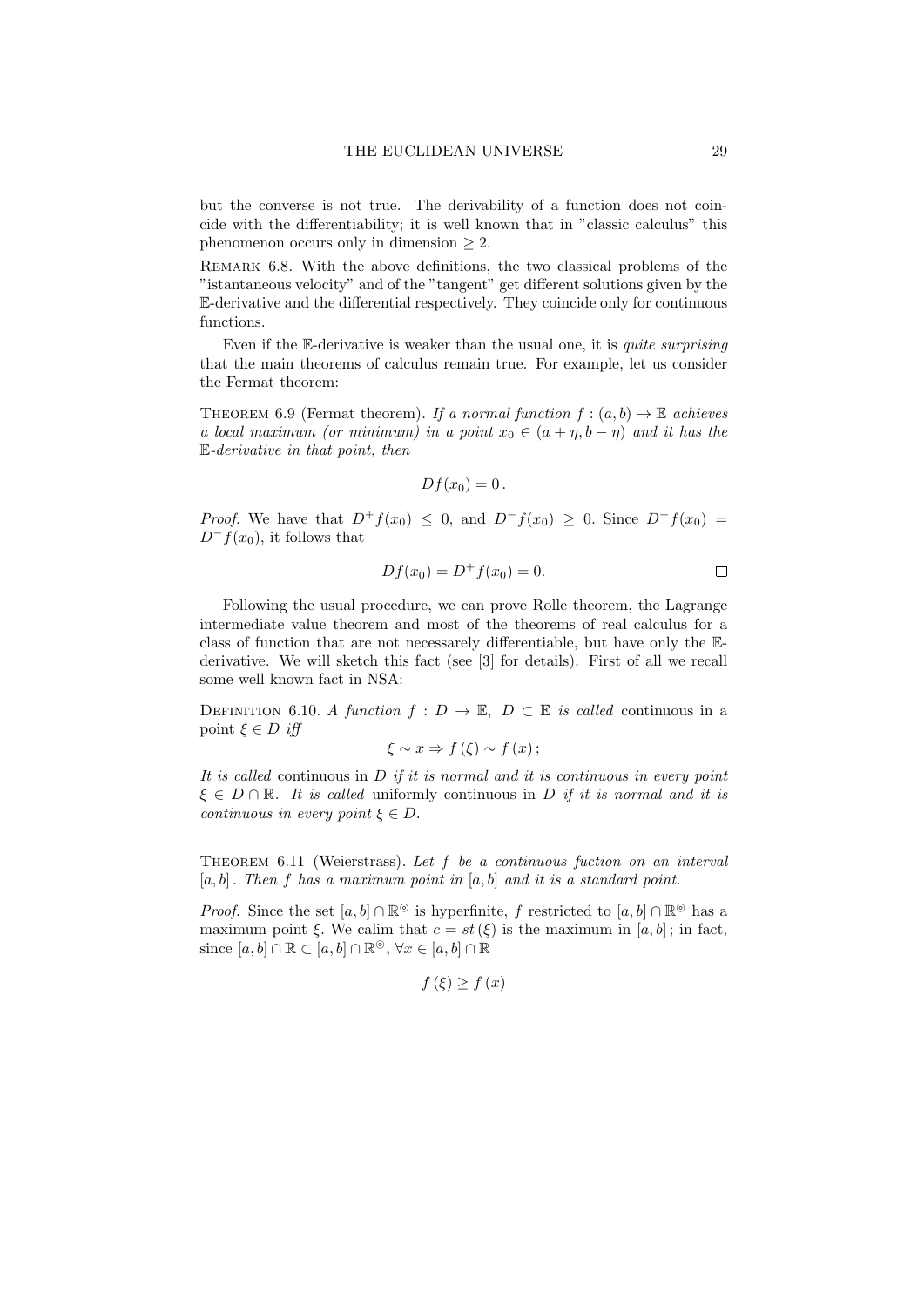and hence by the continuity of  $f, \forall x \in [a, b] \cap \mathbb{R}$ 

$$
f(c) = st [f(\xi)] \ge st [f(x)] = f(x).
$$

The inequality above, can be extended to every  $\zeta = \lim_{\lambda \uparrow \Lambda} x_{\lambda} \in [a, b]$ ,  $x_{\lambda} \in$  $[a, b] \cap \mathbb{R}$ . In fact, since  $f(c) \geq f(x_\lambda)$ ,

$$
f(c) = \lim_{\lambda \uparrow \Lambda} f(c) = \lim_{\lambda \uparrow \Lambda} f(x_{\lambda}) = f(\zeta).
$$

So we have the following result involving the E-derivative:

LEMMA 6.12 (Rolle). Let f be a continuous fuction on an interval  $[a, b]$  such that  $f(a) = f(b)$ ; then if f is E-derivable in  $(a, b)$ , there is a point  $c \in (a, b)$ such that

$$
Df\left( c\right) =0
$$

Proof. By Fermat's and Weierstrass' theorems, the proof is equal to the usual one.  $\Box$ 

THEOREM 6.13 (Lagrange). Let f be a continuous fuction on an interval  $[a, b]$ and  $\mathbb{E}\text{-}derivable in (a, b), there is a point  $c \in (a, b)$  such that$ 

$$
Df(c) = \frac{f(b) - f(a)}{b - a}.
$$

Proof. By Rolle's lemma, the proof is equal to the usual one.

These results show that even if a E-derivable function can be quite wild (think of the Dirichlet function), the continuous E-derivable functions behave quite well. For example, the space of the solutions of the equation

$$
Df = 0
$$

in general, is not finite-dimensional. However, by the Lagrange theorem it follows that the only continuous functions which solve the above equations are the constants. Among the other consequences of the Lagrange's teorem, we get the following result:

THEOREM 6.14. A sufficient condition for a function  $f$  to be differentiable in  $x_0 \in (a, b) \cap \mathbb{R}$  is that both f and Df be continuous in  $x_0$ .

Proof. See [3].

This discussion shows that the notion of E-derivability, even if it is essentially irrelevant for the applications, it seems interesting for the foundation of the notion of derivative and its relation with the differentiability.

 $\Box$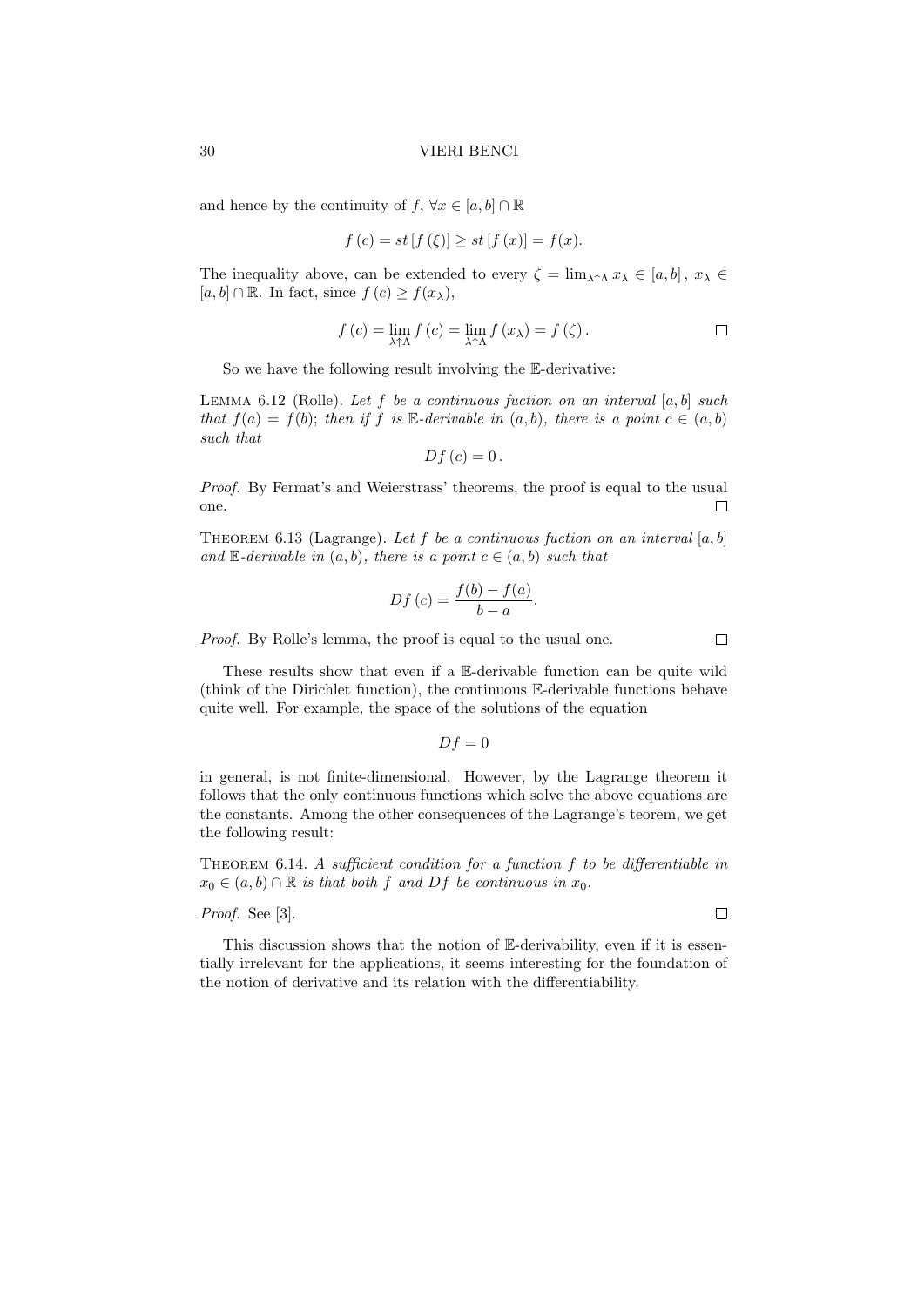Remark 6.15. In the framework of Euclidean calculus there are several other notions of "generalzed derivative" which make sense. For example we can define the right grid derivative as follows:

$$
D^{+} f(x_0) = c \operatorname{tr} \left( \frac{f(x^{+}) - f(x)}{x^{+} - x} \right)
$$

where

$$
x^+ = \min \{ y \in \mathbb{R}^\circ \mid y > x \}
$$

and similarly the left grid derivative etc. An other notion of generalized derivative useful for the applications can be found in [4]. In this paper the notion of grid derivative is combined with the notion of weak derivative in such a way to include the derivative of distributions (identified with suitable internal functions).

# 6.3. The integral

Also the definition of the integral takes advantage of a peculiarity of Euclidean analysis, namely of the operator "⊚" introduced by Definition 4.5.

DEFINITION 6.16. Given a normal function  $f : [a, b] \rightarrow \mathbb{E}$ , we define the  $\mathbb{E}$ integral as follows:

$$
\int_{a}^{b} f(x)dx := \operatorname{ctr}\left(\sum_{x \in [a,b]^{\circledcirc}} f(x) \left(x^{+} - x\right)\right)
$$

where

$$
x^+ = \min \{ y \in \mathbb{R}^\circ \mid y > x \}.
$$

Clearly, if  $f$  is Riemann integrable, the E-integral coincides with the Riemann integral. Moreover the E-integral is well defined for every normal function even when  $[a, b] = \mathbb{R}$  or/and f is unbounded. However, the most interesting property of the E-integral is given by the following theorem:

THEOREM 6.17. Let  $f$  be a bounded Lebesgue integrable function, then the  $E$ integral is equal to the Lebesgue integral.

*Proof.* Assume that f is a bounded Lebesgue integrable function in  $[a, b]$  and set

$$
f_{\lambda}(x):=\sum_{z\in[a,b]\cap\lambda}f(z)\chi_{\left[z,z_{\lambda}^{+}\right)}(x)
$$

where  $\chi_{[z,z_\lambda^+)}$  is the characteristic function of  $[z,z_\lambda^+]$  and

$$
z_{\lambda}^{+} = \min \{ y \in \lambda \mid y > z \}.
$$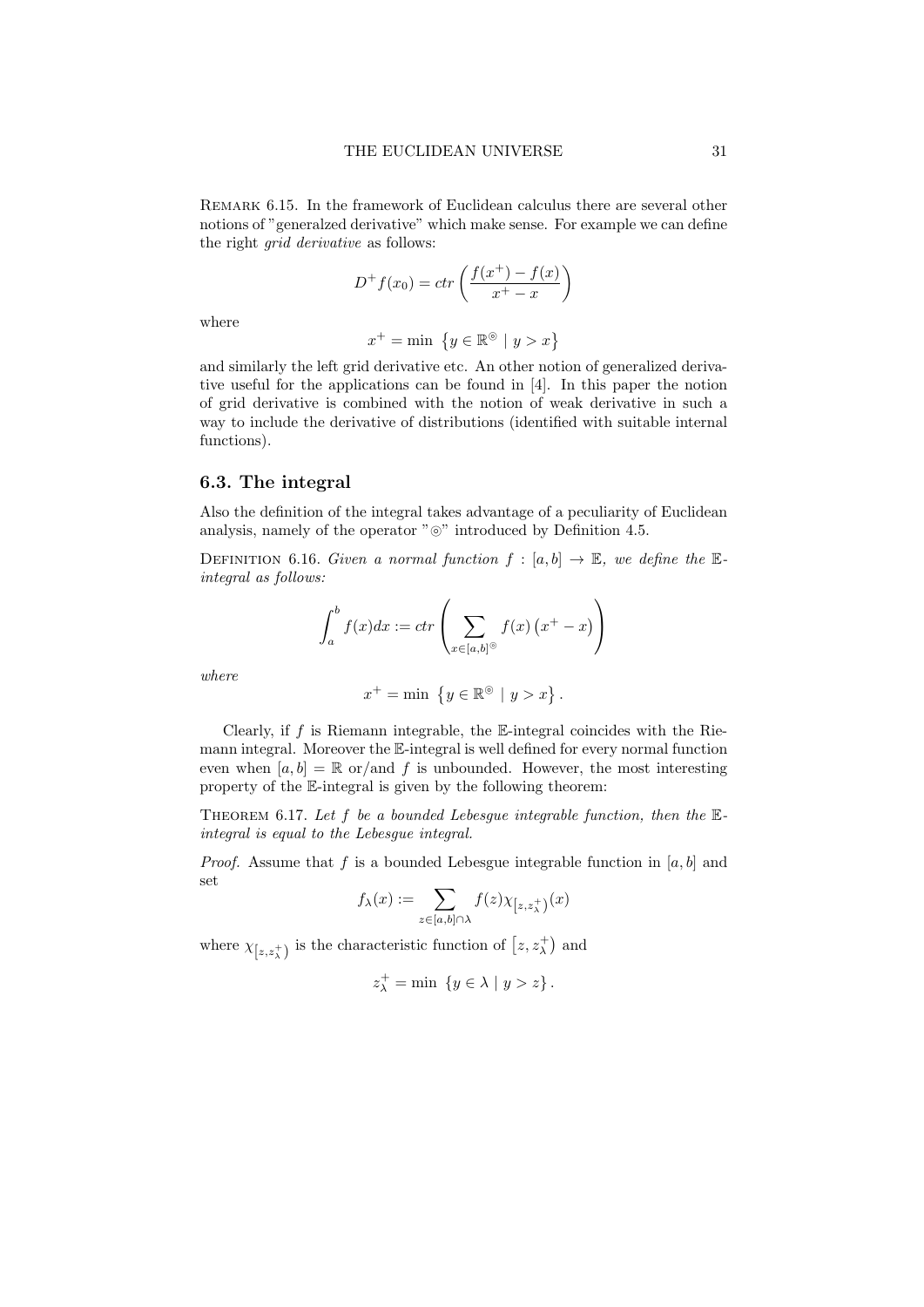Now let us denote by  $\int_L$  the Lebesgue integral; then

$$
\int_L f_\lambda(x)dx = \int f_\lambda(x)dx.
$$

The net of functions  $\{f_{\lambda}\}\$ converges to f in every point  $x \in [a, b] \cap \mathbb{R}$  since  $[a, b] \cap \mathbb{R} \subset [a, b]^\circ$ ; in fact, eventually we have that  $\forall x \in [a, b] \cap \mathbb{R}$ 

$$
f_{\lambda}(x) = f(x)
$$

and hence by (14),  $\forall x \in [a, b] \cap \mathbb{R}$ ,

$$
\lim_{\lambda \to \Lambda} f_{\lambda}(x) = st [f(x)] = f(x)
$$

where  $\lim_{\lambda\to\Lambda}$  is the usual Cauchy limit. By the Dominated Convergence Theorem,

$$
\lim_{\lambda \to \Lambda} \int_{L} f_{\lambda}(x) dx = \int_{L} \lim_{\lambda \to \Lambda} f_{\lambda}(x) dx = \int_{L} f(x) dx.
$$

On the other hand,

$$
\lim_{\lambda \uparrow \Lambda} \int f_{\lambda}(x) dx = \lim_{\lambda \uparrow \Lambda} \left[ \sum_{z \in [a,b] \cap \lambda} f(z) \chi_{\left[z,z_{\lambda}^{+}\right)}(x) \right]
$$

$$
= \sum_{x \in [a,b] \circledcirc} f(x) \left( x^{+} - x \right) .
$$

Then, by (14),

$$
\int_L f(x)dx \sim \sum_{x \in [a,b]^{\circledcirc}} f(x) (x^+ - x)
$$

and hence

$$
\int_{L} f(x)dx = st\left(\sum_{x \in [a,b]^{\circ}} f(x) (x^{+} - x)\right) = \int f(x)dx.
$$

REMARK 6.18. All the normal functions are  $\mathbb{E}\text{-integrable}$ ; however the functions which are not Lebesgue-integrable might have a pathological behavior; for example their integral is not invariant for translations. Nevertheless  $\mathcal{L}^1$ , the space of the Lebesgue-integrable functions, can be easily characterized as the closure of the continuous functions with compact support with respect to the norm

$$
||f|| = \int |f(x)| dx.
$$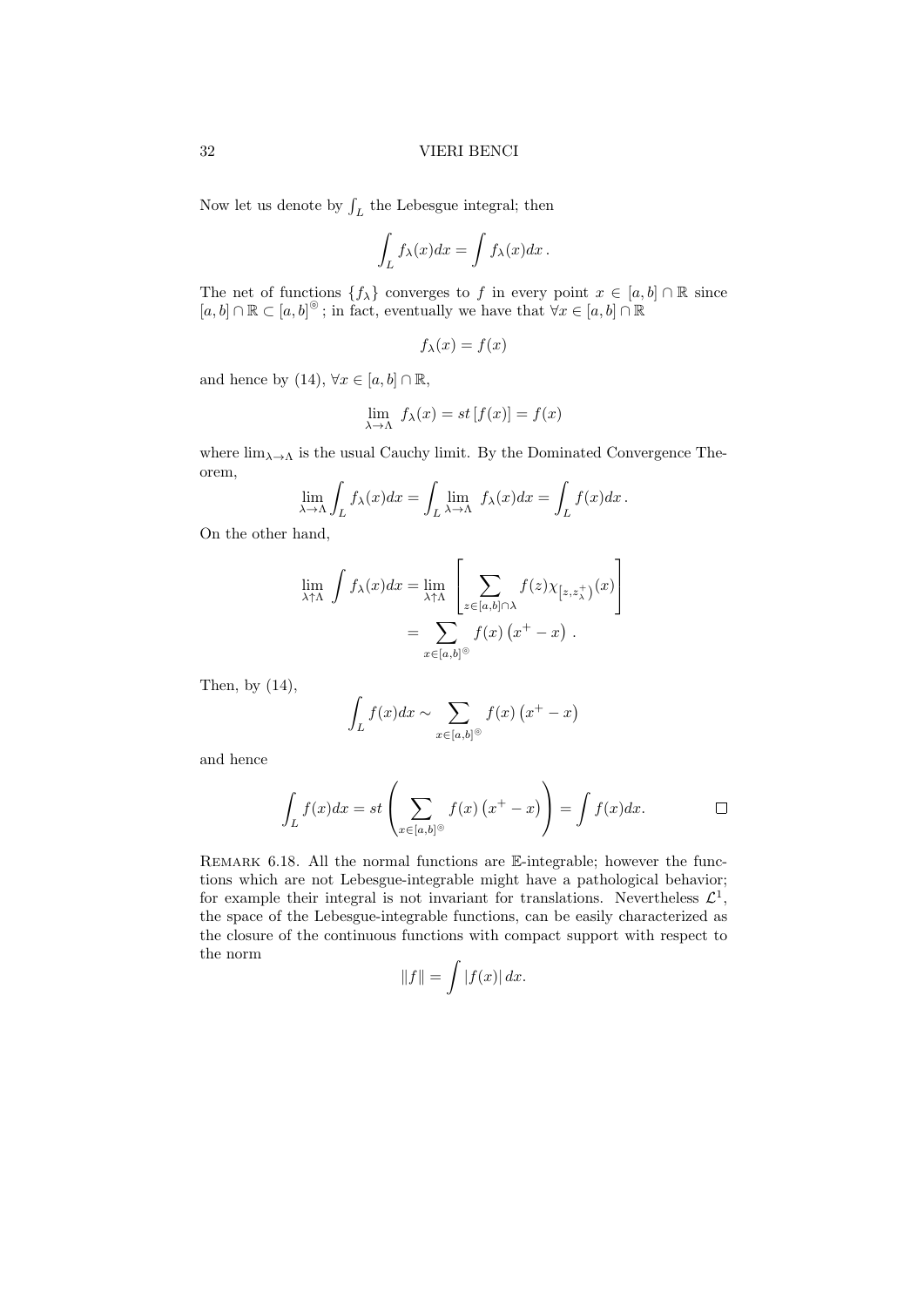# 7. Consistency of the axioms

In this sections, we will prove the consistency of the three axioms introduced in Section 2 by building a model in ZFC+{Axiom of Inaccessibility}.

Remark 7.1. In many models on nonstandard analysis, the axiom of regularity of ZFC may fail for external sets (see e.g.  $[14, 10]$ ). However, in this paper, both, the standard universe  $V(\mathbb{R})$  and the Euclidean universe  $V(\mathbb{E}_{\kappa})$  contain only sets of finite rank and this peculiarity allows to have a model in ZFC. We are forced to work with sets of finite rank by axiom 2.2. In fact, assuming that Λ contains a set A of infinite rank, we would get a contradiction. Take for instance a set a defined as follows:

$$
A = \{b_n \mid n \in \mathbb{N}\}
$$

where  $b_0 = a$  and

$$
b_{n+1} = (b_n, a)
$$

namely

$$
A = \{a, (a, a), (a, a, a), (a, a, a, a), \ldots\}.
$$

Then, setting

$$
B = A \times \{a\} = \{(a, a), (a, a, a), (a, a, a, a), \dots\} = \{b_n \mid n \in \mathbb{N}^+\}
$$

we have that  $B \subset A$  and hence, by Axiom 2.2.2

$$
\mathfrak{num}\left(B\right) < \mathfrak{num}\left(A\right),
$$

while, by Axiom 2.2.5

num (B) = num (A × {a}) = num (A) · num ({a}) = num (A) · 1 = num (A).

Contradiction!

# 7.1. The construction of the field E

We assume that A is a set of atoms having cardinality  $|A| = \kappa$  and that it contains a set  $\mathbb R$  isomorphic to the real numbers. Moreover, we assume that  $\Lambda_S$ ,  $\Lambda$  and  $\mathfrak L$  be sets as defined in Section 2.1.

If  $n_0 \in \mathbb{N}$ , and  $\lambda_0 \in \mathfrak{L}$ , we set

$$
Q(n_0, \lambda_0) = \{V_n(\lambda) \in \mathfrak{L} \mid n \in \mathbb{N}, n \ge n_0; \lambda \in \mathfrak{L}, \lambda \supseteq \lambda_0\}.
$$

We have that  $Q(n_0, \lambda_0) \subset \mathfrak{L}$  and

$$
Q(n_0, \lambda_0) \cap Q(m_0, \mu_0) = Q(\max\{n_0, m_0\}, \ \lambda_0 \cup \mu_0).
$$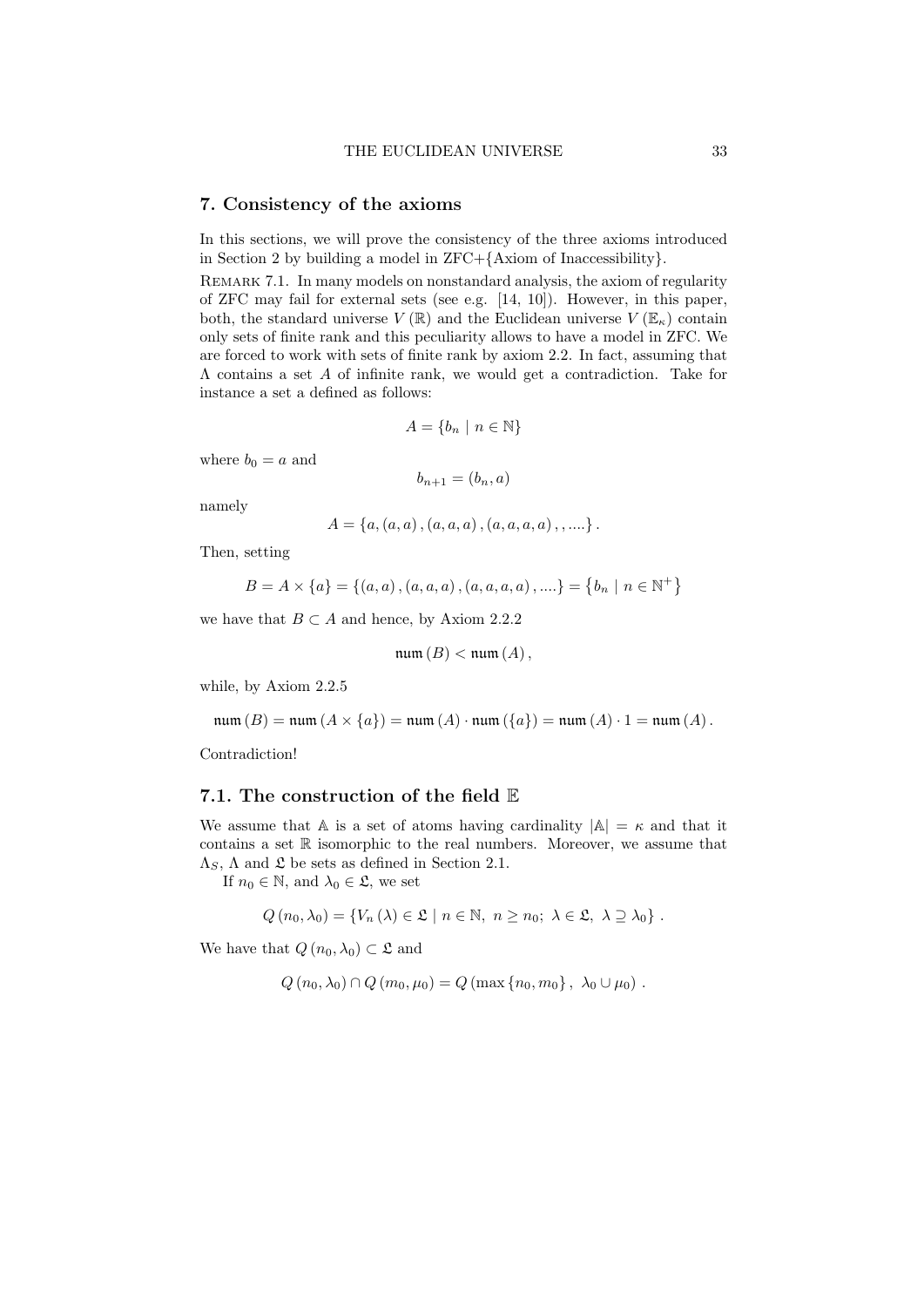Hence there exists an ultrafilter U over  $\mathfrak{L}$  such that  $\forall n \in \mathbb{N}, \forall \lambda \in \mathfrak{L},$ 

$$
Q(n,\lambda) \in \mathcal{U}.\tag{23}
$$

Now, for any  $j < \kappa$ , we define by transfinite induction a sequence of ordered fields  $\mathbb{K}_j \subset \mathbb{A}$  such that  $|\mathbb{K}_j| < \kappa$  and

$$
\mathbb{K}_j \subset \mathbb{K}_k \quad \text{if } j < k.
$$

For  $j = 0$ , we set

$$
\mathbb{K}_0=\mathbb{R}
$$

and for every ordinal  $j < \kappa$ , we set

$$
\mathfrak{F}_{j+1} := \mathfrak{F}\left(\mathfrak{L}, \mathbb{K}_j\right) / I_j \,,\tag{24}
$$

where

$$
\mathfrak{F}_j(\mathfrak{L}, \mathbb{K}_j) = \left\{ \varphi \in (\mathbb{K}_j)^{\mathfrak{L}} \mid \forall \lambda \in \mathfrak{L}, \ \varphi(\lambda) = \varphi(\lambda \cap \mathbb{K}_j) \right\}
$$

and  $I_j \subset \mathfrak{F}_j(\mathfrak{L}, \mathbb{K}_j)$  is the maximal ideal defined as follows:

$$
I_j := \{ \varphi \in \mathfrak{F}_j \left( \mathfrak{L}, \mathbb{K}_j \right) \mid \exists Q \in \mathcal{U}, \ \forall \lambda \in Q, \ \varphi(\lambda) = 0 \} .
$$

Then  $\mathfrak{F}_{j+1}$  is a field and the projection

$$
\Pi_j: \mathfrak{F}_j\left(\mathfrak{L}, \mathbb{K}_j\right) \to \mathfrak{F}_{j+1}
$$

defined by

$$
\Pi_j(\varphi)=[\varphi]_{\mathcal{U}}:=\varphi+I_j
$$

is a surjective ring homomorphism. Now, since  $|\mathbb{K}_j| < \kappa$ , also  $|\mathfrak{F}_{j+1}| < \kappa$ ; then we can define an injetive map

$$
\Theta_j: \mathfrak{F}_{j+1} \to \mathbb{A}
$$

such that  $\forall \xi \in \mathbb{K}_i$ ,

$$
\Theta_j\left(\left[C_{\xi}\right]_{\mathcal{U}}\right)=\xi\,,
$$

where  $\forall \lambda \in \mathfrak{L}, C_{\xi}(\lambda) := \xi \in \mathbb{K}_{j}$ . The set  $\mathbb{K}_{j+1} := \text{Im}\Theta_{j}$  can be equipped with the structure of ordered field by setting,  $\forall \xi, \zeta \in \mathbb{K}_{j+1}$ 

$$
\xi + \zeta = \Theta_j \left( \Theta_j^{-1} \left( \xi \right) + \Theta_j^{-1} \left( \zeta \right) \right) ,
$$
  

$$
\xi \cdot \zeta = \Theta_j \left( \Theta_j^{-1} \left( \xi \right) \cdot \Theta_j^{-1} \left( \zeta \right) \right) .
$$

Then  $\mathbb{K}_{j+1}$  is a field which contains the real numbers. Now set

$$
J_j = \Theta_j \circ \Pi_j : \mathfrak{F}(\mathfrak{L}, \mathbb{K}_j) \to \mathbb{K}_{j+1}.
$$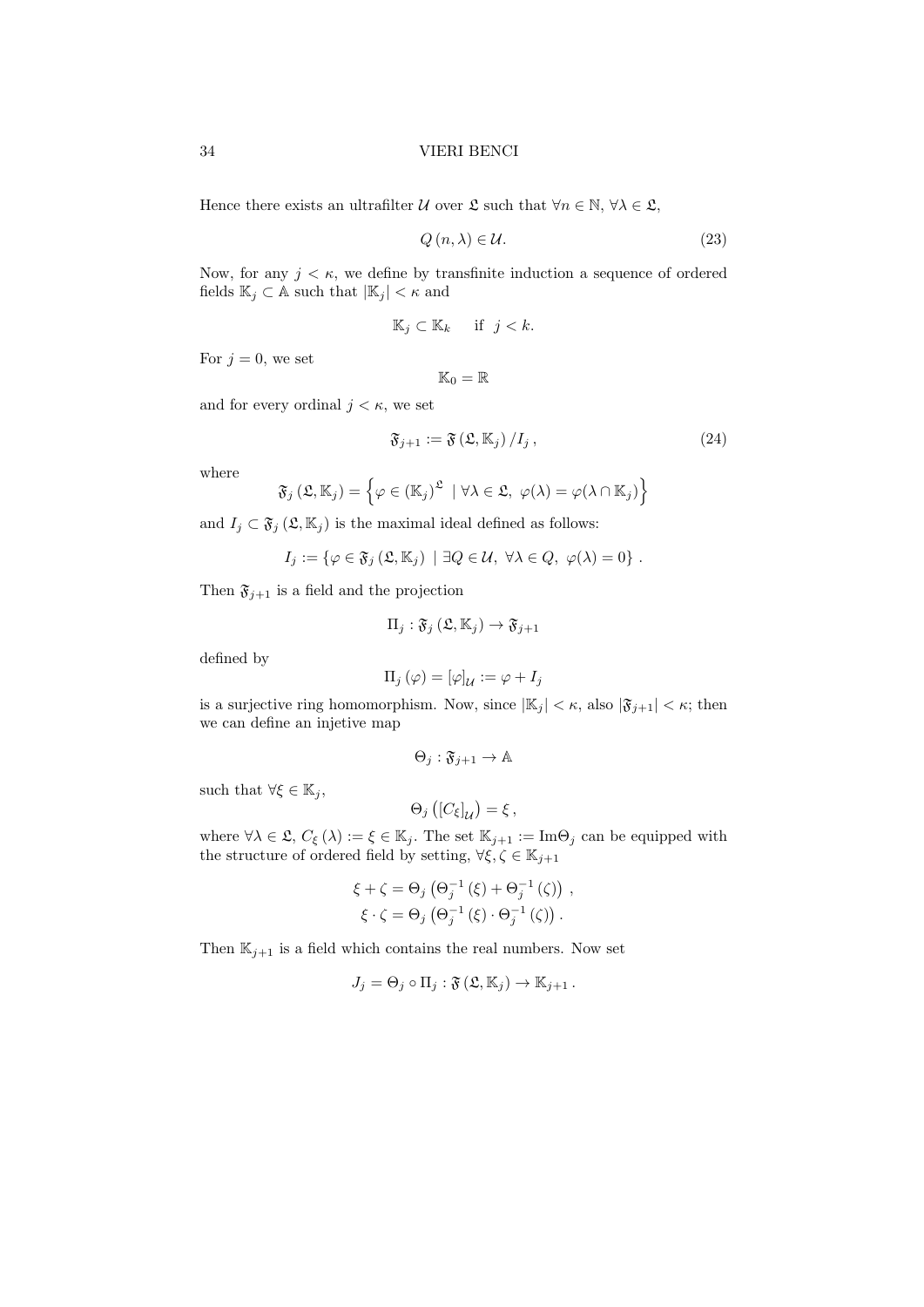By this construction,  $J_j$  is a surjective ring homomorphism.

If  $k \leq \kappa$  is a limit ordinal, we set

$$
\mathbb{K}_k = \bigcup_{j < k} \mathbb{K}_j
$$

and

$$
J_k = \lim_{\longrightarrow} J_j,
$$

namely,  $J_k(\varphi) = J_j(\varphi)$  for every j such that  $\varphi \in \mathfrak{F}(\mathfrak{L}, \mathbb{K}_j)$ . Then, also

$$
J_k: \mathfrak{F}\left(\mathfrak{L}, \mathbb{K}_k\right) \rightarrow \mathbb{K}_k
$$

is a surjective ring homomorphism.

In particular, if  $j = \kappa$ , we have that

$$
J := J_{\kappa} : \mathfrak{F}(\mathfrak{L}, \mathbb{K}_{\kappa}) \to \mathbb{K}_{\kappa} \subset \mathbb{A}
$$
 (25)

is a surjective ring homomorphism and  $|\mathbb{E}_{\kappa}| = \kappa$ .

If  $A \in \Lambda$ , by the definition of  $\Lambda$  (see (1)), we have that  $|A| < \kappa$ , then the net  $\{\lambda \mapsto |\lambda \cap A|\} \in \mathfrak{F}(\mathfrak{L}, \mathbb{K}_{\kappa})$ . Then, we can define the numerosity of A as follows:

$$
num(A) = J(|\lambda \cap A|) , \qquad (26)
$$

where, with some abuse of notation,  $|\lambda \cap A|$  denotes the net  $\{\lambda \mapsto |\lambda \cap A|\}$ .

# 7.2. Proof of the consistency of Axioms 1-3

Now we can prove the consistency of our axioms.

THEOREM 7.2. The numerosity function defined by (26) satisfies the request of Axiom 2.2.

Proof. 2.2.1 and 2.2.2 follows directly by the definition (26) of num. 2.2.3 - We have that

$$
\text{num}(A \cup B) = J(|\lambda \cap (A \cup B)|) = J(|(\lambda \cap A) \cup (\lambda \cap B)|)
$$
  
= J(|(\lambda \cap A)| + |(\lambda \cap B)|) = J(|(\lambda \cap A)|) + J(|(\lambda \cap A)|)  
= \text{num}(A) + \text{num}(B).

2.2.4 - Let  $n_0$  be so large that  $A, B \in V_{n_0}(\mathbb{E}_{\kappa})$ , then  $A \times B \in V_{n_0+2}(\mathbb{E}_{\kappa})$ ; if we take  $V_n(\lambda) \in Q(n_0 + 2, \lambda)$ , we have that

$$
|V_n(\lambda) \cap (A \times B)| = |(V_n(\lambda) \cap A) \times (V_n(\lambda) \cap B)|
$$
  
= |V\_n(\lambda) \cap A| \cdot |V\_n(\lambda) \cap B|. (27)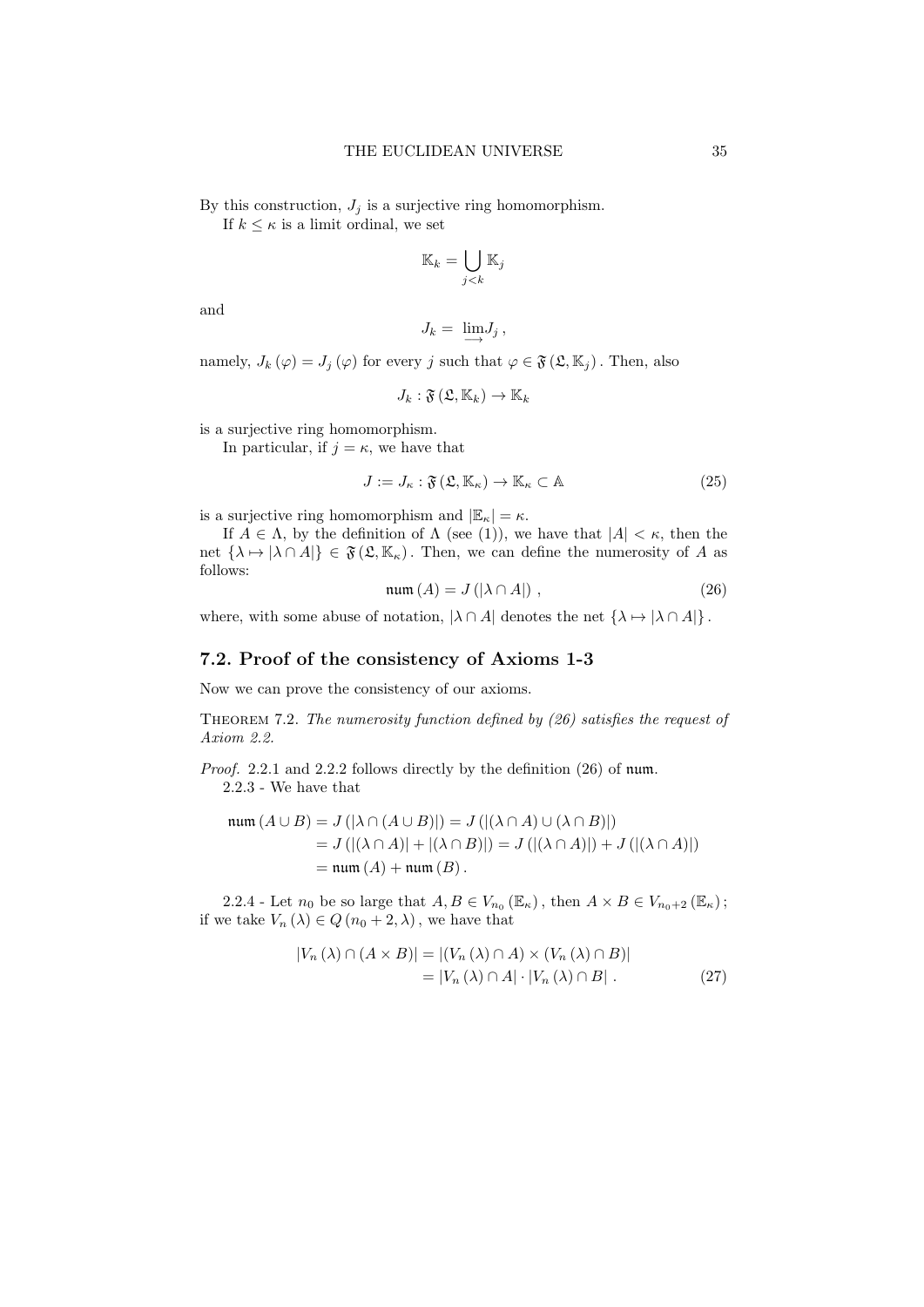If we set

$$
\varphi_{E}\left(\lambda\right)=\left|V_{n}\left(\lambda\right)\cap E\right|
$$

by (27), we have that  $\forall \lambda \in Q \left( n_0 + 2, \lambda_0 \right)$ ,

$$
\varphi_{A\times B}(\lambda) = \varphi_A(\lambda) \cdot \varphi_B(\lambda)
$$

and since  $Q(n_0 + 2, \lambda_0) \in \mathcal{U}$ ,

$$
J(\varphi_{A\times B})=J(\varphi_A)\cdot J(\varphi_B).
$$

Then

$$
num (A \times B) = J (\varphi_{A \times B}) = J (\varphi_A) \cdot J (\varphi_B) = num (A) \cdot num (B) . \qquad (28)
$$
  
2.2.5 - It follows immediately from (28).

2.2.5 - It follows immediately from (28).

THEOREM 7.3. The set  $\mathbb{E}_{\kappa}$  satisfies the request of Axiom 2.3.

Proof. Trivial by our construction.

We define the set of the *Euclidean integers* as follows:

$$
\mathfrak{Z}:=\bigcup_{j<\kappa}\mathfrak{Z}_j\,,
$$

 $\mathfrak{Z}_0 = \mathbb{Z}$ 

where

and, for  $j < \kappa$ 

$$
\mathfrak{Z}_j := J\left(\bigcup_{k < j} \mathfrak{Z}_k\right). \tag{29}
$$

Before proceeding we need the following

LEMMA 7.4. Every number  $\xi \in \mathbb{E}_{\kappa}$  can be decomposed as follows:

$$
\xi = \zeta + \mu \tag{30}
$$

where  $\zeta \in \mathfrak{Z}$  and  $0 \leq \mu \leq 1$ .

*Proof.* Let  $\xi \in \mathbb{E}_j$ . We argue by transfinite induction over j. If  $j = 0$ , (30) holds with  $\zeta \in \mathbb{Z}$ . If  $j > 0$ , then,

$$
\xi := J\left(\{\xi_{\lambda}\}\right)
$$

with  $\xi_{\lambda} \in \mathbb{E}_k$  for some  $k < j$ . By our inductive assumption,

$$
\xi_{\lambda} = \zeta_{\lambda} + \mu_{\lambda}, \ \zeta_{\lambda} \in \mathfrak{Z} \text{ and } 0 \leq \mu_{\lambda} < 1.
$$

Then

$$
\xi := J(\{\zeta_{\lambda} + \mu_{\lambda}\}) = J(\{\zeta_{\lambda}\}) + J(\{\mu_{\lambda}\})
$$

By (29),  $\zeta := J(\{\zeta_{\lambda}\}) \in \mathfrak{Z}$  and if we set  $\mu := J(\{\mu_{\lambda}\})$ , we have that  $0 \leq \mu < 1$ . Then (30) is satisfied. 1. Then (30) is satisfied.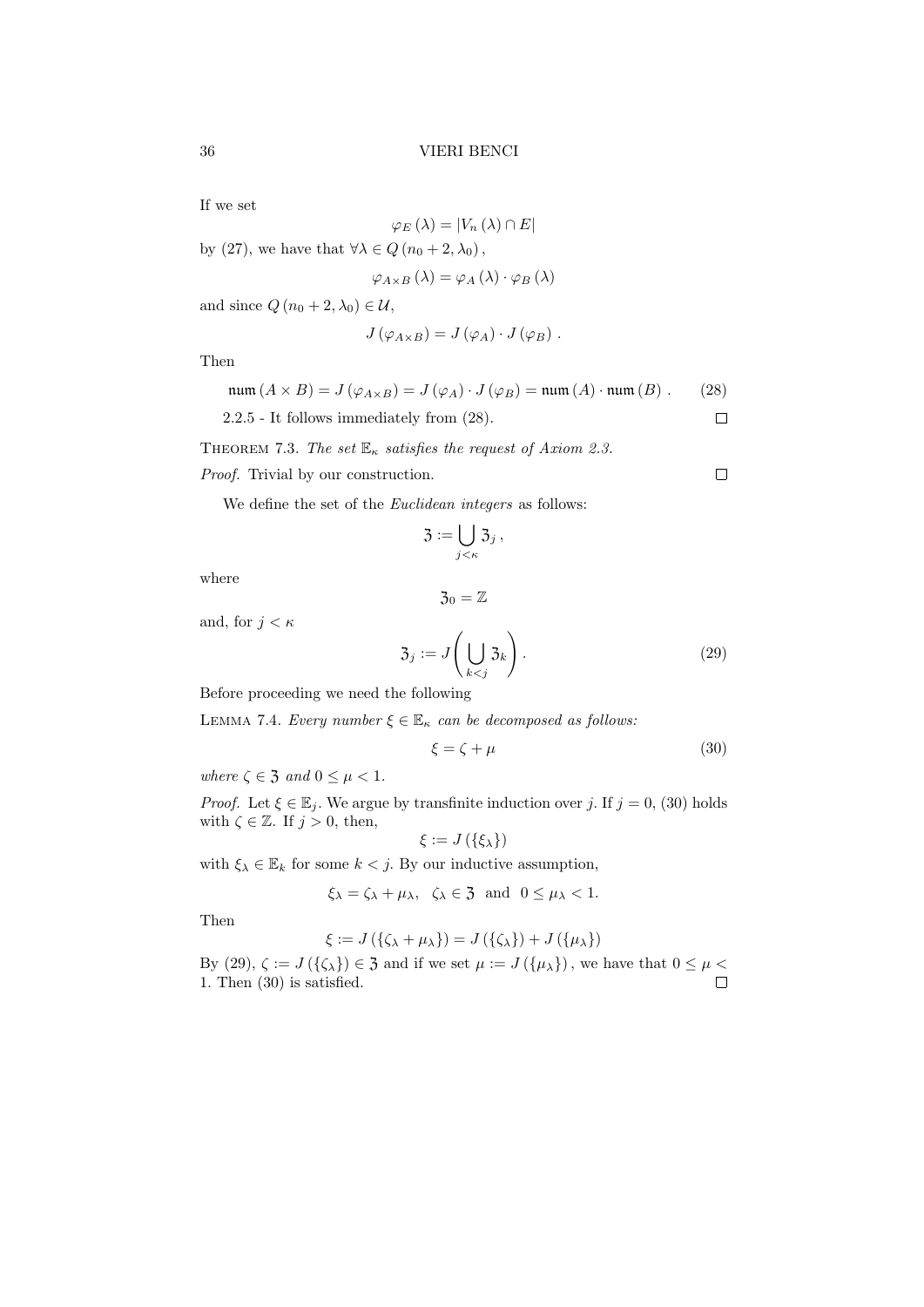We now set

$$
\mathfrak{C} := \{ \zeta + r \mid \zeta \in \mathfrak{Z}, \ r \in \mathbb{R} \}.
$$
 (31)

Clearly 3 and R are additive subgroups of  $\mathbb{E}_{\kappa}$  and hence also  $\mathfrak{C}$  is an additive group.  $\mathfrak C$  is the set of the centers.

THEOREM 7.5. The set  $\mathfrak C$  defined by (31) satisfies the requests of Axiom 2.8.

*Proof.* Since  $\mathbb{E}_{\kappa}$  contains the real numbers, if  $\theta \in \mathbb{E}_{\kappa}$  is bounded,  $st(\theta)$  is well defined. If  $\xi \in \mathbb{E}_{\kappa}$ , by Lemma 7.4, we can write  $\xi = \zeta + \mu$ , with  $\zeta \in \mathfrak{Z}$  and  $0 \leq \mu < 1$ ; then we set

$$
ctr(\zeta + \mu) = \zeta + st(\mu).
$$

Then  $ctr(\zeta + \mu) \in \mathfrak{C}$ .

Acknowledgements

I want to express my gratitude to Prof. Marco Forti for the many interesting discussions on these topics. Also a big thank is due to a referee whose remarks made me to improve considerably this paper.

### **REFERENCES**

- [1] V. Benci, A construction of a nonstandard universe, in Advances in Dynamical Systems and Quantum Physics (S. Albeverio et als. eds.), (1995), World Scientific, pp. 207–237.
- [2] V. Benci, I numeri e gli insiemi etichettati, Conferenze del seminario di matematica dell'Universit`a di Bari, vol. 261, Laterza, Bari 1995, p. 29.
- [3] V. Benci, Alla scoperta dei numeri infinitesimi, Lezioni di analisi matematica esposte in un campo non-archimedeo, Aracne editrice, Roma (2018).
- [4] V. BENCI, An improved setting for generalized functions: fine ultrafunctions, (2021), arXiv:2105.01490.
- [5] V. Benci and M. Cococcioni, The Algorithmic Numbers in non-Archimedean computing enviroment, Discrete Contin. Dyn. Syst. Ser. S 14 (2021), No. 5, 1673–1692.
- [6] V. Benci and M. Di Nasso, Numerosities of labelled sets: a new way of counting, Adv. Math. 21 (2003), 505–567.
- [7] V. Benci and M. Di Nasso, Alpha-Theory: an elementary axiomatics for nonstandard analysis, Expo. Math. 21 (2003), 355–386.
- [8] V. BENCI AND M. DI NASSO, How to measure the infinite: Mathematics with infinite and infinitesimal numbers, World Scientific, Singapore, 2018.
- [9] V. Benci, M. Di Nasso, and M. Forti, An Aristotelian notion of size, Ann. Pure Appl. Logic 143 (2006), 43–53.
- [10] V. BENCI, M. DI NASSO, AND M. FORTI, The eightfold path to nonstandard analysis, in Nonstandard Methods and Applications in Mathematics (N.J. Cutland, M. Di Nasso and D.A. Ross, eds.), Lecture Notes in Logic, Vol. 25, ASL, AK Peters, 2006, pp. 3–44.